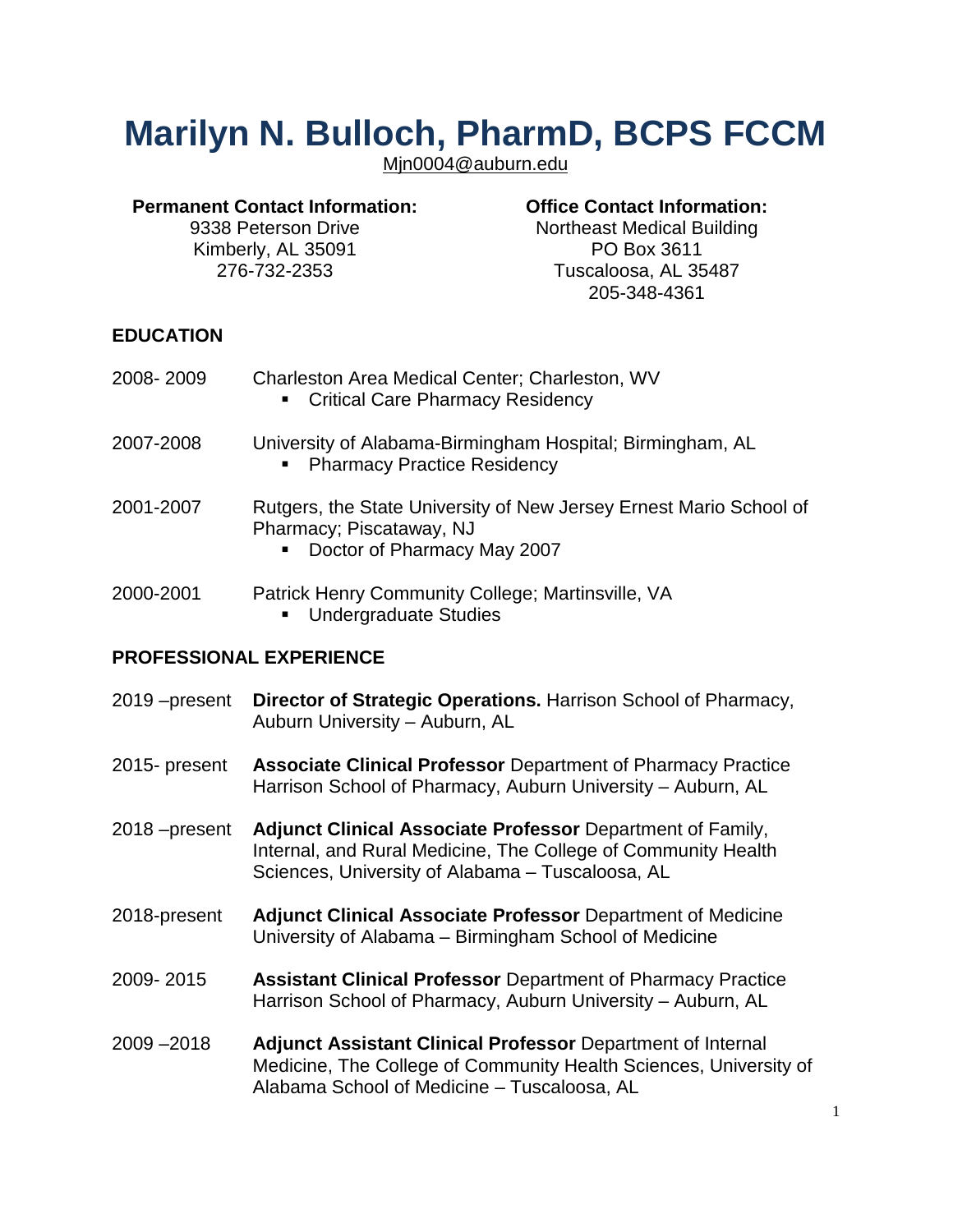- 2009- 2017 **Preceptor** DCH Regional Medical Center Pharmacy Practice Residency Program – Tuscaloosa, AL
- 2008- 2009 **Critical Care Pharmacy Resident** Charleston Area Medical Center Charleston, WV
- 2007-2008 **Pharmacy Practice Resident** University of Alabama-Birmingham Hospital – Birmingham, AL
- 2007-2008 **Staff Pharmacist** University of Alabama-Birmingham Hospital-Birmingham, AL

## **PROFESSIONAL SERVICE**

- 2019-present **Member**. 2019 American College of Clinical Pharmacotherapy Standard Setting Panel
- 2018 –present **Member,** Society of Critical Care Medicine Program Committee
- 2018 **Continuing Pharmacy Education Field Reviewer,** Accreditation Council for Pharmacy Education
- February 2018 **Moderator.** Research Snapshot Theater: Pharmacology Pediatrics and Adults. *47th Annual Society of Critical Care Medicine Critical Care Congress. San Antonio, Texas*
- 2017- present **Member.** Antibiotic Stewardship Workgroup. Alabama Department of Public Health
- June 2017 **Judge.** Alabama Pharmacy Association Pharmacy Student Self-Care Challenge Competition. 136<sup>th</sup> Annual Alabama Pharmacy Association Annual Convention. Destin, Florida
- 2017 –2018 **Coordinator.** Alabama Pharmacy Media Campaign. Alabama Pharmacy Association
- 2017 **Continuing Pharmacy Education Field Reviewer,** Accreditation Council for Pharmacy Education
- January 2017 **Moderator.** Research Snapshot Theater: Pharmacology II. *46th Annual Society of Critical Care Medicine Critical Care Congress. Honolulu, Hawaii*
- 2016 present **Member.** Adult Multidisciplinary Critical Care Knowledge Assessment Program Committee. Society of Critical Care Medicine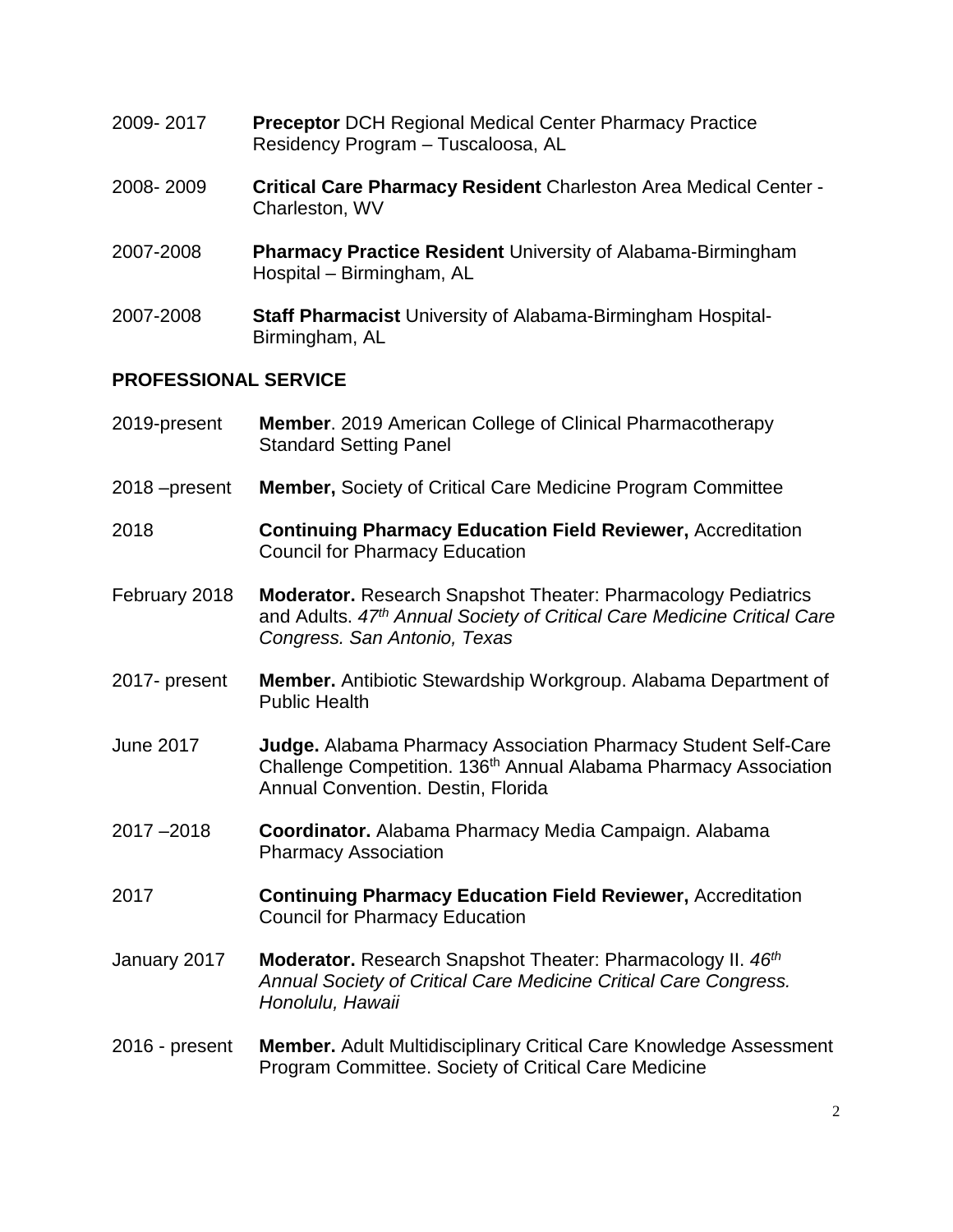- 2016 present **Member.** Organizational Affairs Committee. Alabama Pharmacy Association
- 2016- present **Member.** Department of Pharmacy Practice Promotion Committee. Harrison School of Pharmacy, Auburn University
- February 2016 **Moderator.** Research Snapshot Theater: Pharmacology. *45th Annual Society of Critical Care Medicine Critical Care Congress. Orlando, Florida*
- 2015 2017 **Trustee.** Board of Trustees**.** College of Henricopolis School of Medicine. Martinsville, Virginia
- 2016 **Member.** Interprofessional Education Committee**.** Harrison School of Pharmacy, Auburn University
- 2015 2016 **Member.** Education Committee**,** Southeastern Chapter. Society of Critical Care Medicine
- 2015 2016 **Director.** Ragball League. Gardendale Youth Baseball. Gardendale, Alabama
- 2015 **Member**. Executive Dean Search Committee. College of Henricopolis School of Medicine. Martinsville, Virginia
- 2014 2018 **Member.** Medicaid Drug Utilization Review Board. Alabama Medicaid Agency
	- **Chair** -2017-2018
- 2015 2016 **Chair.** Program Committee**,** Society of Critical Care Medicine Clinical Pharmacy and Pharmacology Section
- 2014 2015 **Chair Elect.** Program Committee**,** Society of Critical Care Medicine Clinical Pharmacy and Pharmacology Section
- 2013 2016 **Coordinator**. Society of Critical Care Medicine Annual Congress Clinical Pharmacy and Pharmacology Section Recruitment Exchange Program Committee**,** Society of Critical Care Medicine Clinical Pharmacy and Pharmacology Section
- 2014 present **Member.** Communications Committee. Society of Critical Care Medicine Clinical Pharmacy and Pharmacology Section

## 2014 - present **Member.** Patient Safety Committee**.** Society of Critical Care Medicine Clinical Pharmacy and Pharmacology Section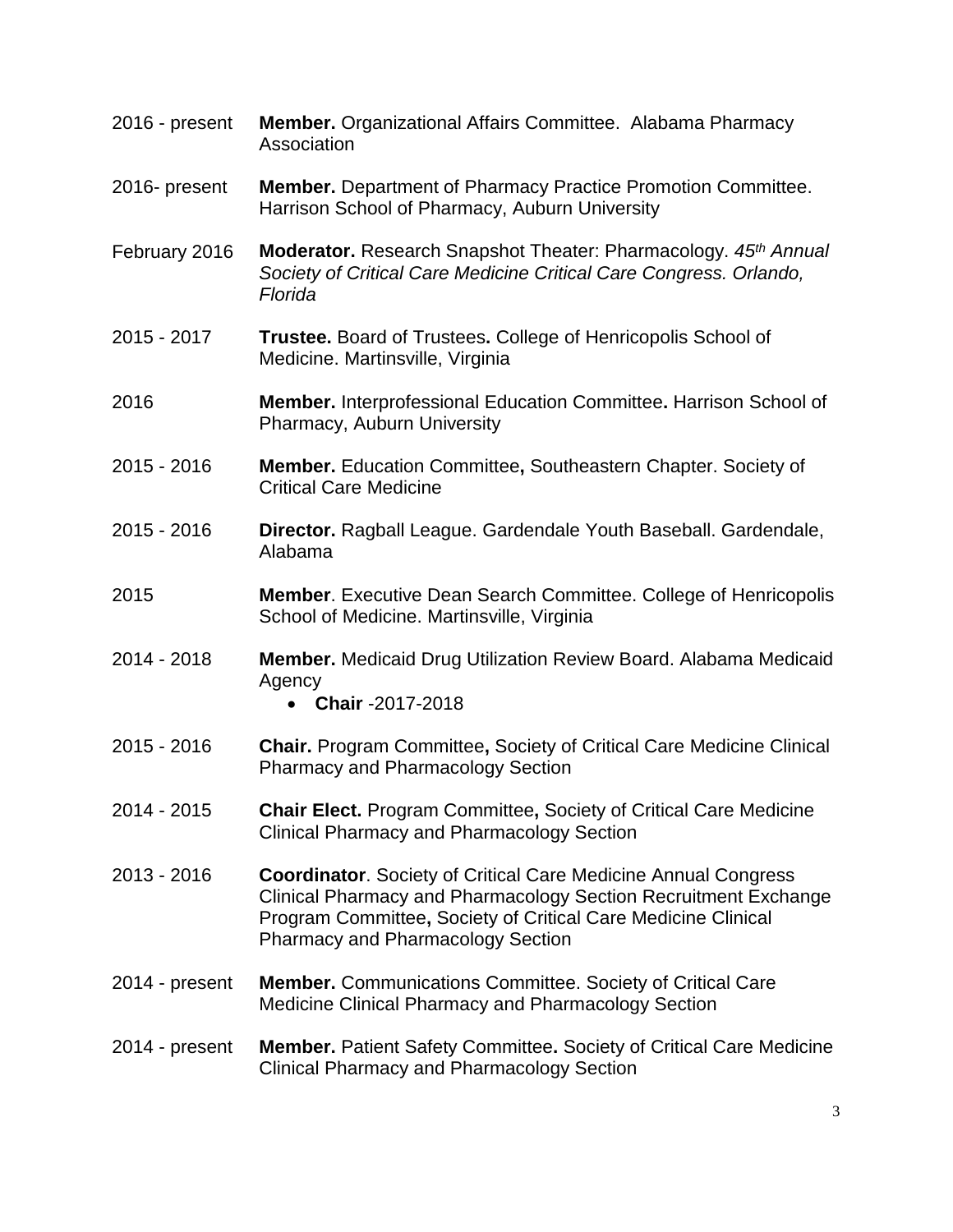| 2014           | <b>Chair.</b> Academy of Pharmacy Practice Health Systems Academy<br>Section. Alabama Pharmacy Association                                 |
|----------------|--------------------------------------------------------------------------------------------------------------------------------------------|
| 2013-present   | Member. Alabama Pharmacy Association Research and Education<br><b>Board</b>                                                                |
| 2013-2016      | <b>Member.</b> Patient Safety Committee. Society of Critical Care Medicine<br><b>Clinical Pharmacy and Pharmacology Section</b>            |
| 2013           | <b>Chair-Elect.</b> Academy of Pharmacy Practice Health Systems<br>Academy Section. Alabama Pharmacy Association                           |
| 2013           | <b>Member</b> Pharmacy Practice Department Faculty Search Committee.<br>Harrison School of Pharmacy, Auburn University                     |
| $2013 - 2016$  | <b>Member.</b> Interprofessional Education, Engagement, and Research<br>Task Force. University of Alabama                                  |
| $2012 - 2014$  | Member. Interdisciplinary Education Committee. Harrison School of<br>Pharmacy, Auburn University                                           |
| 2012 - 2013    | <b>Member.</b> Programming Committee. American College of Clinical<br>Pharmacy Adult Medicine Practice and Research Network                |
| 2012 - 2013    | <b>Member.</b> Programming Committee. American College of Clinical<br><b>Pharmacy Critical Care Medicine Practice and Research Network</b> |
| 2012           | <b>Continuing Pharmacy Education Field Reviewer, Accreditation</b><br><b>Council for Pharmacy Education</b>                                |
| 2011 - 2016    | <b>Member.</b> Geriatric Education Center Steering Committee The<br>University of Alabama-Birmingham                                       |
| 2011-2012      | <b>Member.</b> Training and Travel Awards Committee. American College<br>of Clinical Pharmacy Adult Medicine Practice and Research Network |
| 2011 - present | <b>Pharmacy Faculty Preceptor. Interdisciplinary Team Training for</b><br>Health Profession Students. University of Alabama-Birmingham.    |
| 2011- present  | <b>Fundamental Critical Care Support Course Associate Instructor.</b><br>Society of Critical Care Medicine                                 |
| 2010 - present | <b>Fundamental Critical Care Support Program Committee. Society</b><br>of Critical Care Medicine                                           |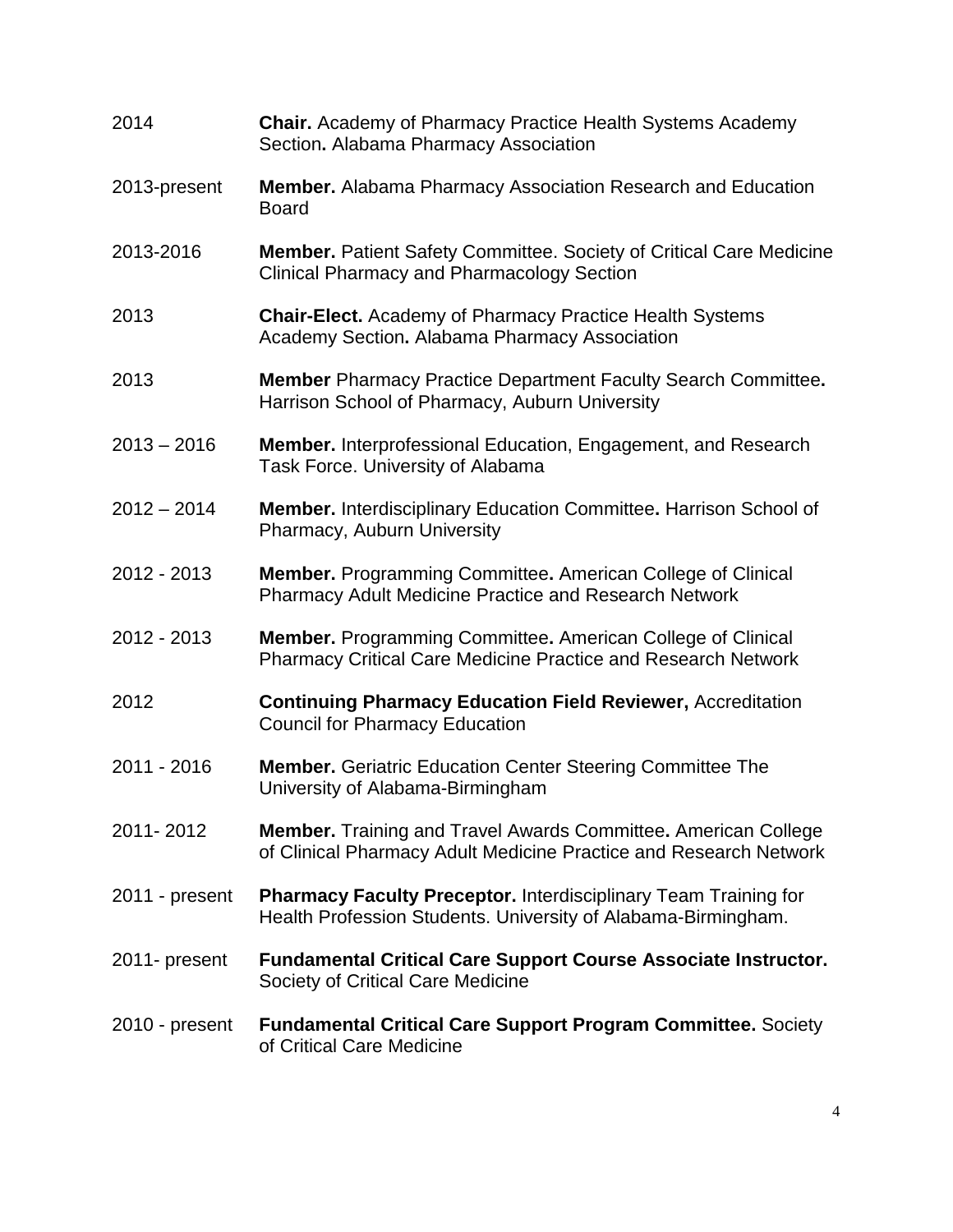| 2010-present     | <b>Member.</b> Committee for Academic Requirements and<br>Professionalism. Harrison School of Pharmacy, Auburn University<br><b>Chair</b> $-2016$ to present                              |
|------------------|-------------------------------------------------------------------------------------------------------------------------------------------------------------------------------------------|
| 2011 - 2012      | Vice Chairperson. Family Readiness Group. Alabama Army National<br>Guard Bravo Company, 1204th Aviation Support Battalion                                                                 |
| 2011-2012        | <b>Member.</b> Legislative Affairs Committee. Alabama Society of Health-<br><b>System Pharmacists</b>                                                                                     |
| 2010             | Conflict of Interest Resolution Reviewer, Pharmacotherapy Self-<br>Assessment Program (7 <sup>th</sup> ed). Controversies in Women's and Men's<br>Health. Women and Men's Health (Book 3) |
| 2010 - 2016      | <b>Member.</b> Advocacy in Pharmacy Practice Task Force. American<br>Association of Colleges of Pharmacy, Section of Teachers of<br><b>Pharmacy Practice</b>                              |
| 2010 - 2016      | <b>Member.</b> Legislative Affairs Committee. Alabama Pharmacy<br>Association                                                                                                             |
| 2010 - present   | <b>Member.</b> Educational Affairs Committee. Alabama Pharmacy<br>Association                                                                                                             |
| 2010-2016        | <b>Member.</b> Public Affairs Committee Alabama Pharmacy Association<br><b>Chair</b> – June 2010-2016                                                                                     |
| 2010 - present   | Member. Professional Affairs Committee, Alabama Pharmacy<br>Association                                                                                                                   |
| 2010 - 2011      | Member. Academic Integrity Ad Hoc Group. Harrison School of<br>Pharmacy, Auburn University                                                                                                |
| 2009 - 2010      | <b>Member.</b> Faculty and Student Honors, Awards, and Scholarship<br>Committee. Harrison School of Pharmacy, Auburn University                                                           |
| 2009 - 2010      | <b>Member.</b> Educational Programming Committee, American College of<br><b>Clinical Pharmacy Education and Training PRN</b>                                                              |
| 2009 - 2011      | <b>Secretary.</b> Family Readiness Group. Alabama Army National Guard<br>Bravo Company, 1204th Aviation Support Battalion                                                                 |
| $2009$ - present | <b>Member.</b> Program Committee. Society of Critical Care Medicine<br><b>Clinical Pharmacy and Pharmacology Section</b>                                                                  |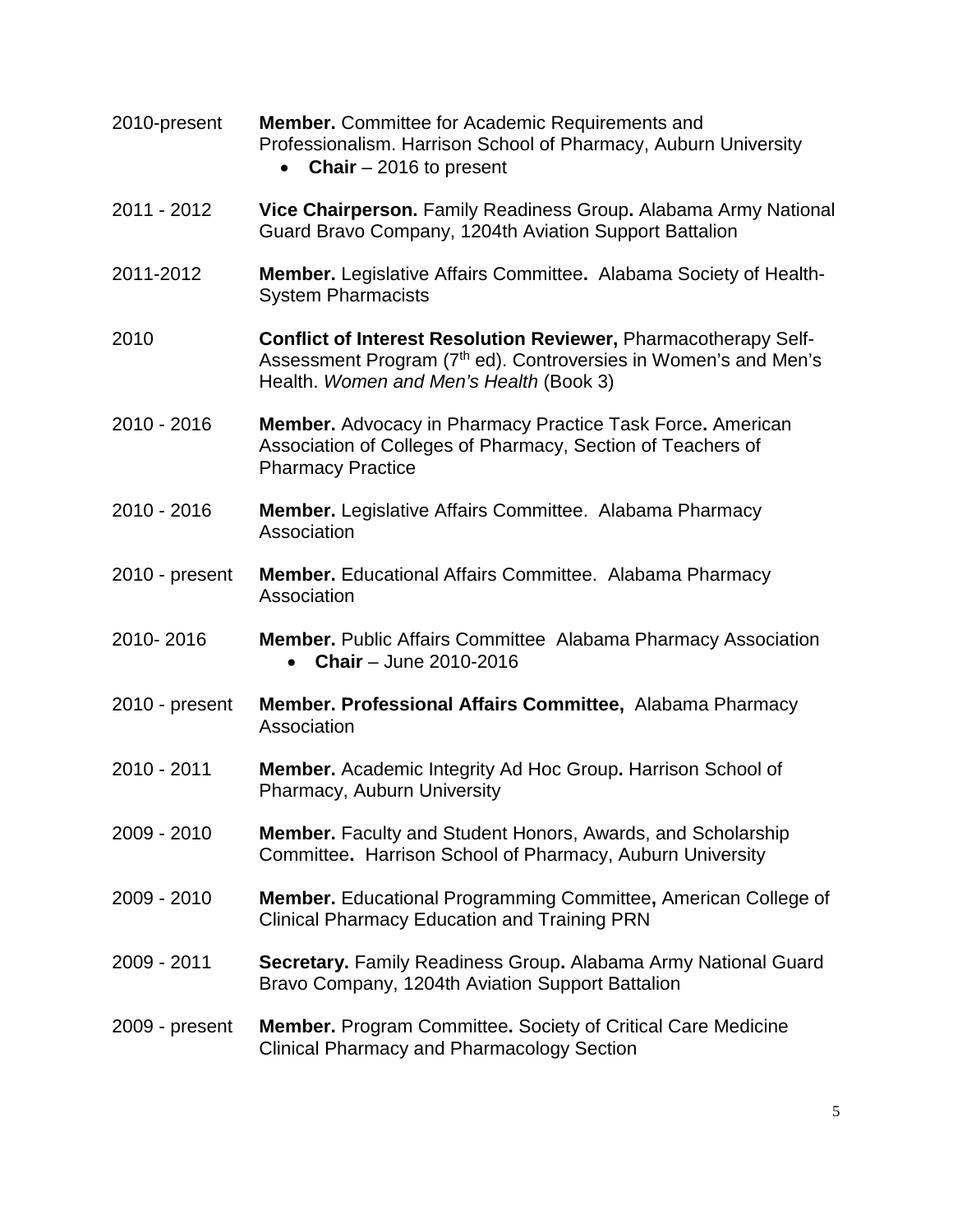- 2009 2010 **Member.** Membership Committee**.** Society of Critical Care Medicine Clinical Pharmacy and Pharmacology Section
- 2009 2017t **Member.** Resident Advisory Group**.** Pharmacy Practice Residency Program DCH Regional Medical Center
- 2008 2009 **West Virginia Health Right Clinic,** Charleston, West Virginia
- 2008 2009 **Pharmacy Resident Candidate Interview Coordinator** Charleston Area Medical Center

# **TEACHING RESPONSIBILITIES**

| <b>PYDI</b><br>9570/9576 | History of Pharmacy. Harrison School of Pharmacy. Auburn University<br>Co-Coordinator - 2018 to present<br>$\bullet$<br><b>Pharmacy in Ancient Times</b><br>$\bullet$<br>Pharmacy during the Middle Ages and in Europe<br>$\bullet$<br>Pharmacy in Early American History<br>$\bullet$ |
|--------------------------|----------------------------------------------------------------------------------------------------------------------------------------------------------------------------------------------------------------------------------------------------------------------------------------|
| <b>PYPD</b><br>9260/9266 | Integrated Pharmacotherapy VII<br>Bacteria Unit Co- Liaison - 2018 to present<br>Respiratory Unit Liaison - 2018 to present<br>$\bullet$<br>Sepsis<br>$\bullet$<br>Influenza<br>$\bullet$<br>Varicella-zoster                                                                          |
| <b>PYDI</b><br>9350/9356 | Pharmacy Operations: Regulatory requirements, procedures, and<br>policies. Longitudinal Experience IV                                                                                                                                                                                  |
| <b>PYDI 9000</b>         | Ethics and Professionalism. Pharmacy Orientation. Harrison School of<br>Pharmacy. Auburn University                                                                                                                                                                                    |
| <b>PYDI 9080</b>         | Aging Sensitivity. Foundations of Pharmacy. Harrison School of<br>Pharmacy. Auburn University                                                                                                                                                                                          |
| <b>PYDI 9786</b>         | Acute Care Pharmacotherapy. Harrison School of Pharmacy. Auburn<br><b>University</b>                                                                                                                                                                                                   |
| <b>PYDI</b><br>9970/9976 | Special Topics in Pharmacy. Harrison School of Pharmacy. Auburn<br><b>University</b>                                                                                                                                                                                                   |
| <b>PYDI 9960</b>         | End-of-life Care. Special Problems in Pharmacy. Harrison School of<br><b>Pharmacy. Auburn University</b>                                                                                                                                                                               |
|                          |                                                                                                                                                                                                                                                                                        |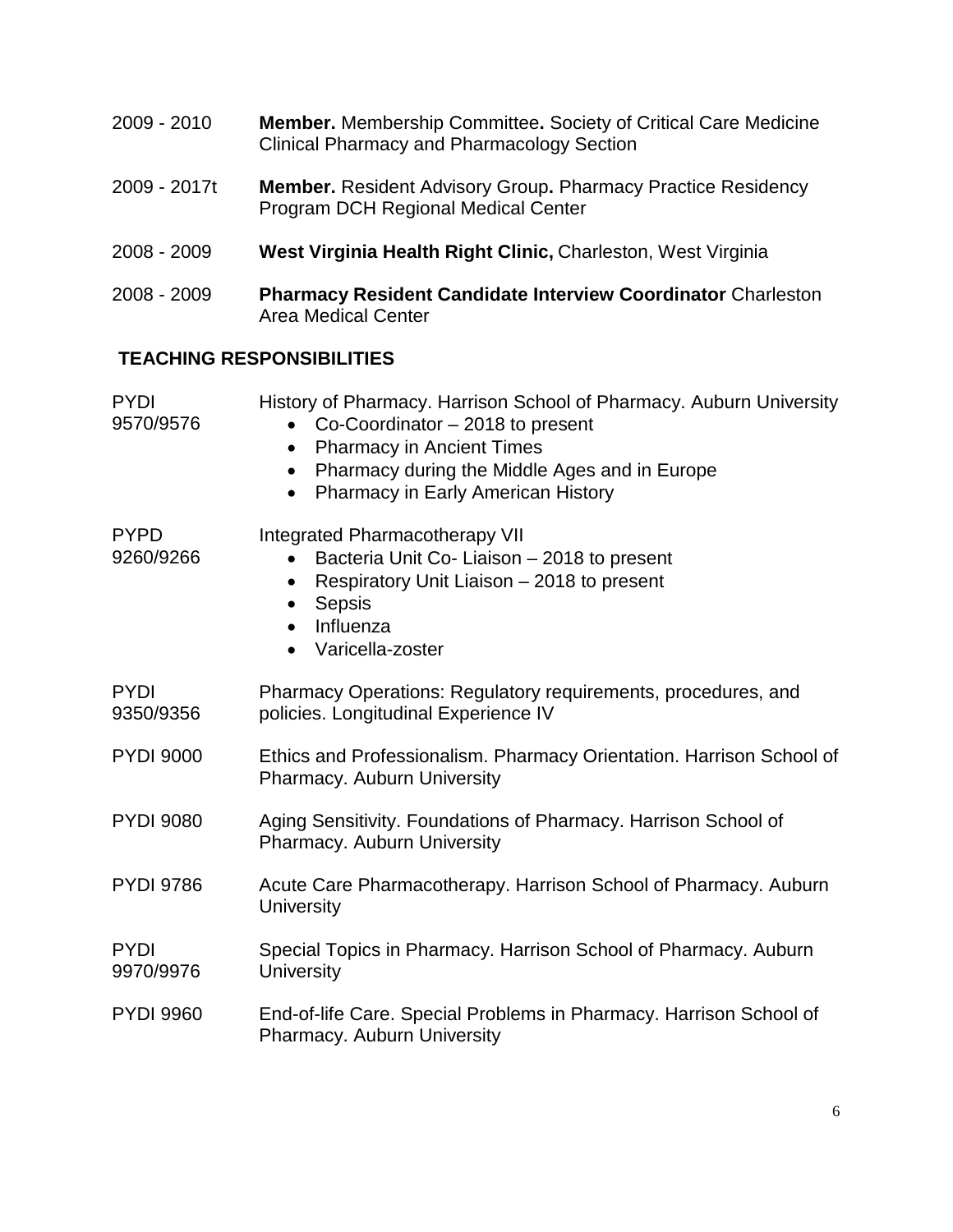- PYDI 9120 Respiratory System Assessment. Contemporary Aspects of Pharmacy Practice II. Harrison School of Pharmacy. Auburn **University**
- PYDI 9090 Pharmacy Practice Experience I. Harrison School of Pharmacy. Auburn University
- PYDI 9190 Pharmacy Practice Experience II. Harrison School of Pharmacy. Auburn University
- PYDI 9290 Pharmacy Practice Experience III. Harrison School of Pharmacy. Auburn University
- PYDI 9390 Pharmacy Practice Experience IV. Harrison School of Pharmacy. Auburn University
- PYDI 9490 Pharmacy Practice Experience V. Harrison School of Pharmacy. Auburn University
- PYDI 9590 Pharmacy Practice Experience VI. Harrison School of Pharmacy. Auburn University
- PYDI 9470 Integrated Pharmacotherapy I. Harrison School of Pharmacy. Auburn **University**
- PYDI 9480 Integrated Pharmacotherapy II. Harrison School of Pharmacy. Auburn **University**
- PYDI 9570 Integrated Pharmacotherapy III. Harrison School of Pharmacy. Auburn University
- PYDI 9580 Integrated Pharmacotherapy IV. Harrison School of Pharmacy. Auburn University
- PYPP 9620 Medicine I. Advanced Practice Experience. Harrison School of Pharmacy. Auburn University
- PYDI 9630 Medicine II-Selective. Advanced Practice Experience. Harrison School of Pharmacy. Auburn University
- PYDI 9690 Professional Seminar. Harrison School of Pharmacy. Auburn **University**
- STP2080 Adventures in Medicine. Special Topics Course. University of Alabama School of Medicine.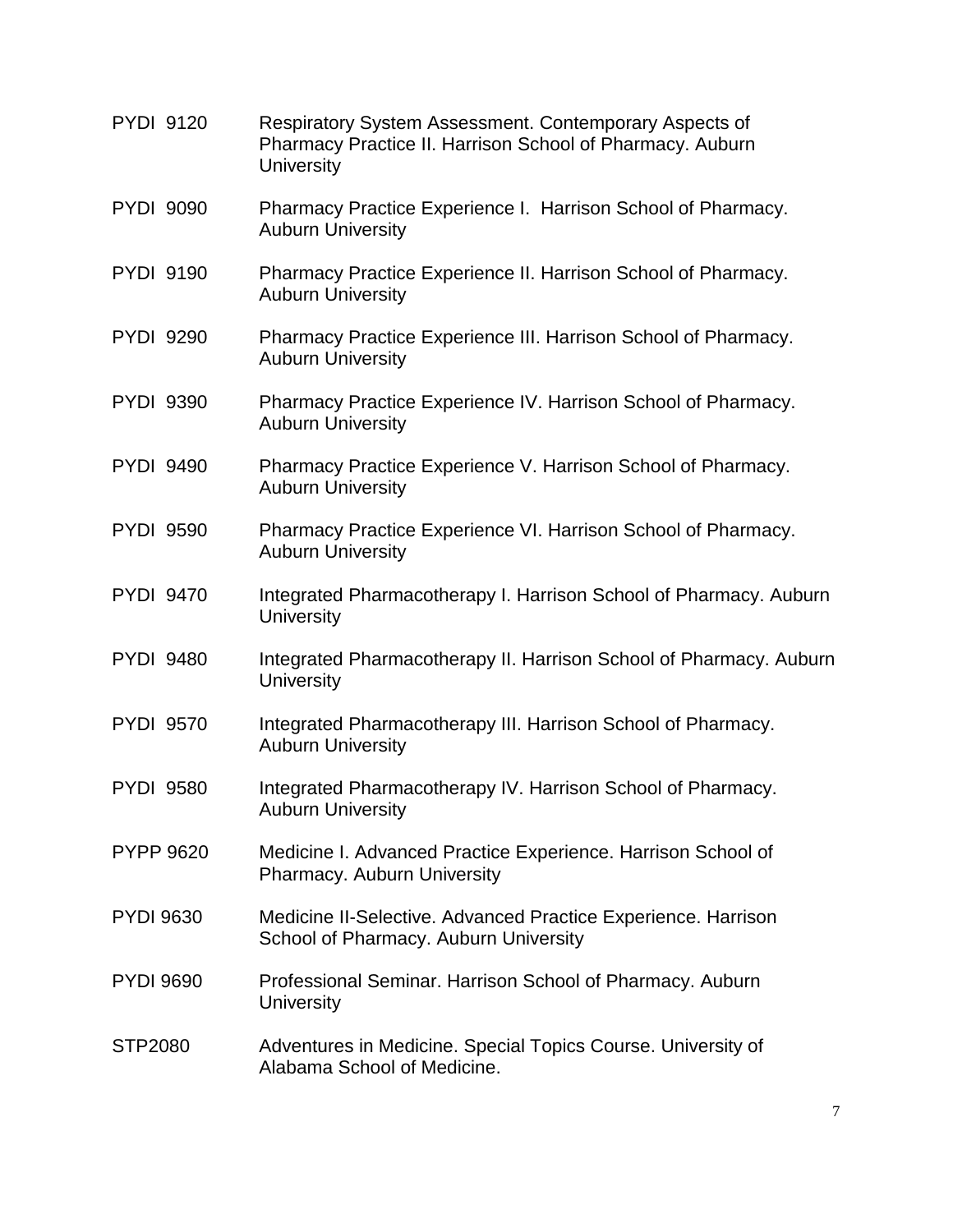## **PRESENTATIONS**

**Bulloch MN,** Rich SJ. Early Interventions for treating influenza: economic evaluation in managed care settings. 1.5 hour Continuing education program. Asembia 2019 Specialty Pharmacy Summit. Las Vegas, Nevada. April 30, 2019

**Bulloch MN.** Management of Narcolepsy. 1 hour Continuing education and Board Certified Psychiatric Pharmacist live recertification program. College of Psychiatric and Neurologic Pharmacists 2019 Annual Meeting. Salt Lake City, Utah. April 8, 2019

**Bulloch MN.** *Sepsis.* Didactic lecture presentation to M3 students on Internal Medicine Clinical Rotation. University of Alabama School of Medicine-Tuscaloosa Campus. Tuscaloosa, Alabama. March 2019 (4 medical students)

**Bulloch MN.** *Drugs for Bugs.* Didactic lecture presentation to M3 students on Internal Medicine Clinical Rotation. University of Alabama School of Medicine-Tuscaloosa Campus. Tuscaloosa, Alabama. March 2019 (4 medical students, 2 pharmacy students)

**Bulloch MN.** *Geriatric Pharmacotherapy.* Didactic lecture presentation to M3 students. University of Alabama School of Medicine-Tuscaloosa Campus. Tuscaloosa, Alabama. April 2019 (12 medical students)

**Bulloch MN**, Piszczatoski C. *Evaluation of Sedation and Delirium Trials on Inclusion of Geriatric Patients*. Platform presentation. 48th Annual Society of Critical Care Medicine Critical Care Congress. San Diego, California. February 18, 2019

**Bulloch MN.** *Sepsis.* Didactic lecture presentation to M3 students on Internal Medicine Clinical Rotation. University of Alabama School of Medicine-Tuscaloosa Campus. Tuscaloosa, Alabama. February 2019 (4 medical students, 2 pharmacy students)

Shuman K, Arciniegas A, **Bulloch MN**, Stewart JG. Lacosamide associated hypernatremia. Poster Presentation. 2019 Alabama Medical Directors Association Mid-Winter Conference. Birmingham, Alabama. January 26, 2019

**Bulloch MN.** *Drugs for Bugs.* Didactic lecture presentation to M3 students on Internal Medicine Clinical Rotation. University of Alabama School of Medicine-Tuscaloosa Campus. Tuscaloosa, Alabama. January 2019 (4 medical students, 2 pharmacy students)

**Bulloch MN,** Braxton-Lloyd K, Scott D**.** Naloxone: A Guide for Alabama Community Pharmacist 1 hour Continuing education program. Harrison School of Pharmacy Auburn University Live Webinar and Home-based study program. December 6, 2018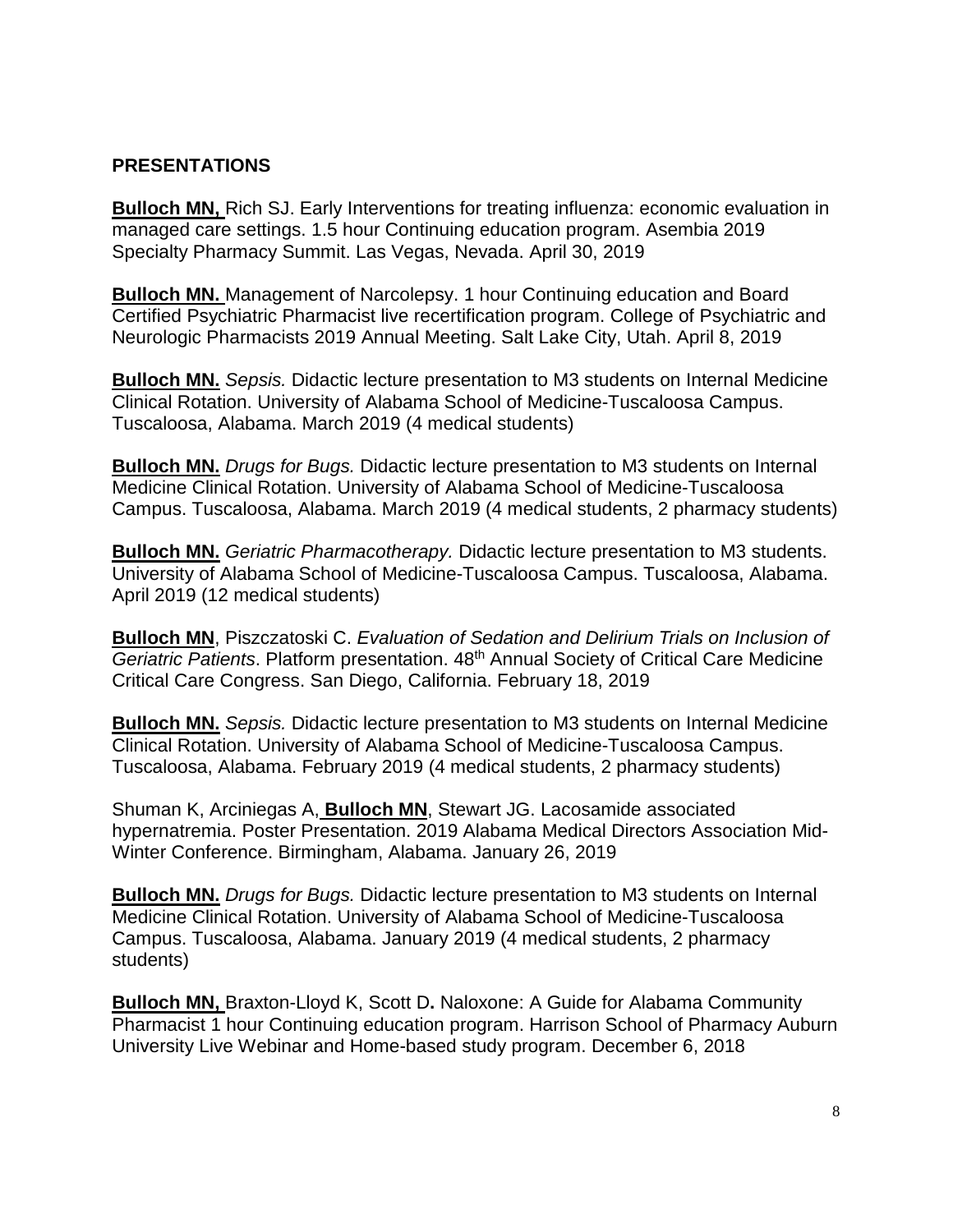Bachtle A, Allgood R, **Bulloch MN**. Pregabalin-induced dystonic reaction in hemodialysis patient. Poster Presentation. American Society of Health-System Pharmacists Midyear Clinical Meeting. Anaheim, California. December 4, 2018

Shuman K, Arciniegas A, **Bulloch MN**, Stewart JG. Lacosamide associated hypernatremia. Poster Presentation. American Society of Health-System Pharmacists Midyear Clinical Meeting. Anaheim, California. December 4, 2018

Hill, M, Moulton M, **Bulloch MN**. Evaluation of clinical trials involving the use of homeopathic medicine in the management of infectious diseases. Poster Presentation. American Society of Health-System Pharmacists Midyear Clinical Meeting. Anaheim, California. December 4, 2018

**Bulloch MN,** Braxton-Lloyd K, Scott D**.** Naloxone: A Guide for Alabama Community Pharmacist 1 hour Continuing education program. Harrison School of Pharmacy Auburn University Live Webinar and Home-based study program. December 6, 2018

**Bulloch MN.** *Sepsis.* Didactic lecture presentation to M3 students on Internal Medicine Clinical Rotation. University of Alabama School of Medicine-Tuscaloosa Campus. Tuscaloosa, Alabama. December 2018 (4 medical students)

**Bulloch MN.** *Drugs for Bugs.* Didactic lecture presentation to M3 students on Internal Medicine Clinical Rotation. University of Alabama School of Medicine-Tuscaloosa Campus. Tuscaloosa, Alabama. November 2018 (4 medical students)

**Bulloch MN.** *Drugs for Bugs.* Didactic lecture presentation to M3 students on Internal Medicine Clinical Rotation. University of Alabama School of Medicine-Tuscaloosa Campus. Tuscaloosa, Alabama. October 2018 (4 medical students)

**Bulloch MN.** *Sepsis.* Didactic lecture presentation to M3 students on Internal Medicine Clinical Rotation. University of Alabama School of Medicine-Tuscaloosa Campus. Tuscaloosa, Alabama. September 2018 (4 medical students)

**Bulloch MN.** *Geriatric Pharmacotherapy.* Didactic lecture presentation to M3 students. University of Alabama School of Medicine-Tuscaloosa Campus. Tuscaloosa, Alabama. September 2018 (12 medical students)

**Bulloch MN.** *Sepsis.* Didactic lecture presentation to M3 and P4 students on Internal Medicine Clinical Rotation. University of Alabama School of Medicine-Tuscaloosa Campus. Tuscaloosa, Alabama. August 2018 (6 medical students, 3 pharmacy students)

**Bulloch MN.** *Drugs for Bugs.* Didactic lecture presentation to M3 students on Internal Medicine Clinical Rotation. University of Alabama School of Medicine-Tuscaloosa Campus. Tuscaloosa, Alabama. August 2018 (6 medical students, 3 pharmacy students)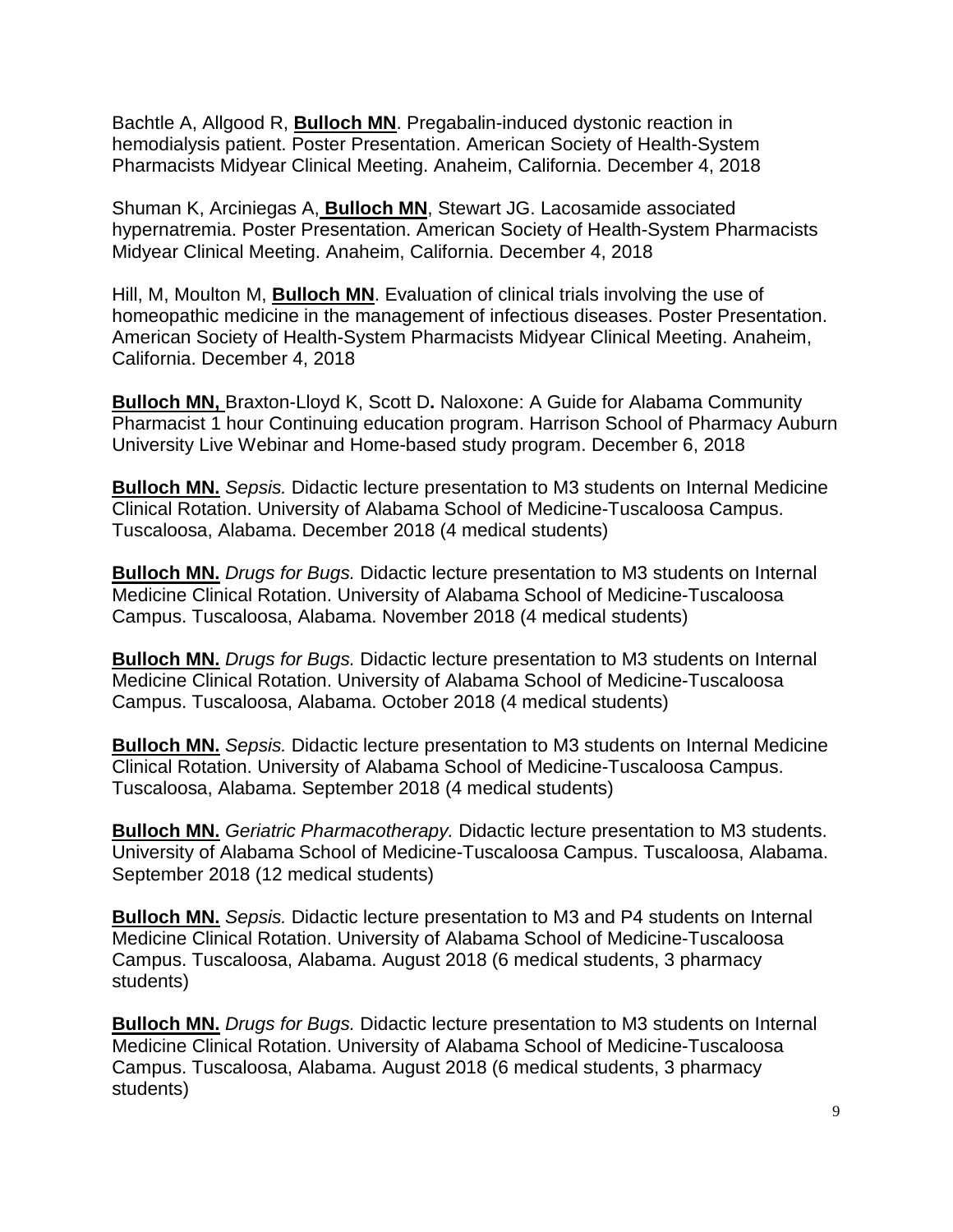**Bulloch MN.** *Medication Reconciliation: Creating a Source of Truth*. 1 hour Continuing education program. The Alabama Medical Directors Association Annual Conference. Destin, Florida. July 27, 2018

**Bulloch MN.** *Drug Adjustments in Older Adults*. 1 hour Continuing education program. The Alabama Medical Directors Association Annual Conference. Destin, Florida. July 27, 2018

Geary BT, **Bulloch MN**, Furr SP. *Urinary Problems in Long Term Care: expert panel discussion*. 2 hour Continuing education program. The Alabama Medical Directors Association Annual Conference. Destin, Florida. July 27, 2018

**Bulloch MN.** *Sepsis.* Didactic lecture presentation to M3 and P4 students on Internal Medicine Clinical Rotation. University of Alabama School of Medicine-Tuscaloosa Campus. Tuscaloosa, Alabama. June 2018 (8 medical students, 3 pharmacy students)

**Bulloch MN.** *Drugs for Bugs.* Didactic lecture presentation to M3 students on Internal Medicine Clinical Rotation. University of Alabama School of Medicine-Tuscaloosa Campus. Tuscaloosa, Alabama. May 2018 (8 medical students, 3 pharmacy students)

Keeton AN, Rahman MM, Conner AC, Qian J, **Bulloch MN**. *Evaluation of Potentially Inappropriate Medications in Older Adults Admitted to the Medical Intensive Care Unit*. Poster Presentation. Auburn University Research Symposium. Auburn, Alabama. March 26, 2018

**Bulloch MN.** *Sepsis.* Didactic lecture presentation to M3 and P4 students on Internal Medicine Clinical Rotation. University of Alabama School of Medicine-Tuscaloosa Campus. Tuscaloosa, Alabama. February 2018 (6 medical students)

**Bulloch MN.** *Drugs for Bugs.* Didactic lecture presentation to M3 students on Internal Medicine Clinical Rotation. University of Alabama School of Medicine-Tuscaloosa Campus. Tuscaloosa, Alabama. March 2018 (6 medical students)

**Bulloch MN**, Gamble S, Plotkina A, Britton S. *Evaluation of Clinical Trials Including Geriatric Patients in the Treatment of Sepsis*. Platform presentation. 47th Annual Society of Critical Care Medicine Critical Care Congress. San Antonio, Texas. February 26, 2018

**Bulloch MN.** *Drugs for Bugs.* Didactic lecture presentation to M3 students on Internal Medicine Clinical Rotation. University of Alabama School of Medicine-Tuscaloosa Campus. Tuscaloosa, Alabama. February 2018 (6 medical students, 3 pharmacy students)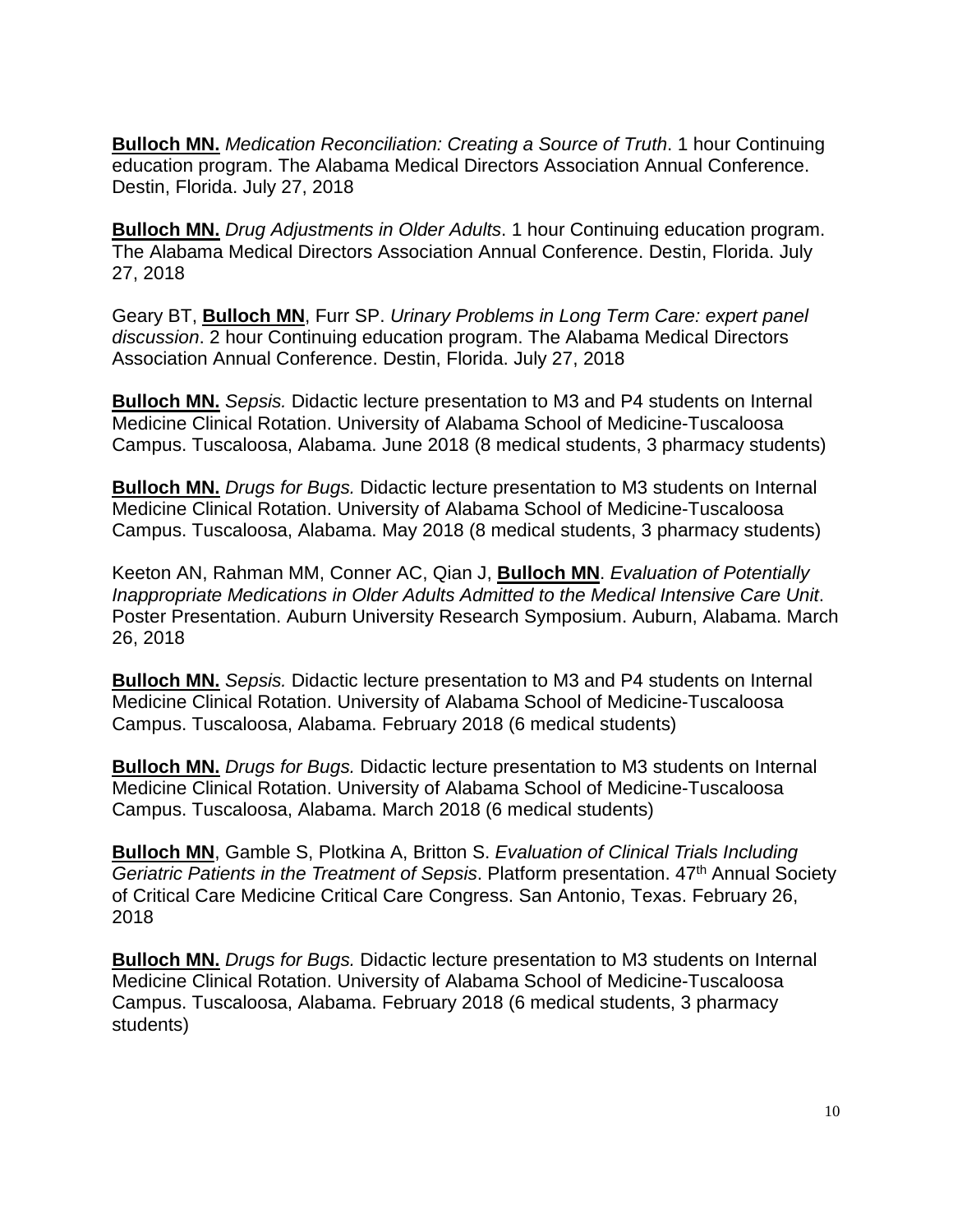**Bulloch MN.** *Sepsis.* Didactic lecture presentation to M3 and P4 students on Internal Medicine Clinical Rotation. University of Alabama School of Medicine-Tuscaloosa Campus. Tuscaloosa, Alabama. February 2018 (6 medical students, 1 pharmacy student)

Talbot T, **Bulloch MN**. Evaluation of clinical practice guidelines for geriatric specific recommendations. Poster Presentation. American Society of Health-System Pharmacists Midyear Clinical Meeting. Orlando, Florida. December 4, 2017

Keeton AN, Rahman MM, Conner AC, Qian J, **Bulloch MN**. *Evaluation of Potentially Inappropriate Medications in Older Adults Admitted to the Medical Intensive Care Unit*. Poster Presentation. American Society of Health-System Pharmacists Midyear Clinical Meeting. Orlando, Florida. December 4, 2017

**Bulloch MN.** *Drugs for Bugs.* Didactic lecture presentation to M3 students on Internal Medicine Clinical Rotation. University of Alabama School of Medicine-Tuscaloosa Campus. Tuscaloosa, Alabama. December 2017 (6 medical students)

**Bulloch MN.** Alternatives to opioids for pain in dentistry. Continuing education program. Alabama Dental Association 9<sup>th</sup> District Dental Society Meeting. Opelika, Alabama. October 7, 2017

**Bulloch MN.** *Sepsis.* Didactic lecture presentation to M3 and P4 students on Internal Medicine Clinical Rotation. University of Alabama School of Medicine-Tuscaloosa Campus. Tuscaloosa, Alabama. October 2017 (5 medical students, 3 pharmacy students)

Keeton "AN, Rahman MM, Conner AC, Qian J, **Bulloch MN**. *Evaluation of Potentially Inappropriate Medications in Older Adults Admitted to the Medical Intensive Care Unit*. Poster Presentation. Alabama Society of Health-System Pharmacists Annual Clinical Meeting. Birmingham, Alabama. September 28, 2017

**Bulloch MN.** *Drugs for Bugs.* Didactic lecture presentation to M3 and P4 students on Internal Medicine Clinical Rotation. University of Alabama School of Medicine-Tuscaloosa Campus. Tuscaloosa, Alabama. September 2017 (5 medical students, 3 pharmacy students)

**Bulloch MN.** *Sepsis.* Didactic lecture presentation to M3 and P4 students on Internal Medicine Clinical Rotation. University of Alabama School of Medicine-Tuscaloosa Campus. Tuscaloosa, Alabama. August 2017 (5 medical students, 3 pharmacy students)

**Bulloch MN.** *Drugs for Bugs.* Didactic lecture presentation to M3 and P4 students on Internal Medicine Clinical Rotation. University of Alabama School of Medicine-Tuscaloosa Campus. Tuscaloosa, Alabama. August 2017 (5 medical students, 3 pharmacy students)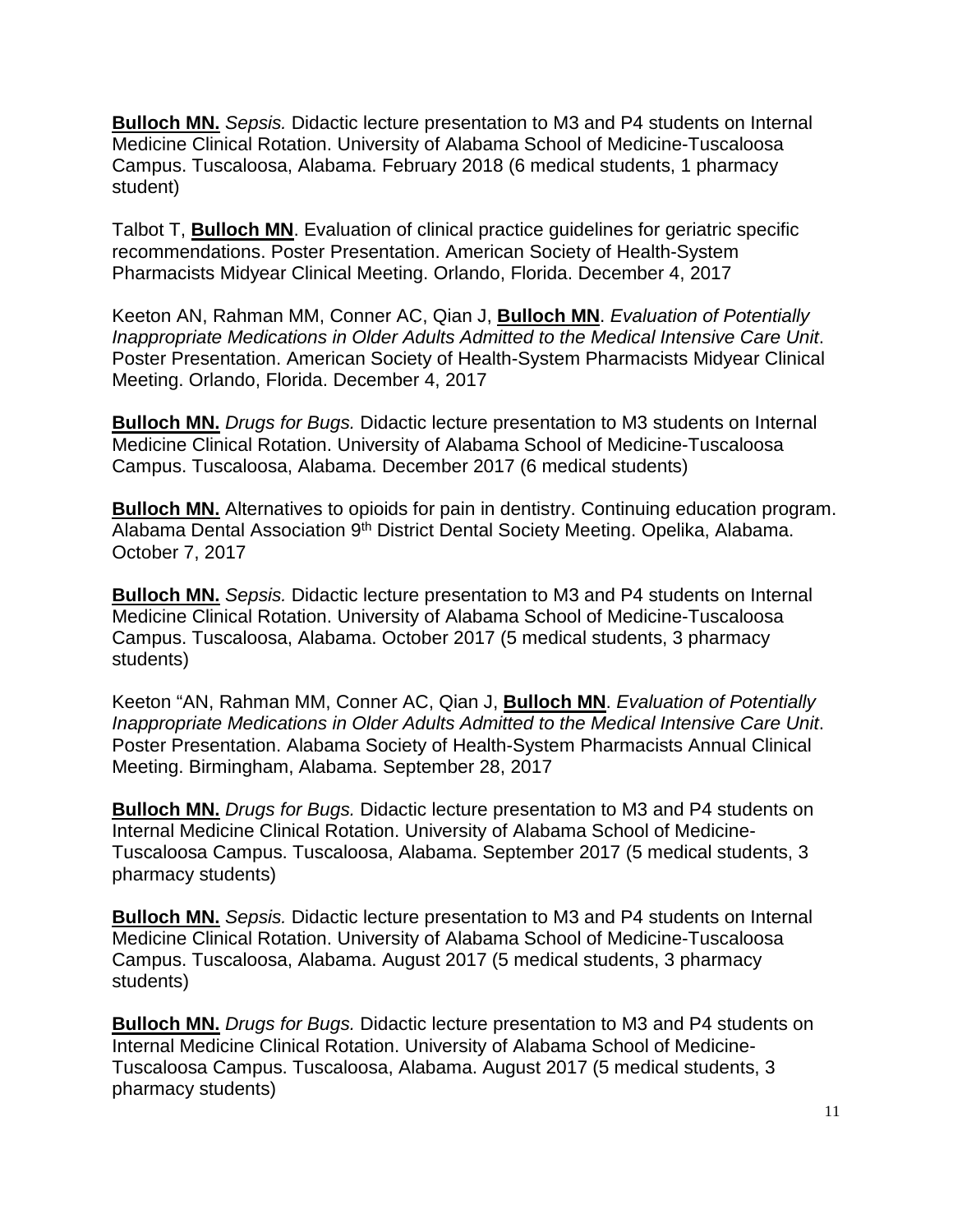Geary WT, Wynn C, Stewart JG, **Bulloch MN.** *Red Eye Rounds: Medical Direction Challenges and Clinical Quandaries*. 2 hour Continuing education program. The Alabama Medical Directors Association Annual Conference. Destin, Florida. July 30, 2016

**Bulloch MN.** *Antibiograms in long term care*. 1 hour Continuing education program. The Alabama Medical Directors Association Annual Conference. Destin, Florida. July 30, 2017

**Bulloch MN**. *Binging on Benadryl….and other interesting drugs of abuse* 1.5 hour Continuing education program. Alabama Pharmacy Association Annual Conference. Destin, Florida. June 20, 2017

**Bulloch MN.** *Sepsis.* Didactic lecture presentation to M3 and P4 students on Internal Medicine Clinical Rotation. University of Alabama School of Medicine-Tuscaloosa Campus. Tuscaloosa, Alabama. June 2017 (3 medical students, 3 pharmacy students)

**Bulloch MN.** *Drugs for Bugs.* Didactic lecture presentation to M3 and P4 students on Internal Medicine Clinical Rotation. University of Alabama School of Medicine-Tuscaloosa Campus. Tuscaloosa, Alabama. May 2017 (3 medical students, 3 pharmacy students)

Griffiths C, **Bulloch M**, Hamilton L, Nei S. *Clinical pharmacy and pharmacology section recruitment exchange: three years in the making.* Poster presentation*.* 2017 virtual Poster Symposium. American College of Clinical Pharmacy. May 17-18, 2017

**Bulloch MN.** *Sepsis.* Didactic lecture presentation to M3 and P4 students on Internal Medicine Clinical Rotation. University of Alabama School of Medicine-Tuscaloosa Campus. Tuscaloosa, Alabama. April 2017 (4 medical students, 2 pharmacy students)

**Bulloch MN.** *Drugs for Bugs.* Didactic lecture presentation to M3 and P4 students on Internal Medicine Clinical Rotation. University of Alabama School of Medicine-Tuscaloosa Campus. Tuscaloosa, Alabama. March 2017 (4 medical students, 2 pharmacy students)

**Bulloch MN.** *Sepsis.* Didactic lecture presentation to M3 and P4 students on Internal Medicine Clinical Rotation. University of Alabama School of Medicine-Tuscaloosa Campus. Tuscaloosa, Alabama. February 2017 (4 medical students, 3 pharmacy students)

**Bulloch MN.** *Drugs for Bugs.* Didactic lecture presentation to M3 and P4 students on Internal Medicine Clinical Rotation. University of Alabama School of Medicine-Tuscaloosa Campus. Tuscaloosa, Alabama. February 2017 (4 medical students, 3 pharmacy students)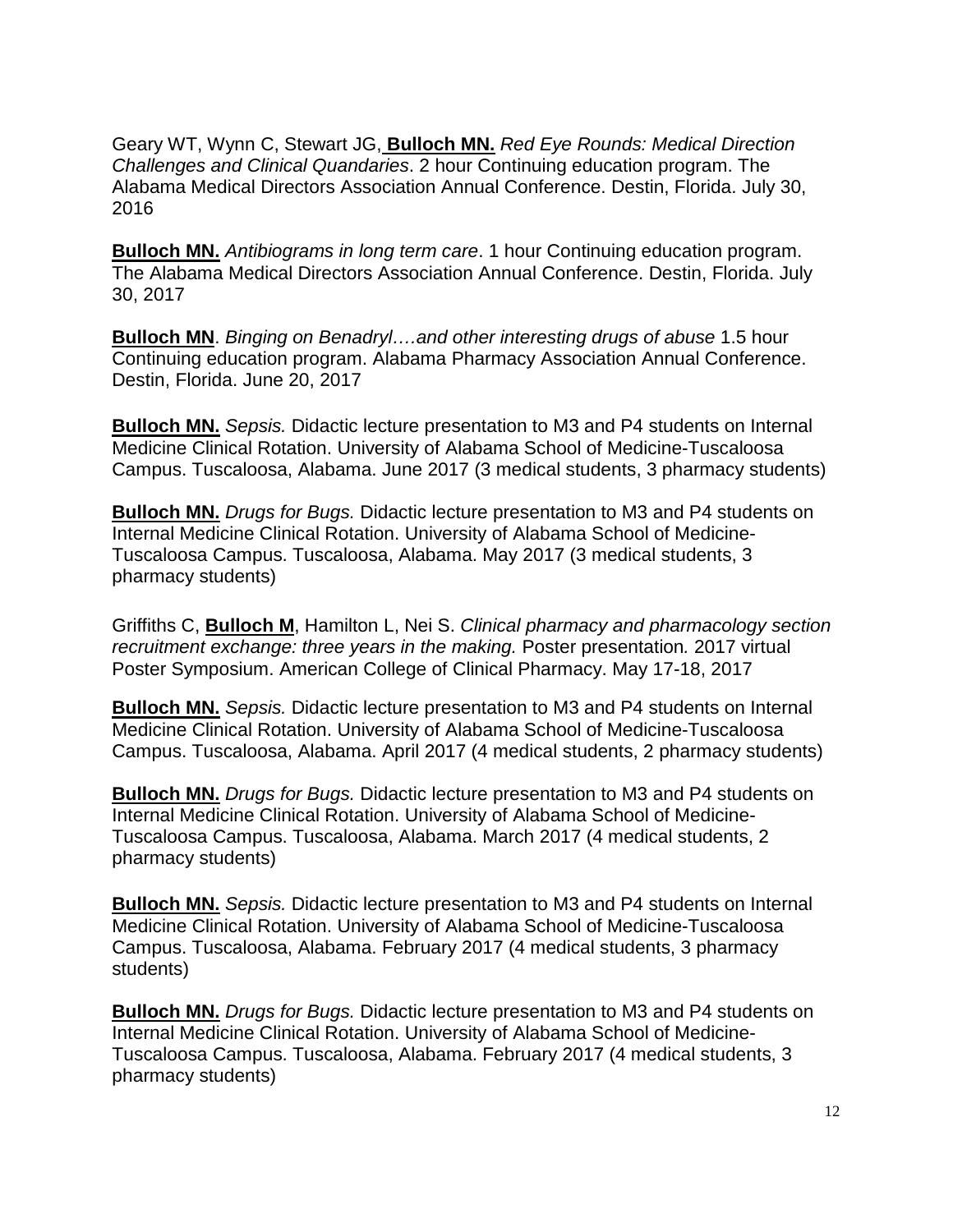**Bulloch MN.** *Hitting the antibiotic bullseye: optimization of dosing and delivery in the critically ill.* Rapid detection and optimization of antimicrobials in the ICU Continuing education presentation. 46<sup>th</sup> Annual Society of Critical Care Medicine Critical Care Congress. Honolulu, Hawaii. January 25, 2017

**Bulloch MN**, Meyar B, Henry S. *Evaluation of Clinical Trials Including Geriatric Patients in the Treatment of Hypertensive Emergencies*. Platform presentation. 46<sup>th</sup> Annual Society of Critical Care Medicine Critical Care Congress. Honolulu, Hawaii. January 24, 2017

Griffiths C, **Bulloch M**, Hamilton L, Nei S. *Clinical pharmacy and pharmacology section recruitment exchange: three years in the making.* Platform presentation. 46<sup>th</sup> Annual Society of Critical Care Medicine Critical Care Congress. Honolulu, Hawaii. January 23, 2017

**Bulloch MN**, Arnold S. *Apixaban-induced hemorrhage into an emphysematous bulla*. Platform presentation. 46<sup>th</sup> Annual Society of Critical Care Medicine Critical Care Congress. Honolulu, Hawaii. January 23, 2017

**Bulloch MN.** *Sepsis.* Didactic lecture presentation to M3 and P4 students on Internal Medicine Clinical Rotation. University of Alabama School of Medicine-Tuscaloosa Campus. Tuscaloosa, Alabama. December 2016 (3 medical students, 2 pharmacy students)

**Bulloch MN.** *Drugs for Bugs.* Didactic lecture presentation to M3 and P4 students on Internal Medicine Clinical Rotation. University of Alabama School of Medicine-Tuscaloosa Campus. Tuscaloosa, Alabama. November 2016 (3 medical students, 2 pharmacy students)

**Bulloch MN**, Cutcliff A, Stringberg A, Atkins C. *History of Pharmacy*. Didactic lecture to M3 and M4 students in History of Medicine course. University of Alabama School of Medicine. October 5, 2016

**Bulloch MN.** *Sepsis.* Didactic lecture presentation to M3 and P4 students on Internal Medicine Clinical Rotation. University of Alabama School of Medicine-Tuscaloosa Campus. Tuscaloosa, Alabama. September 2016 (6 medical students, 3 pharmacy students)

**Bulloch MN.** *Drugs for Bugs.* Didactic lecture presentation to M3 and P4 students on Internal Medicine Clinical Rotation. University of Alabama School of Medicine-Tuscaloosa Campus. Tuscaloosa, Alabama. September 2016 (6 medical students, 3 pharmacy students)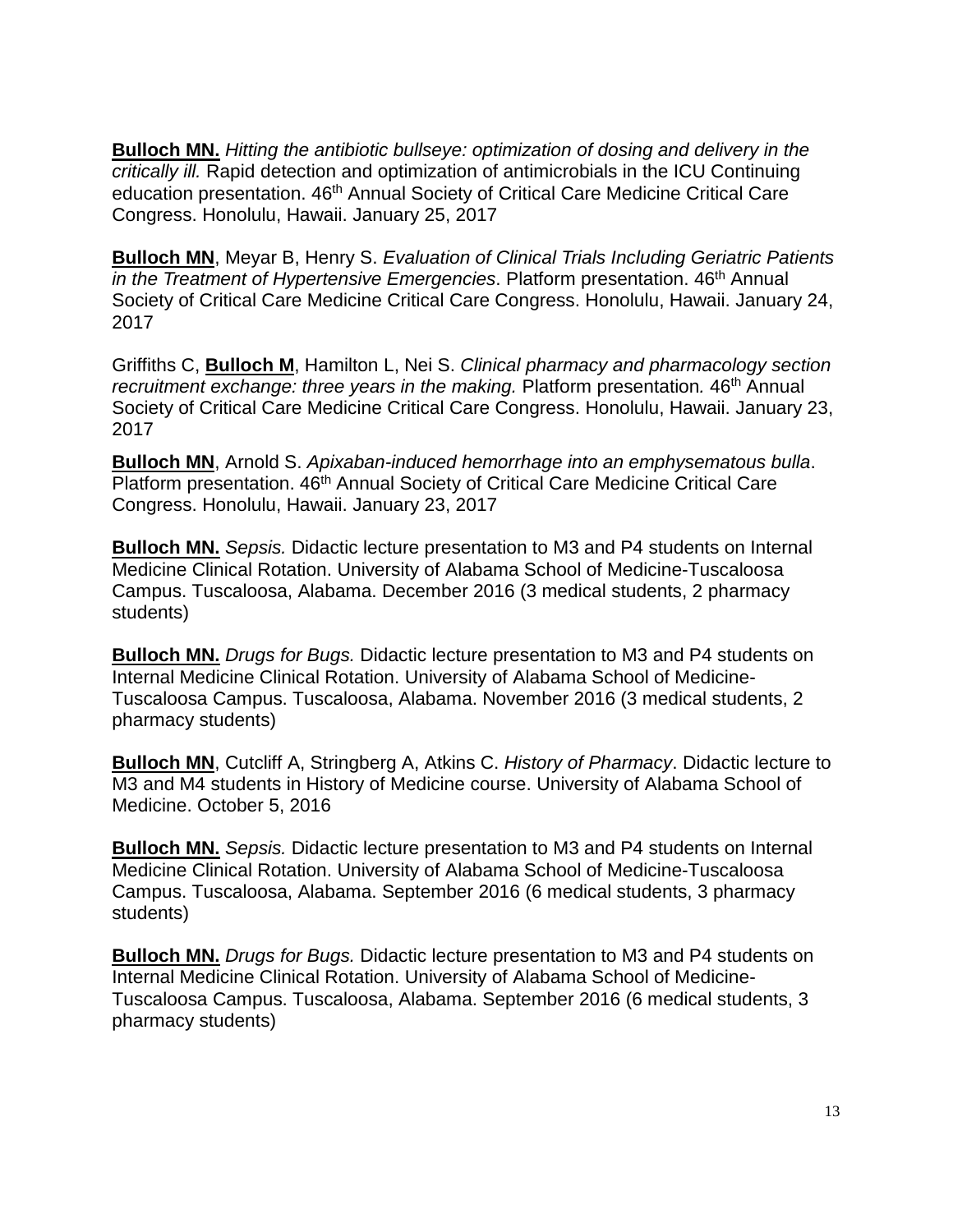**Bulloch MN.** *Sepsis.* Didactic lecture presentation to M3 and P4 students on Internal Medicine Clinical Rotation. University of Alabama School of Medicine-Tuscaloosa Campus. Tuscaloosa, Alabama. August 2016 (6 medical students, 2 pharmacy students)

**Bulloch MN.** *Drugs for Bugs.* Didactic lecture presentation to M3 and P4 students on Internal Medicine Clinical Rotation. University of Alabama School of Medicine-Tuscaloosa Campus. Tuscaloosa, Alabama. August 2016 (6 medical students, 2 pharmacy students)

**Bulloch MN.** *Inserting a silver lining into infection management: antibiotic stewardship in long term care*. 2 hour Continuing education program. The Alabama Medical Directors Association Annual Conference. Destin, Florida. July 30, 2016

**Bulloch MN**. *Beers and Beyond: a 2016 update on potentially inappropriate medications.* 1.5 hour Continuing education program. Alabama Pharmacy Association Annual Conference. Destin, Florida. June 13, 2016

**Bulloch MN**. *Clinical tools available to help evaluate the appropriateness of pharmacotherapy in geriatric patients.* Faculty Scholars Program live session. University of Alabama-Birmingham Geriatric Education Center. Birmingham, Alabama. June 10, 2016

Headrick A, Anderson B, **Bulloch MN**, et al. Utility of tolvaptan in the treatment of acute hypovolemic hyponatremia. Poster presentation. American College of Physicians 2016 Alabama and Mississippi Chapter Meeting. Birmingham, Alabama. June 3, 2016

**Bulloch MN.** *Sepsis.* Didactic lecture presentation to M3 and P4 students on Internal Medicine Clinical Rotation. University of Alabama School of Medicine-Tuscaloosa Campus. Tuscaloosa, Alabama. June 2016 (6 medical students, 2 pharmacy students)

**Bulloch MN.** *Drugs for Bugs.* Didactic lecture presentation to M3 and P4 students on Internal Medicine Clinical Rotation. University of Alabama School of Medicine-Tuscaloosa Campus. Tuscaloosa, Alabama. June 2016 (6 medical students, 2 pharmacy students)

**Bulloch MN.** *Traumatic Brain Injury Scenario Skill Station*. Society of Critical Care Medicine Fundamental Critical Care Support Course. Atlanta, Georgia. May 4, 2016

**Bulloch MN.** *Integrated Sepsis Scenario Skill Station*. Society of Critical Care Medicine Fundamental Critical Care Support Course. Atlanta, Georgia. May 4, 2016

**Bulloch MN**, Paumen L, Eure S, et al. I*mpact of Higher Target Vancomycin Trough Levels on Incidence of Vancomycin-Induced Acute Kidney Injury*. Poster presentation. University of Alabama Institute for Rural Health 17<sup>th</sup> Annual Rural Health Conference. Tuscaloosa, Alabama. April 27 2016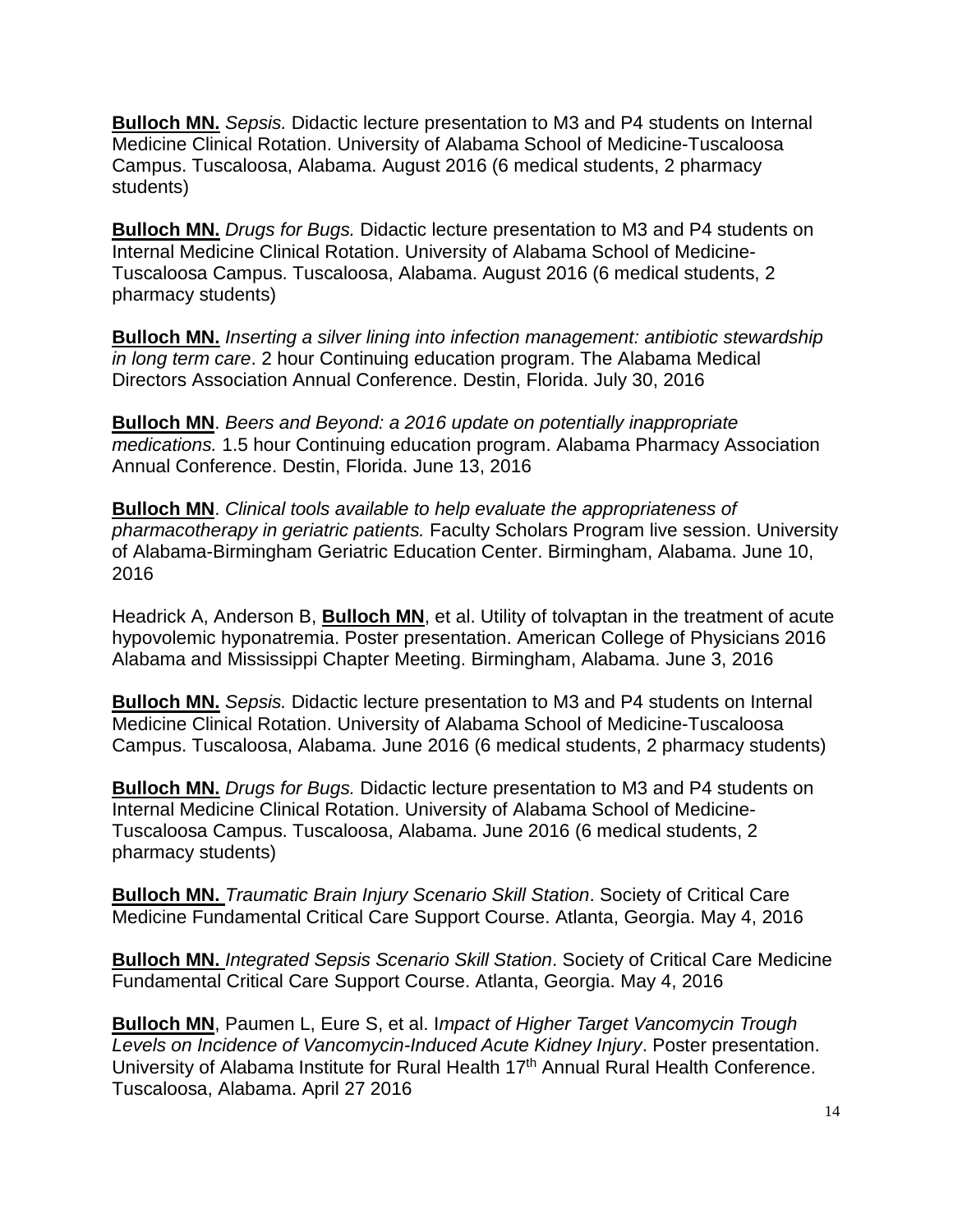**Bulloch MN.** *Leadership in the Alabama Pharmacy Association*. 2016 Alabama Pharmacy Association Leadership Conference. Sylacauga. Alabama, April 16, 2016

**Bulloch MN**, Paumen L, Eure S, et al. *Impact of Higher Target Vancomycin Trough Levels on Incidence of Vancomycin-Induced Acute Kidney Injury*. Poster Presentation. 8<sup>th</sup> Annual University of Alabama College of Community Health Sciences Research Day. Tuscaloosa, Alabama. April 7, 2016

**Bulloch MN.** *Sepsis.* Didactic lecture presentation to M3 and P4 students on Internal Medicine Clinical Rotation. University of Alabama School of Medicine-Tuscaloosa Campus. Tuscaloosa, Alabama. April 2016 (6 medical students, 2 pharmacy students)

**Bulloch MN.** *Drugs for Bugs.* Didactic lecture presentation to M3 and P4 students on Internal Medicine Clinical Rotation. University of Alabama School of Medicine-Tuscaloosa Campus. Tuscaloosa, Alabama. March 2016 (6 medical students, 2 pharmacy students)

**Bulloch MN**, Paumen L, Eure S, Stewart JG. *Impact of Higher Target Vancomycin Trough Levels on Incidence of Vancomycin-Induced Acute Kidney Injury*. Poster and Platform presentation. 45<sup>th</sup> Annual Society of Critical Care Medicine Critical Care Congress. Orlando, Florida. February 2016

**Bulloch MN**, Bulger D, McGee E, et al. E*valuation of Clinical Trials Including Geriatric Patients in the Treatment of Nosocomial Pneumonia*. Poster and platform presentation. 45<sup>th</sup> Annual Society of Critical Care Medicine Critical Care Congress. Orlando, Florida. February 2016

**Bulloch MN.** *Sepsis and Septic Shock.* Didactic lecture presentation to M3 and P4 students on Internal Medicine Clinical Rotation. University of Alabama School of Medicine-Tuscaloosa Campus. Tuscaloosa, Alabama. February 2016 (6 medical students, 2 pharmacy students)

**Bulloch MN.** *Drugs for Bugs.* Didactic lecture presentation to M3 and P4 students on Internal Medicine Clinical Rotation. University of Alabama School of Medicine-Tuscaloosa Campus. Tuscaloosa, Alabama. February 2016 (6 medical students, 2 pharmacy students)

Singleton A, Hedman K, Bice, T, Phillipee H, **Bulloch MN**. *Evaluation of the quantity and quality of geriatric specific recommendations in clinical practice guidelines*. Poster presentation. American Society of Health-System Pharmacists 50<sup>th</sup> Annual Midyear Meeting. New Orleans, Louisiana. December 2015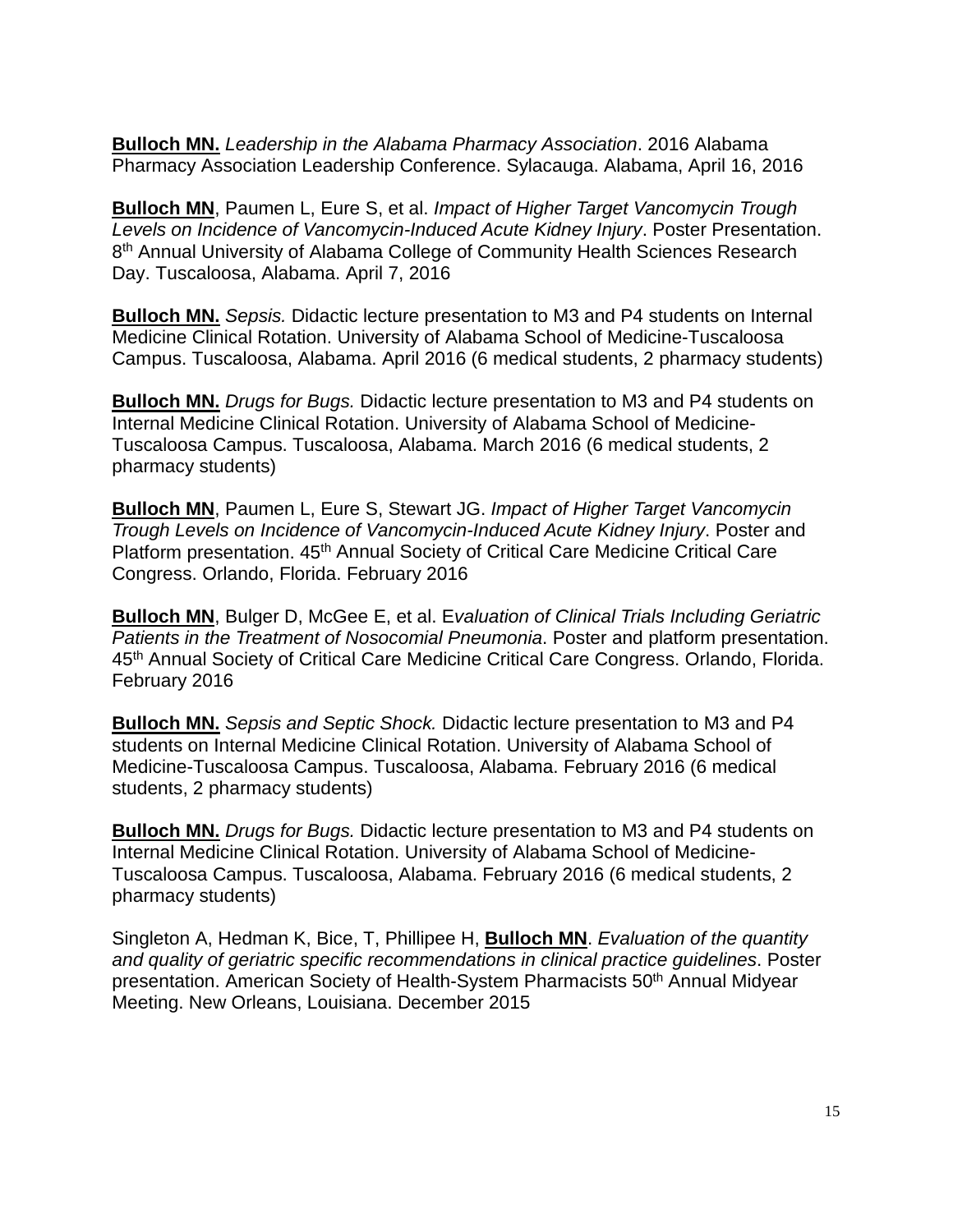**Bulloch MN.** *Drugs for Bugs.* Didactic lecture presentation to M3 and P4 students on Internal Medicine Clinical Rotation. University of Alabama School of Medicine-Tuscaloosa Campus. Tuscaloosa, Alabama. September 2015 (6 medical students, 2 pharmacy students)

**Bulloch MN.** *Sepsis and Septic Shock.* Didactic lecture presentation to M3 and P4 students on Internal Medicine Clinical Rotation. University of Alabama School of Medicine-Tuscaloosa Campus. Tuscaloosa, Alabama. September 2015 (6 medical students, 2 pharmacy students)

**Bulloch MN.** *Sepsis and Septic Shock.* Didactic lecture presentation to M3 and P4 students on Internal Medicine Clinical Rotation. University of Alabama School of Medicine-Tuscaloosa Campus. Tuscaloosa, Alabama. September 2015 (8 medical students, 2 pharmacy students)

**Bulloch MN.** *Drugs for Bugs.* Didactic lecture presentation to M3 and P4 students on Internal Medicine Clinical Rotation. University of Alabama School of Medicine-Tuscaloosa Campus. Tuscaloosa, Alabama. September 2015 (8 medical students, 2 pharmacy students)

**Bulloch MN.** *Drugs for Bugs.* Didactic lecture presentation to M3 and P4 students on Internal Medicine Clinical Rotation. University of Alabama School of Medicine-Tuscaloosa Campus. Tuscaloosa, Alabama. August 2015 (8 medical students, 7 family medicine residents, 2 pharmacy students)

**Bulloch MN.** *Sepsis and Septic Shock.* Didactic lecture presentation to M3 and P4 students on Internal Medicine Clinical Rotation. University of Alabama School of Medicine-Tuscaloosa Campus. Tuscaloosa, Alabama. August 2015 (8 medical students, 2 pharmacy students)

**Bulloch MN.** *Managing multiple medications in geriatrics*. Faculty Scholars Program live session. University of Alabama-Birmingham Geriatric Education Center. Birmingham, Alabama. July 24, 2015

Tice AC, Hutchinson AM, **Bulloch MN**, Jungnickel PW. *Faculty mentoring of student pharmacists experiencing difficulties in academic performance and/or professional development*. Poster presentation. American Association of Colleges of Pharmacy Annual Meeting and Seminars. Baltimore, Maryland. July, 2015

**Bulloch MN**, Hutchinson AM, Tice AC, Jungnickel PW. *Development and Implementation of Conceptual Framework for Mentoring Students in Academic Difficulty. Poster Presentation*. Poster presentation. American Association of Colleges of Pharmacy Annual Meeting and Seminars. Baltimore, Maryland. July, 2015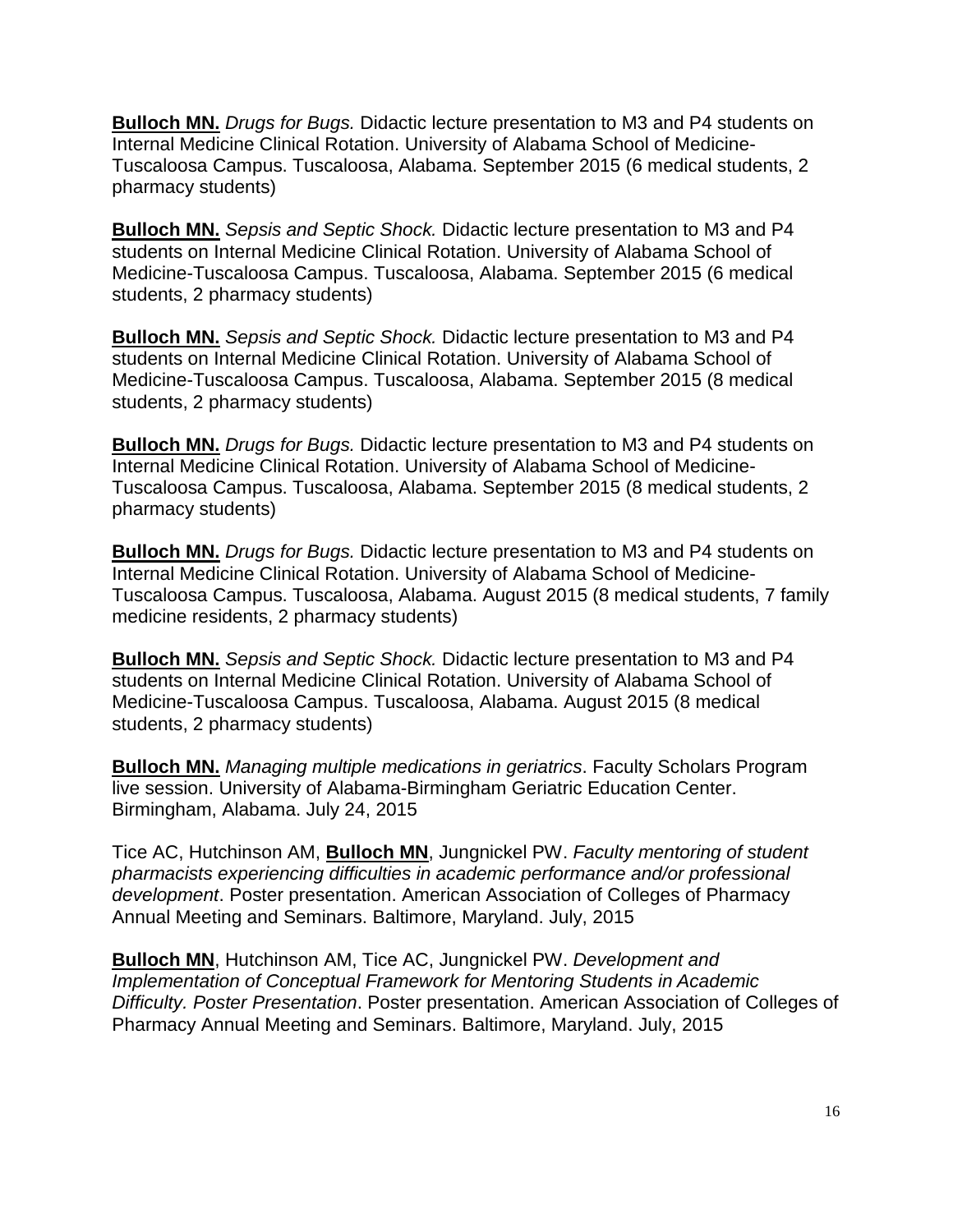**Bulloch MN**. *Subdue the Flu: a 2015 update on influenza.* 1.5 hour Continuing education program. Alabama Pharmacy Association Annual Conference. Destin, Florida. June 22, 2015

**Bulloch MN**. *Clinical tools available to help evaluate the appropriateness of pharmacotherapy in geriatric patients.* Faculty Scholars Program live session. University of Alabama-Birmingham Geriatric Education Center. Birmingham, Alabama. June 5, 2015

**Bulloch MN.** *Sepsis and Septic Shock.* Didactic lecture presentation to M3 and P4 students on Internal Medicine Clinical Rotation. University of Alabama School of Medicine-Tuscaloosa Campus. Tuscaloosa, Alabama. June 2015 (6 medical students, 2 pharmacy students)

**Bulloch MN.** *Sepsis and Septic Shock.* Didactic lecture presentation to M3 and P4 students on Internal Medicine Clinical Rotation. University of Alabama School of Medicine-Tuscaloosa Campus. Tuscaloosa, Alabama. March 2015 (6 medical students, 2 pharmacy students)

Brown C, Baker N, **Bulloch MN**, Morris D, Hitchcock L. *Key Note Panel: Interdisciplinary Perspective on Caring for Older Adults*. 1 hour Continuing education presentation. 6<sup>th</sup> Annual Interdisciplinary Geriatric Education Conference. University of Alabama-Birmingham Geriatric Education Center. Birmingham, Alabama. January 26, 2015

**Bulloch MN**. *Medication Management for Older Adults During Transitions of Care*. 1 hour Continuing education presentation. 6<sup>th</sup> Annual Interdisciplinary Geriatric Education Conference. University of Alabama-Birmingham Geriatric Education Center. Birmingham, Alabama. January 26, 2015

**Bulloch MN.** *Sepsis and Septic Shock.* Didactic lecture presentation to M3 and P4 students on Internal Medicine Clinical Rotation. University of Alabama School of Medicine-Tuscaloosa Campus. Tuscaloosa, Alabama. January 2015 (6 medical students, 3 pharmacy students)

**Bulloch MN**, Gist N, Parton J, Sivaraman B. *Impact of the Joint Commission pneumonia core measures on antibiotic use and selection.* Poster presentation. Society of Critical Care Medicine 44th Annual Critical Care Congress. Phoenix, Arizona. January 19, 2015

**Bulloch MN.** *Sepsis and Septic Shock.* Didactic lecture presentation to M3 and P4 students on Internal Medicine Clinical Rotation. University of Alabama School of Medicine-Tuscaloosa Campus. Tuscaloosa, Alabama. December 2014 (4 medical students, 2 pharmacy students)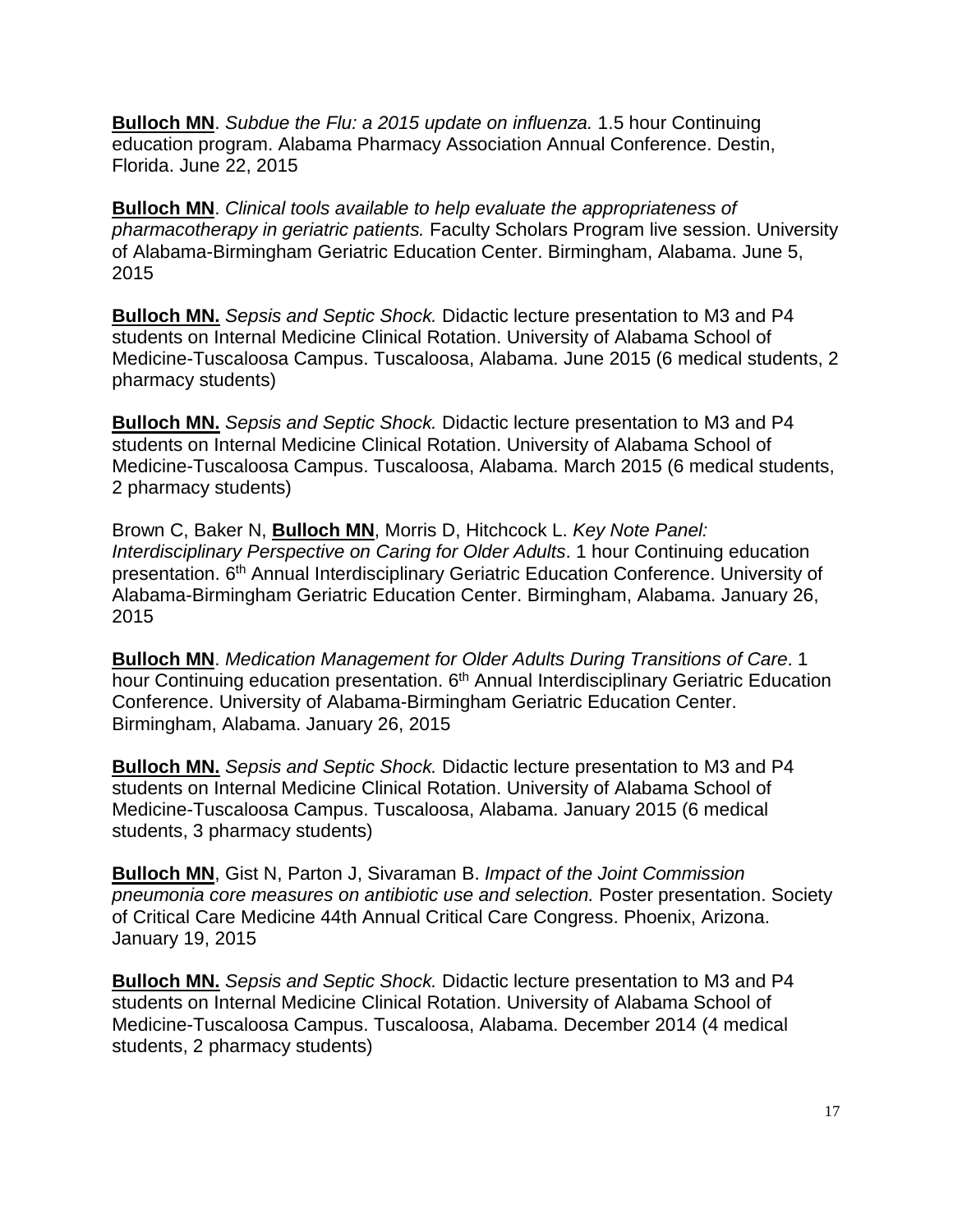**Bulloch MN.** *Assessment and Evaluation of the Critically Ill Patient*. Continuing education presentation. Society of Critical Care Medicine Fundamental Critical Care Support Course. University of Alabama-Birmingham Hospital. Birmingham, Alabama. October 13, 2014

**Bulloch MN.** *Sepsis and Septic Shock.* Didactic lecture presentation to M3 and P4 students on Internal Medicine Clinical Rotation. University of Alabama School of Medicine-Tuscaloosa Campus. Tuscaloosa, Alabama. September 2014 (5 medical students, 2 pharmacy students)

**Bulloch MN.** *Understanding the Mystery of Glycemic Control in the Critically Ill*. 1 hour Continuing education presentation. Sugar Cubes Diabetes Conference. DCH Regional Medical Center. Tuscaloosa, Alabama. August 28, 2014

**Bulloch MN.** *Assessment and Evaluation of the Critically Ill Patient*. Continuing education presentation. Society of Critical Care Medicine Fundamental Critical Care Support Course. University of Alabama-Birmingham Hospital. Birmingham, Alabama. August 12, 2014

**Bulloch MN.** *Sepsis and Septic Shock.* Didactic lecture presentation to M3 and P4 students on Internal Medicine Clinical Rotation. University of Alabama School of Medicine-Tuscaloosa Campus. Tuscaloosa, Alabama. August 2014 (5 medical students, 2 pharmacy students)

**Bulloch MN.** *Managing multiple medications in geriatrics*. Faculty Scholars Program live session. University of Alabama-Birmingham Geriatric Education Center. Birmingham, Alabama. July 25, 2014

Hutchison AM, **Bulloch MN**, Fox BI, Williamson MA, Stevenson TL. *Impact of Geriatric Sensitivity Training on Student Pharmacist Attitudes and Perceptions of Aging*. Poster presentation. American Association of Colleges of Pharmacy Annual Meeting and Seminars. Grapevine, Texas. July, 2014

Hutchison AM, **Bulloch MN**, Fox BI, Williamson MA, Stevenson TL. *Impact of Geriatric Sensitivity Training on Student Pharmacist Attitudes and Perceptions of Aging*. Poster presentation. Auburn University Research Week. Auburn, Alabama. June 3, 2014 **Bulloch MN**, Baccas JT, Arnold S. *Clindamycin Induced Hypersensitivity Reaction.*  Poster Presentation. 6<sup>th</sup> Annual University of Alabama College of Community Health Sciences Research Day. Tuscaloosa, Alabama, April 16, 2014

Sivaraman B, Gist N, Parton J, **Bulloch MN**. *Impact of the Joint Commission pneumonia core measures on antibiotic use and selection.* Poster presentation. 2nd Annual Harrison School of Pharmacy Research Symposium. Auburn, Alabama. April 11, 2014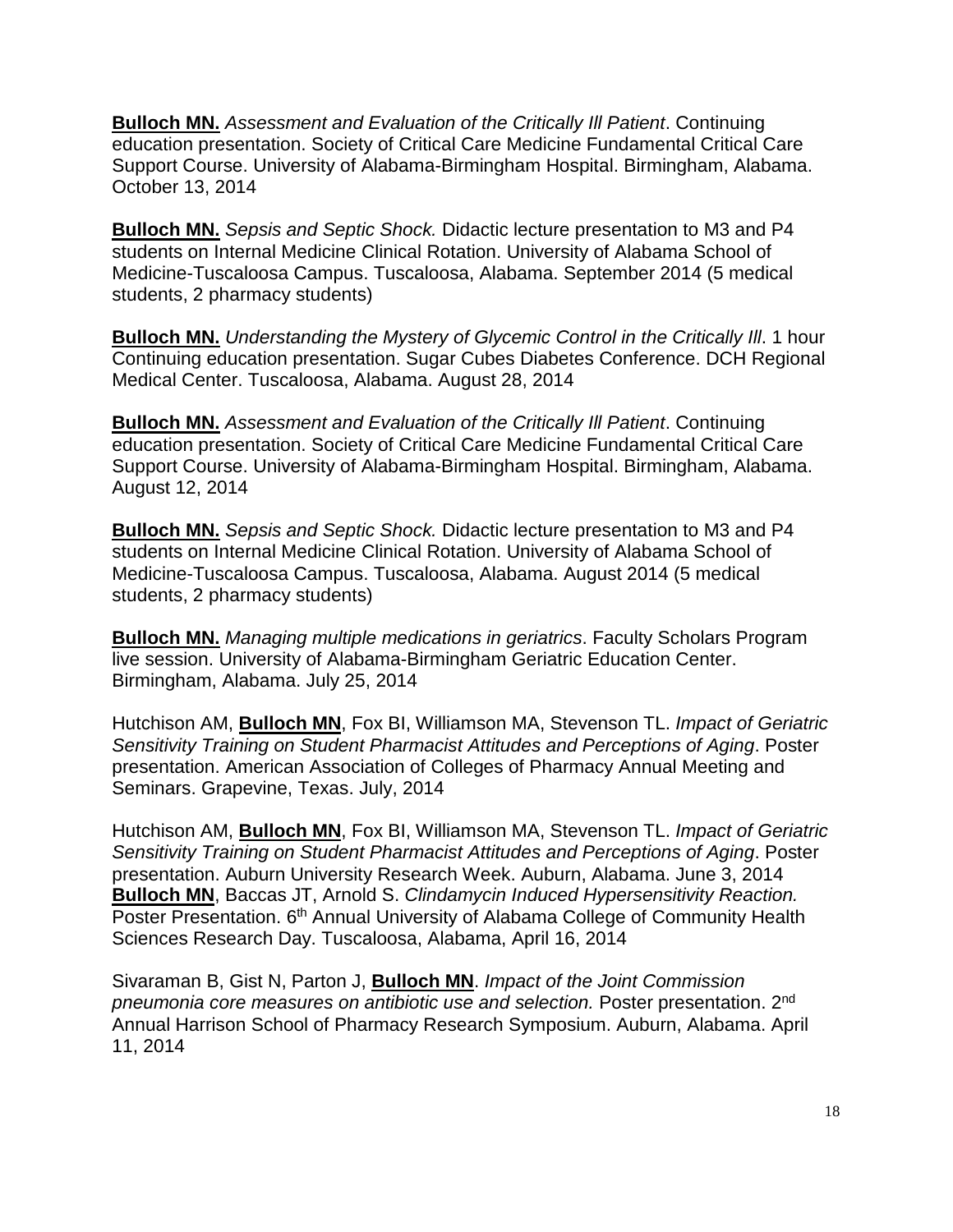**Bulloch MN**. *Sepsis and Septic Shock.* Didactic lecture presentation to M3 and P4 students on Internal Medicine Clinical Rotation. University of Alabama School of Medicine-Tuscaloosa Campus. Tuscaloosa, Alabama. March 2014 (4 medical students)

**Bulloch MN**. *Clinical tools available to help evaluate the appropriateness of pharmacotherapy in geriatric patients.* Faculty Scholars Program live session. University of Alabama-Birmingham Geriatric Education Center. Birmingham, Alabama. February 28, 2014

**Bulloch MN**. *Sepsis and Septic Shock.* Didactic lecture presentation to M3 and P4 students on Internal Medicine Clinical Rotation. University of Alabama School of Medicine-Tuscaloosa Campus. Tuscaloosa, Alabama. January 2014 (4 medical students, 3 pharmacy students)

**Bulloch MN**. *Managing their Meds: Evaluating and Optimizing Home Medication Use in Older Adults*. 1 hour Continuing education presentation. 5th Annual Interdisciplinary Geriatric Education Conference. University of Alabama-Birmingham Geriatric Education Center. Birmingham, Alabama. January 24, 2014

**Bulloch MN**. *Assessment Skill Station*. Society of Critical Care Medicine Fundamental Critical Care Support Instructor Course. Non-faculty instructor. Continuing education program. Society of Critical Care Medicine 43rd Critical Care Congress. San Francisco, California. January 9, 2014

**Bulloch MN**, Baccas JT, Arnold S. *Clindamycin Induced Hypersensitivity Reaction.*  Poster presentation. Society of Critical Care Medicine 43<sup>rd</sup> Critical Care Congress. San Francisco, California. January 9-13, 2014

**Bulloch MN**. *Beyond Beers Basics: an update of the 2012 American Geriatric Society Beers Criteria for Potentially Inappropriate Medication Use in Older Adults.* American Academy of Family Physicians accredited continuing medical education program. Alabama Academy of Family Physicians Fall Forum. Birmingham, Alabama. December 14, 2013

Sivaraman B, Gist N, Parton J, **Bulloch MN.** *Impact of the Joint Commission pneumonia core measures on antibiotic use and selection.* Poster presentation. American Society of Health-System Pharmacists Midyear Meeting Midyear Clinical Meeting. Orlando, Florida. December 2013

**Bulloch MN**. *Understanding and Preventing Medication Related Problems in Older Patients.* Accreditation Council for Pharmacy Education accredited continuing education program. Alabama Pharmacy Association Year-End continuing education program. Montgomery, Alabama. December 8, 2014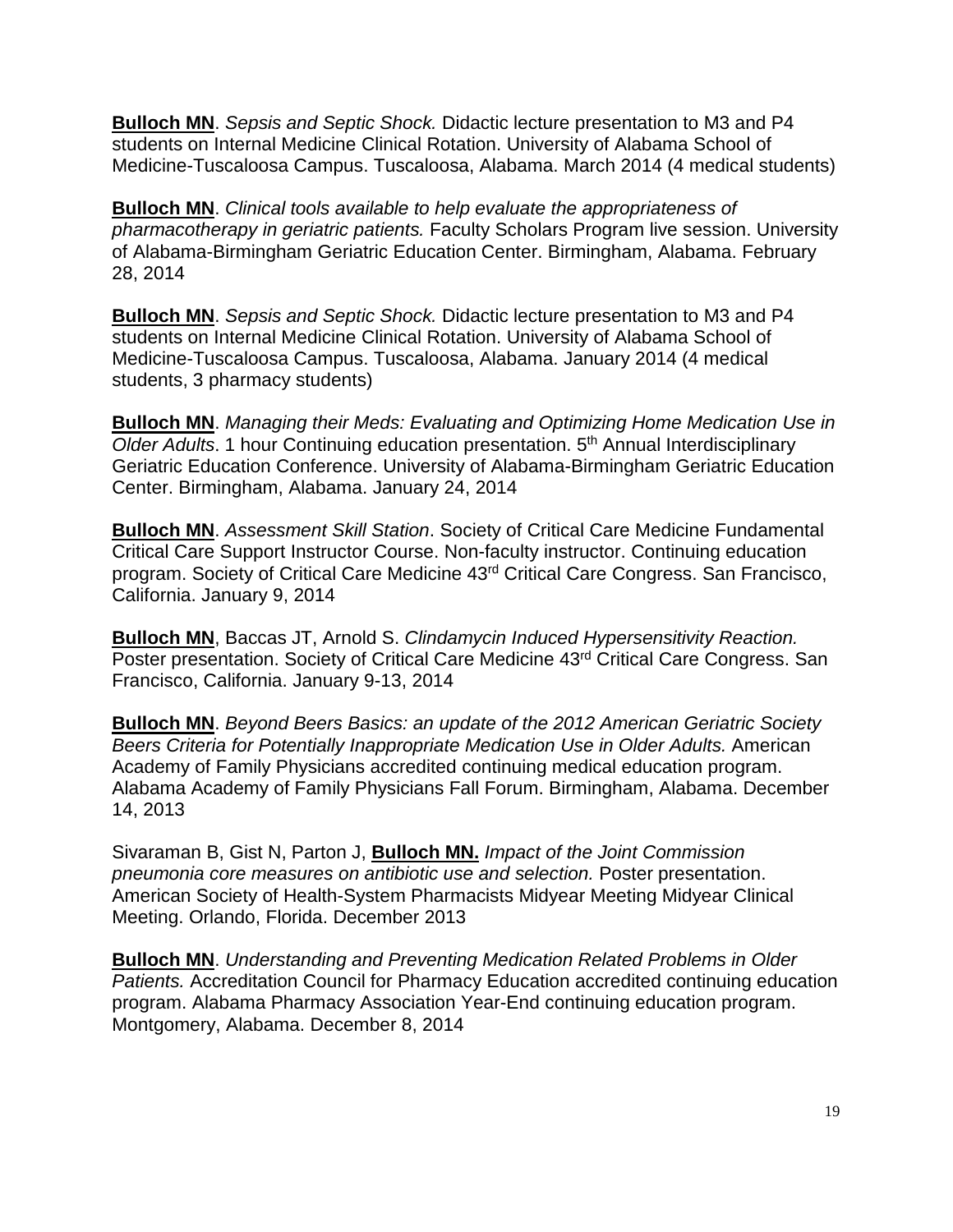**Bulloch MN**. *Sepsis and Septic Shock.* Didactic lecture presentation to M3 and P4 students on Internal Medicine Clinical Rotation. University of Alabama School of Medicine-Tuscaloosa Campus. Tuscaloosa, Alabama. November 2013 (5 medical students, 1 pharmacy student,1 pharmacy resident)

Lee R, **Bulloch MN**. *Update on the 2013 ACC/AHA Guideline on the Treatment of Blood Cholesterol to Reduce Atherosclerotic Cardiovascular Risk in Adults.* In-service presentation to medical clerkship students and medical house staff. DCH Regional Medical Center. Tuscaloosa, Alabama. November 2013

**Bulloch MN**. *Successful Strategies for Addressing Medication Safety Hot Topics: Geriatrics.* Online Continuing Education Program. ScientiaCME and The American Society of Medication Safety Officers. Available http://www.scientiacme.org/cme-78- 111-0-0-10-medication-safety-geriatrics-cme (ACCME September 26, 2013-2015) http://www.scientiacme.org/cme-92-111-0-0-10-medication-safety-geriatrics-cme (ACPE October 22, 2013-2014)

**Bulloch MN**. *Sepsis and Septic Shock.* Didactic lecture presentation to M3 and P4 students on Internal Medicine Clinical Rotation. University of Alabama School of Medicine-Tuscaloosa Campus. Tuscaloosa, Alabama. September 2013 (6 medical students, 2 pharmacy students)

**Bulloch MN**. *Managing multiple medications in older adults.* Interdisciplinary continuing medication education program. St. Vincent's Health System. Birmingham, Alabama. September 10, 2013

**Bulloch MN**. *Avoiding Hobson's choice in older patients: Managing multi-morbidity and multiple medications in geriatrics*. Accreditation Council for Pharmacy Education accredited continuing education program. Auburn University Harrison School of Pharmacy Summer Consultant Update and Therapeutics Conference. Birmingham, Alabama. July 27, 2013

**Bulloch MN**. *Managing multiple medications in geriatrics*. Faculty Scholars Program live session. University of Alabama-Birmingham Geriatric Education Center. Birmingham, Alabama. July 25, 2013

**Bulloch MN**. *Clinical tools available to help evaluate the appropriateness of pharmacotherapy in geriatric patients.* Faculty Scholars Program live session. University of Alabama-Birmingham Geriatric Education Center. Birmingham, Alabama. June 14, 2013

**Bulloch MN**. *Sepsis and Septic Shock.* Didactic lecture presentation to M3 and P4 students on Internal Medicine Clinical Rotation. University of Alabama School of Medicine-Tuscaloosa Campus. Tuscaloosa, Alabama. June 2013 (6 medical students, 2 pharmacy students)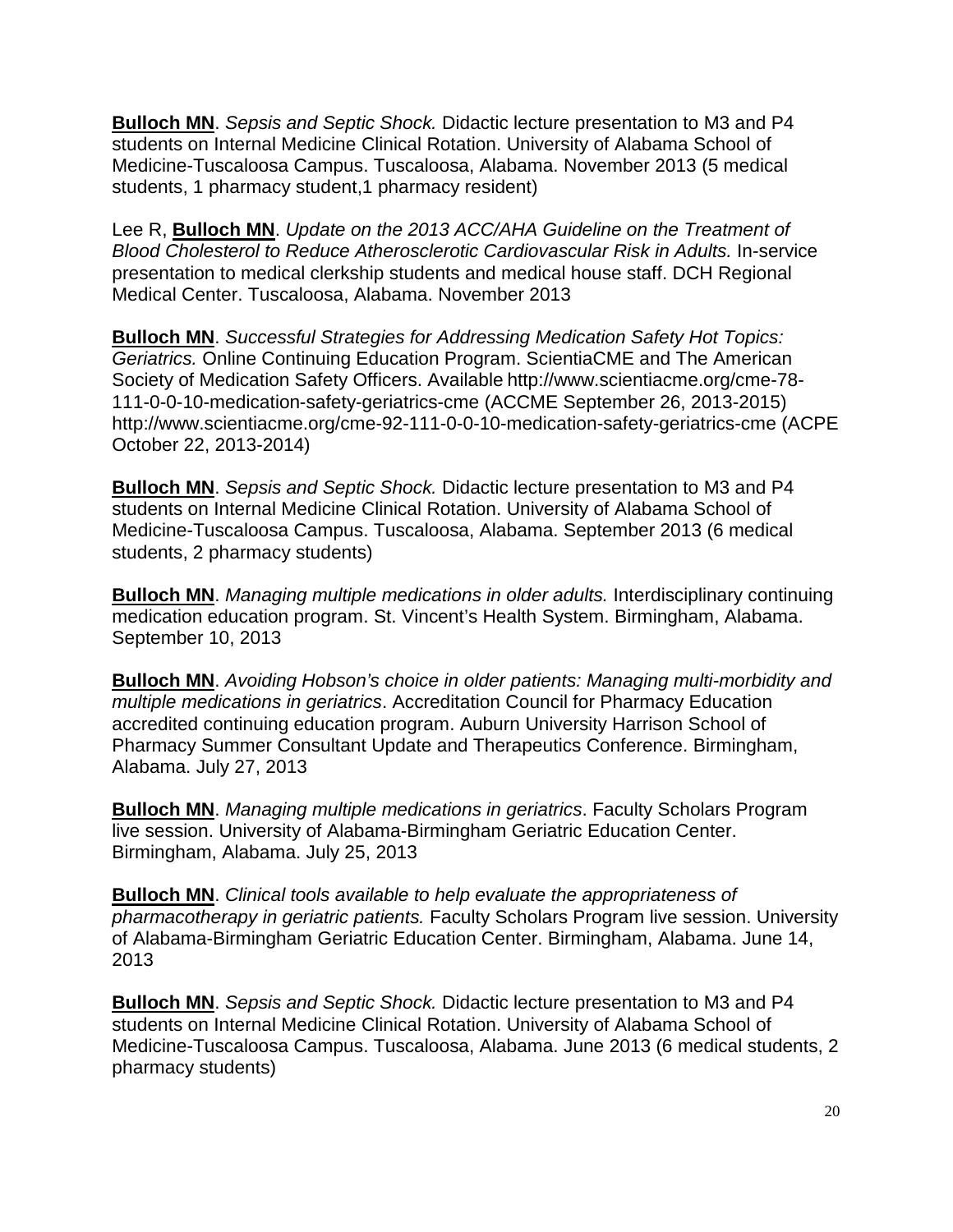**Bulloch MN**. *Sepsis and Septic Shock.* Didactic lecture presentation to M3 students on Internal Medicine Clinical Rotation. University of Alabama School of Medicine-Tuscaloosa Campus. Tuscaloosa, Alabama. March 2013 (4 medical students)

Patel N, **Bulloch MN**. *Evaluation of Medication Studies Enrolling Patients Aged 80*  Years and Older. Poster presentation. 4<sup>th</sup> Annual Interdisciplinary Geriatric Education Conference. University of Alabama-Birmingham Geriatric Education Center. Birmingham, Alabama. January 25, 2013

Barnes B, **Bulloch MN**. *Use of Implicit Criteria to Determine Appropriateness of Medication in Geriatric Populations*. Poster presentation. 4th Annual Interdisciplinary Geriatric Education Conference. University of Alabama-Birmingham Geriatric Education Center. Birmingham, Alabama. January 25, 2013

Greene P, **Bulloch MN**. *Evaluation of Explicit Tools Used to Assess Medication Appropriateness and Safety in Geriatric Populations.* Poster presentation. 4th Annual Interdisciplinary Geriatric Education Conference. University of Alabama-Birmingham Geriatric Education Center. Birmingham, Alabama. January 25, 2013

**Bulloch MN**. *Sepsis and Septic Shock.* Didactic lecture presentation to M3 students on Internal Medicine Clinical Rotation. University of Alabama School of Medicine-Tuscaloosa Campus. Tuscaloosa, Alabama. January 2013 (4 medical students, 3 pharmacy students)

**Bulloch MN**. *Managing Multiple Medications: Understanding hyperpharmacotherapy in geriatrics*. 1 hour Continuing education presentation. 4th Annual Interdisciplinary Geriatric Education Conference. University of Alabama-Birmingham Geriatric Education Center. Birmingham, Alabama. January 24, 2014

**Bulloch MN,** Sundar V. *Acute iodine toxicity from a suspected oral methamphetamine ingestion.* Poster presentation. Society of Critical Care Medicine 42<sup>nd</sup> Critical Care Congress. San Juan, Puerto Rico. January 20-22, 2013

Barnes B, **Bulloch MN**. *Use of Implicit Criteria to Determine Appropriateness of Medication in Geriatric Populations*. Poster presentation. American Society of Health-System Pharmacists Midyear Meeting Midyear Clinical Meeting. Las Vegas, Nevada. December 2012

**Bulloch MN**. *Sepsis and Septic Shock.* Didactic lecture presentation to M3 students on Internal Medicine Clinical Rotation. University of Alabama School of Medicine-Tuscaloosa Campus. Tuscaloosa, Alabama. October 2012 (3 medical students, 2 pharmacy students)

**Bulloch MN**. *Evaluating your geriatric patients' medications .* Department of Family Medicine. University of Alabama-Birmingham Geriatric Education Center. Birmingham, Alabama. September 27, 2012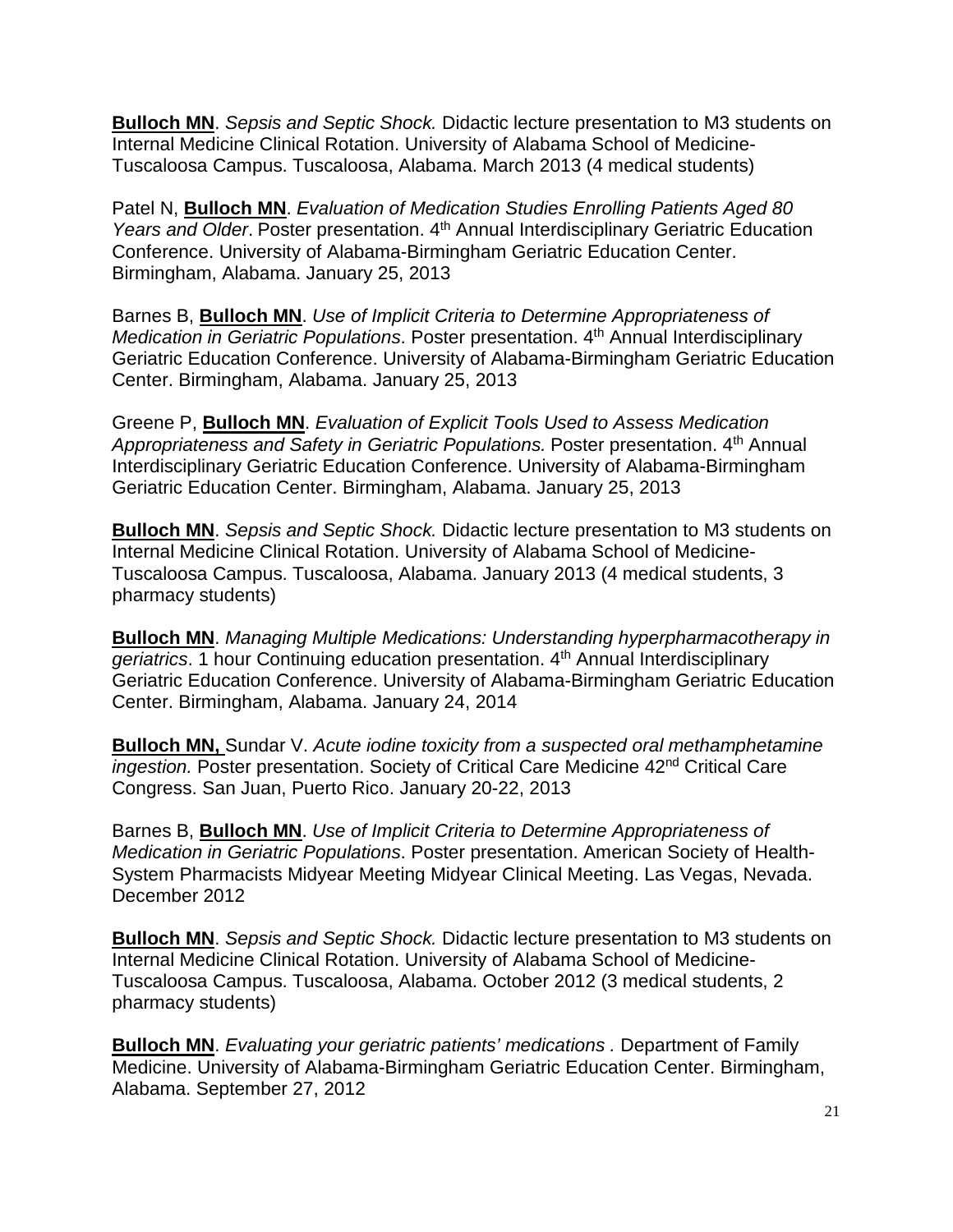**Bulloch MN**. *Sepsis and Septic Shock.* Didactic lecture presentation to M3 students on Internal Medicine Clinical Rotation. University of Alabama School of Medicine-Tuscaloosa Campus. Tuscaloosa, Alabama. September 2012 (4 medical students)

**Bulloch MN**. *Evaluating Medication Appropriateness in the Elderly.* 2 hour Continuing education program. Alabama Pharmacy Association Annual Conference. Destin, Florida June 26, 2012

**Bulloch MN**. *Clinical tools available to help evaluate the appropriateness of pharmacotherapy in geriatric patients.* Faculty Scholars Program live session. University of Alabama-Birmingham Geriatric Education Center. Birmingham, Alabama. June 1, 2012

**Bulloch MN**. *Sepsis and Septic Shock.* Didactic lecture presentation to M3 students on Internal Medicine Clinical Rotation. University of Alabama School of Medicine-Tuscaloosa Campus. Tuscaloosa, Alabama. May 2012 (4 medical students, 2 pharmacy students)

**Bulloch MN,** Englebrecht Wheat J. *Drug-induced delirium from a suspected drug-drug interaction between promethazine and ketorolac.* Poster Presentation. University of Alabama College of Community Health Sciences Research Day. Tuscaloosa, Alabama, April 2012

**Bulloch MN**. *Sepsis and Septic Shock.* Didactic lecture presentation to M3 students on Internal Medicine Clinical Rotation. University of Alabama School of Medicine-Tuscaloosa Campus. Tuscaloosa, Alabama. March 2012 (4 medical students, 2 pharmacy students)

**Bulloch MN**. *Sepsis and Septic Shock.* Didactic lecture presentation to M3 students on Internal Medicine Clinical Rotation. University of Alabama School of Medicine-Tuscaloosa Campus. Tuscaloosa, Alabama. January 2012 (7 medical students, 2 pharmacy students, 1 pharmacy resident)

**Bulloch MN**. *There's a Pill for That (But should my Elderly Patient be Taking It?); clinical tools available to help evaluate the appropriateness of pharmacotherapy in*  geriatric patients. 1 hour continuing education presentation. 3<sup>rd</sup> Annual Interdisciplinary Geriatric Education Conference. University of Alabama-Birmingham Geriatric Education Center. Birmingham, Alabama. January 20, 2012

**Bulloch MN**. *Sepsis and Septic Shock.* Didactic lecture presentation to M3 students on Internal Medicine Clinical Rotation. University of Alabama School of Medicine-Tuscaloosa Campus. Tuscaloosa, Alabama. December 2011 (6 medical students, 2 pharmacy students)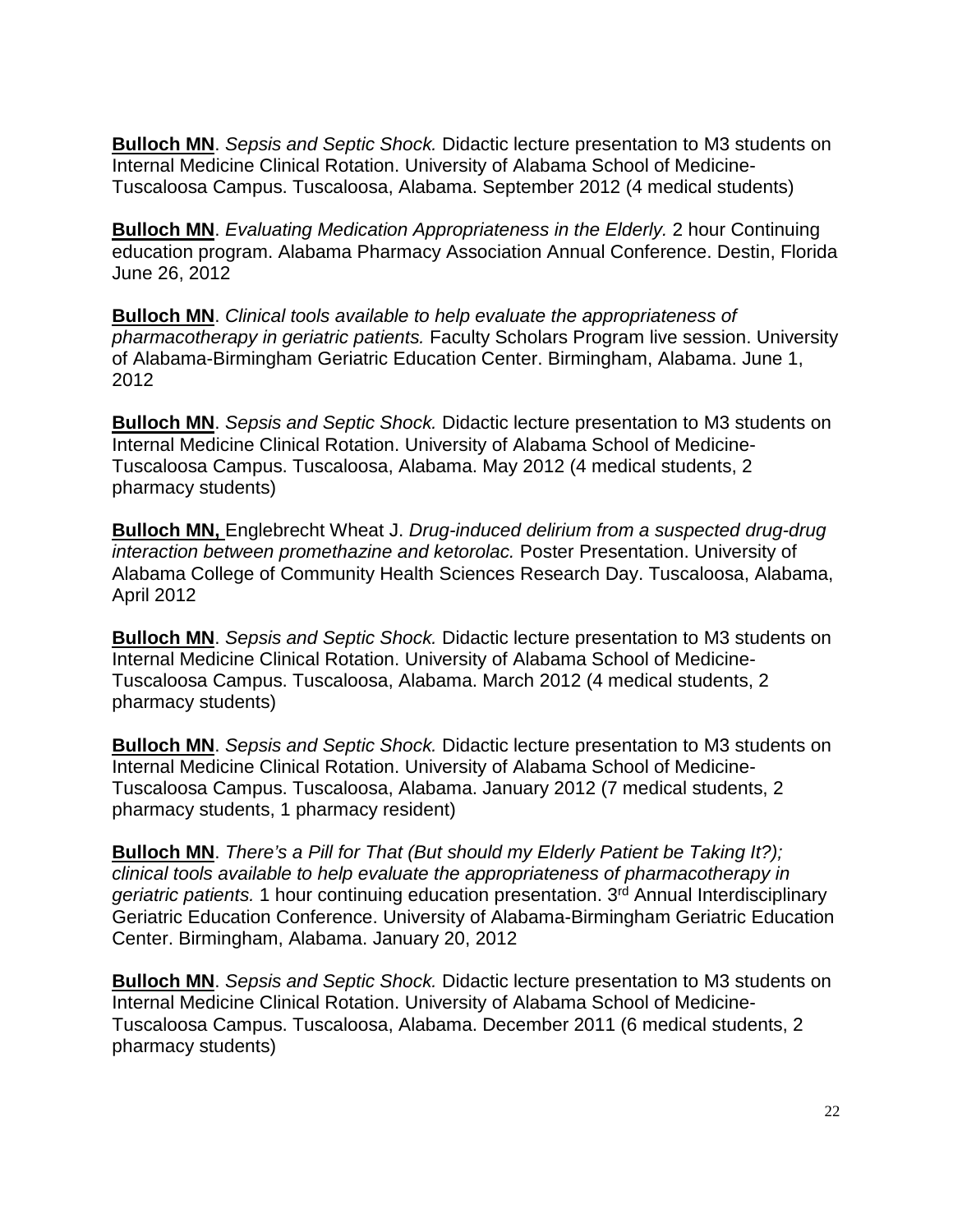Bell C, Hooker K, Eure A, Christian L, **Bulloch MN**. *Evaluating the use of acetaminophen at a community hospita*l. Poster presentation. American Society of Health-System Pharmacists Midyear Meeting Midyear Clinical Meeting. New Orleans, Louisiana. December 2011

**Bulloch MN**. *Alcohol Withdrawal.* In-service presentation to medical clerkship students and medical house staff. DCH Regional Medical Center. Tuscaloosa, Alabama. November 2011

**Bulloch MN**. *Sepsis and Septic Shock.* Didactic lecture presentation to M3 students on Internal Medicine Clinical Rotation. University of Alabama School of Medicine-Tuscaloosa Campus. Tuscaloosa, Alabama. October 2011 (6 medical students, 2 pharmacy students)

**Bulloch MN**, Pinner NA, Eure S. *The Impact of a Simulation-Based Exercise on Knowledge Retention and Confidence Regarding Medication Use and Preparation for Medical Emergencies.* Poster Presentation. University of Alabama Institute for Rural Health Rural Health Conference. Tuscaloosa, Alabama, April 2011

**Bulloch MN**, Sundar V. *Acute iodine toxicity from a suspected oral methamphetamine ingestion.* Poster Presentation. University of Alabama College of Community Health Sciences Research Day. Tuscaloosa, Alabama, April 2011

**Bulloch MN**, Pinner NA, Eure S. *The Impact of a Simulation-Based Exercise on Knowledge Retention and Confidence Regarding Medication Use and Preparation for Medical Emergencies.* Poster Presentation. University of Alabama College of Community Health Sciences Research Day. Tuscaloosa, Alabama, April 2011

**Bulloch MN**. *Sepsis and Septic Shock.* Didactic lecture presentation to M3 students on Internal Medicine Clinical Rotation. University of Alabama School of Medicine-Tuscaloosa Campus. Tuscaloosa, Alabama. March 2011 (4 medical students)

**Bulloch MN**. *Bisphosphonates.* In-service presentation to medical clerkship students and medical house staff. DCH Regional Medical Center. Tuscaloosa, Alabama. January 2011

**Bulloch MN**. *Sepsis and Septic Shock.* Didactic lecture presentation to M3 students on Internal Medicine Clinical Rotation. University of Alabama School of Medicine-Tuscaloosa Campus. Tuscaloosa, Alabama. January 2011 (5 medical students, 2 pharmacy students)

Bell C, **Bulloch MN**. *Inpatient Use of Laxatives.* In-service presentation to medical clerkship students and medical house staff. DCH Regional Medical Center. Tuscaloosa, Alabama. January 2011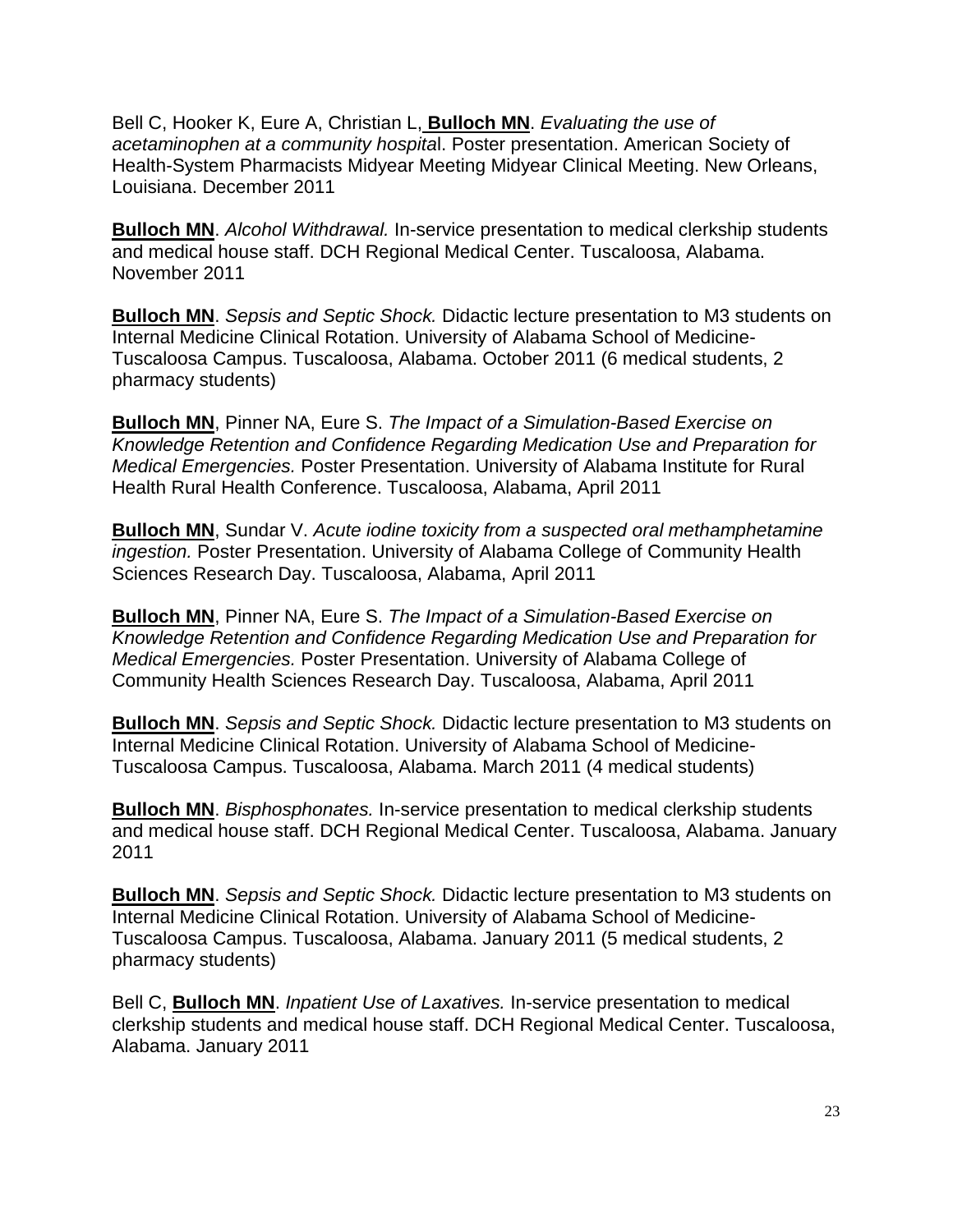**Bulloch MN**. *Sepsis and Septic Shock.* Didactic lecture presentation to M3 students on Internal Medicine Clinical Rotation. University of Alabama School of Medicine-Tuscaloosa Campus. Tuscaloosa, Alabama. December 2010 (5 medical students, 2 pharmacy students)

**Bulloch MN**, Pinner NA, Eure S. *The Impact of a Simulation-Based Exercise on Knowledge Retention and Confidence Regarding Medication Use and Preparation for Medical Emergencies.* Poster presentation. American College of Clinical Pharmacy Annual Meeting. Austin, Texas, November 2010

**Bulloch MN**. *ASHP Midyear and The Match.* Professional Development Series seminar to P4 students and DCH pharmacy practice residents. Harrison School of Pharmacy, Auburn University. Tuscaloosa, Alabama. November 2010

**Bulloch MN**. *Post-graduate Pharmacy Training.* Professional Development Series seminar to P4 students and DCH pharmacy practice residents. Harrison School of Pharmacy, Auburn University. Tuscaloosa, Alabama. September 2010

**Bulloch MN**. *Potentially Inappropriate Pharmacotherapy in the Geriatric Patient.*  Accreditation Council for Pharmacy Education and Alabama Board of Pharmacy accredited continuing education program. Auburn University Harrison School of Pharmacy Summer Consultant Update and Therapeutics Conference. Auburn, Alabama. July 2010

**Bulloch MN**. *Sepsis and Septic Shock.* Didactic lecture presentation to M3 students on Internal Medicine Clinical Rotation. University of Alabama School of Medicine-Tuscaloosa Campus. Tuscaloosa, Alabama. July 2010 (6 medical students)

**Bulloch MN**, Pinner NA, Eure S. *ACLS Workshop for Pharmacists.* Alabama Board of Pharmacy accredited continuing education program. Tuscaloosa, Alabama. 24 June 2010

**Bulloch MN**, Pinner NA, Eure S. *ACLS Workshop for Pharmacists.* Alabama Board of Pharmacy accredited continuing education program. Tuscaloosa, Alabama. 22 June 2010

**Bulloch MN**, Pinner NA, Eure S. *ACLS Workshop for Pharmacists.* Alabama Board of Pharmacy accredited continuing education program. Tuscaloosa, Alabama. 10 June 2010

**Bulloch MN**, Pinner NA, Eure S. *ACLS Workshop for Pharmacists.* Alabama Board of Pharmacy accredited continuing education program. Tuscaloosa, Alabama. 3 June 2010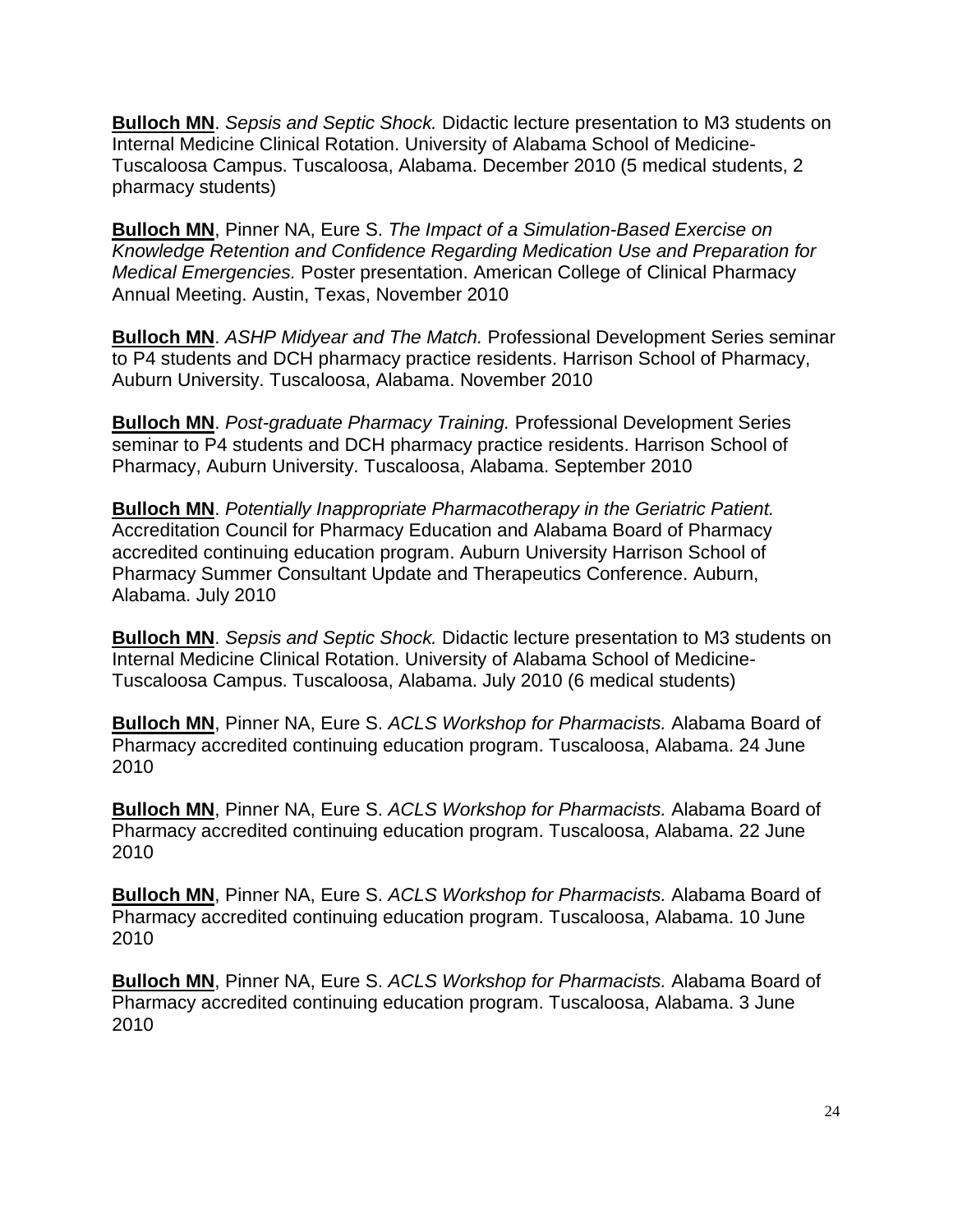**Bulloch MN**, Pinner NA, Eure S. *ACLS Workshop for Pharmacists.* Alabama Board of Pharmacy accredited continuing education program. Tuscaloosa, Alabama. 20 May 2010

**Bulloch MN**. *Sepsis and Septic Shock.* Didactic lecture presentation to M3 students on Internal Medicine Clinical Rotation. University of Alabama School of Medicine-Tuscaloosa Campus. Tuscaloosa, Alabama. May 2010 (5 medical students, 2 pharmacy students)

*The Best of Both Worlds: Incorporating Research into Your Clinical Practice*. Education and Training PRN Business Session. American College of Clinical Pharmacy Spring Practice and Research Forum. Charlotte, North Carolina. April 2010. Roundtable Facilitator.

**Bulloch MN**. *Therapeutics of Shock.* Didactic lecture presentation to family medicine residents. University of Alabama School of Medicine-Tuscaloosa Campus. Tuscaloosa, Alabama. April 2010

**Bulloch MN**. *Antibiotic Review.* In-service presentation to medical clerkship students and medical house staff. DCH Regional Medical Center. Tuscaloosa, Alabama. April 2010

**Bulloch MN**. *Palliative Care. Overview and Care of Non-Pain Symptoms.* Accreditation Council for Pharmacy Education accredited continuing education program. Alabama Society of Health System Pharmacists Continuing Education Program. Tuscaloosa, Alabama. April 2010

Lawrence C, **Bulloch MN**. *CLL Medications.* In-service presentation to medical clerkship students and medical house staff. DCH Regional Medical Center. Tuscaloosa, Alabama. March 2010

**Bulloch MN**. *Introduction to Inpatient Prophylaxis Medicine.* Morning report lecture to medical clerkship students, P4 pharmacy students, pharmacy resident, and medical house staff. DCH Regional Medical Center. Tuscaloosa, Alabama. February 2010 (1 attending, 6 medical student, 2 pharmacy students, 2 medical residents, 1 pharmacy resident)

**Bulloch MN**. *Therapeutics of Shock.* Didactic lecture presentation to M3 students on Internal Medicine Clinical Rotation. University of Alabama School of Medicine-Tuscaloosa Campus. Tuscaloosa, Alabama. February 2010 (5 medical students, 2 pharmacy students, 1 pharmacy resident)

**Bulloch MN**. *Opioid Induced Constipation.* In-service presentation to medical clerkship students and medical house staff. DCH Regional Medical Center. Tuscaloosa, Alabama. February 2010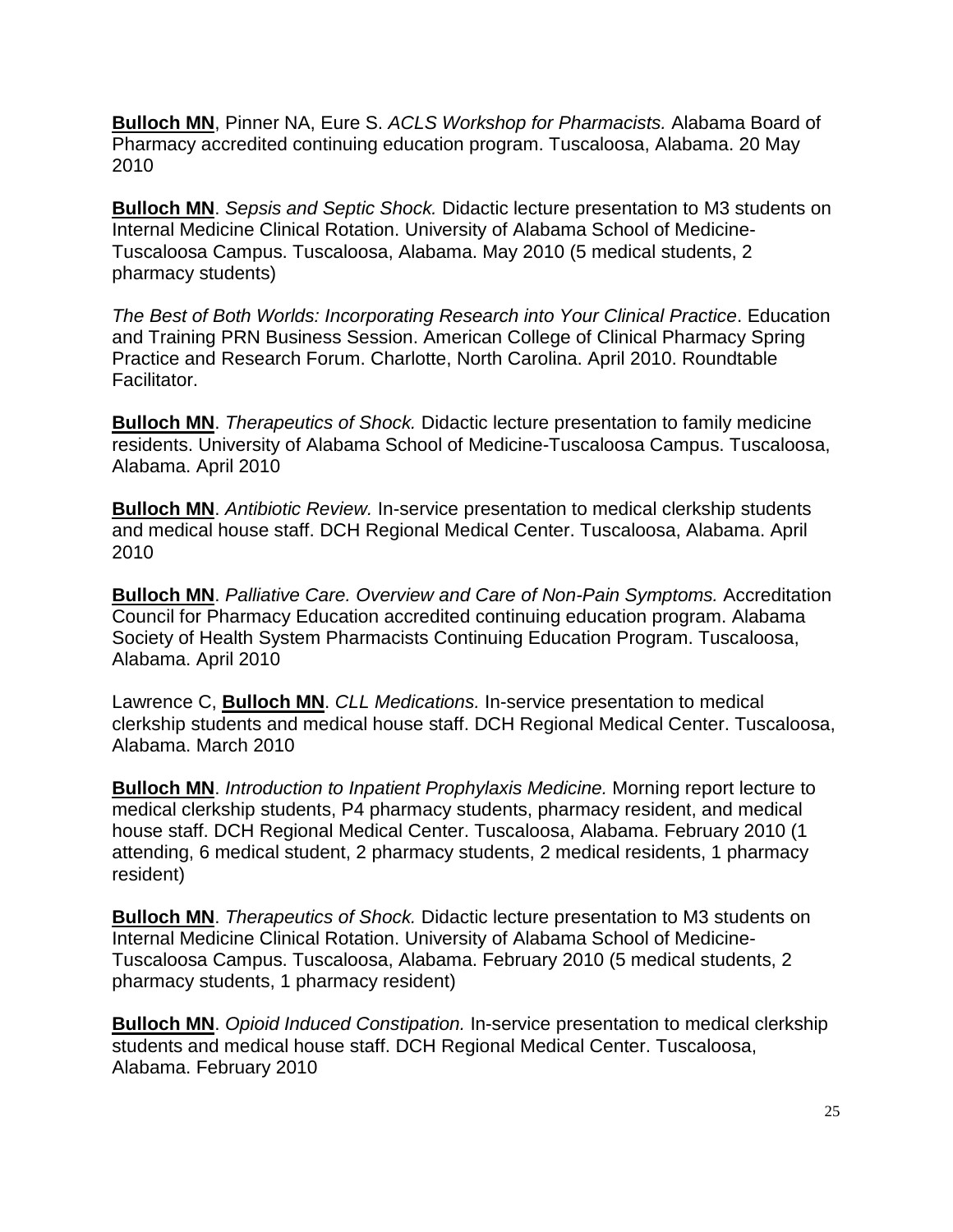Bragg B, **Bulloch MN**. *Overview of Diabetes Medications.* In-service presentation to medical clerkship students and medical house staff. DCH Regional Medical Center. Tuscaloosa, Alabama. January 2010

**Bulloch MN**. *Therapeutics of Shock.* Didactic lecture presentation to M3 students on Internal Medicine Clinical Rotation. University of Alabama School of Medicine-Tuscaloosa Campus. Tuscaloosa, Alabama. December 2009 (4 students)

**Bulloch MN**. *ASHP Midyear and Post-graduate training.* Professional Development Series seminar to P4 students and DCH pharmacy practice residents. Harrison School of Pharmacy, Auburn University. Tuscaloosa, Alabama. November 2009

**Bulloch MN**. *Locating Evidence-Based Medicine*. Morning report lecture to medical clerkship students and medical house staff. DCH Regional Medical Center. Tuscaloosa, Alabama. October 2009

**Bulloch MN**. *The Pharmacotherapy of Headaches.* In-service presentation to medical clerkship students and medical house staff. DCH Regional Medical Center. Tuscaloosa, Alabama. September 2009

**Bulloch MN**. *Palliative Care I. Overview and Supportive Care.* Accreditation Council for Pharmacy Education accredited continuing education program. West Virginia Pharmacists CE Conference. Charleston, West Virginia. May 2009

**Bulloch MN,** Morreale C. *The correlation between fluoroquinolone usage and subsequent nosocomial Clostridium difficile.* Poster presentation. Eastern States Pharmacy Residency Conference. Hershey, Pennsylvania. April 2009

**Bulloch MN**. *Therapeutics of Shock.* Didactic lecture presentation to P2 students in Cardiovascular Therapeutics course. University of Charleston School of Pharmacy. Charleston, West Virginia. March 2009

**Bulloch MN**. *Therapeutics of Attention Deficit/Attention Deficit Hyperactivity Disorder.* Didactic lecture presentation to P3 students in Neuropsychiatry Therapeutics course. University of Charleston School of Pharmacy. Charleston, West Virginia. March 2009

**Bulloch MN**. *Stress Ulcer Prophylaxis.* In-service presentation to medical house staff. Charleston Area Medical Center. Charleston, West Virginia. January 2009

**Bulloch MN**, Hatcher M. *Analysis of Nurse Verification Labels on Heparin and Insulin Infusion Bags in a SICU and CICU Setting*. Poster presentation. American Society of Health-System Pharmacists Midyear Clinical Meeting. Orlando, Florida. December 2008

**Bulloch MN**. *Sulfonylurea-Induced Hypoglycemia*. Case presentation to clinical pharmacy specialists and residents. Charleston Area Medical Center. Charleston, West Virginia. October 2008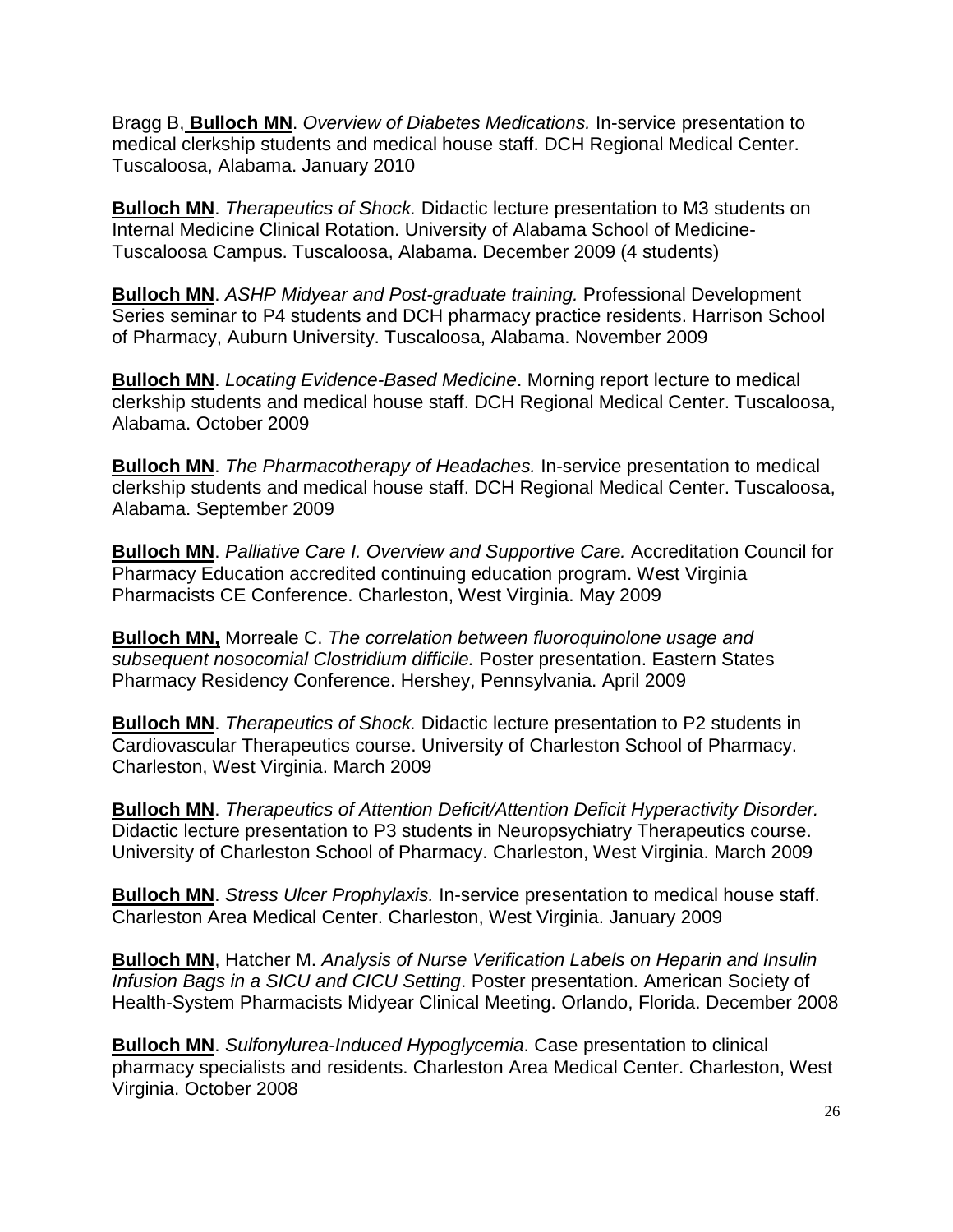**Bulloch MN**. *Vasopressor Use in Shock*. In-service presentation to medical house staff. Charleston Area Medical Center. Charleston, West Virginia. September 2008

**Bulloch MN**, Hatcher M. *Analysis of Nurse Verification Labels on Heparin and Insulin Infusion Bags in a SICU and CICU Setting.* Platform presentation. Southeastern Pharmacy Residency Conference Athens, Georgia. May 2008

**Bulloch MN**. *Drug Fever*. Clinical presentation to clinical pharmacists and students. University of Alabama-Birmingham Hospital. Birmingham, Alabama. April 2008

**Bulloch MN**. *Hypertension and Hypertensive Crisis*. Clinical presentation to clinical pharmacists and students. University of Alabama-Birmingham Hospital. Birmingham, Alabama. April 2008

**Bulloch MN**. *Antibiotic Overview*. Clinical presentation to clinical pharmacists and students. University of Alabama-Birmingham Hospital. Birmingham, Alabama. April 2008

**Bulloch MN**. *Immunization Update*. Clinical presentation to clinical pharmacists and students. University of Alabama-Birmingham Hospital. Birmingham, Alabama. January 2008

**Bulloch MN**. *Beta-Lactam Allergy and Desensitization*. Alabama Board of Pharmacy accredited continuing education presentation to pharmacy department and students. University of Alabama-Birmingham Hospital. Birmingham, Alabama. November 2007

**Bulloch MN**, Olin JL. *Formation of a Student-Initiated Academia Advanced Practice Experience Clerkship*. Poster presentation. American Association of Colleges of Pharmacy Annual Meeting. Orlando, Florida. July 2007

**Bulloch MN**. *Cardiovascular Therapeutics*. Didactic presentation for nurse practitioner students. Radford University. Radford, Virginia. February 2007

**Bulloch MN**, Hughes F. *Insulin Infusion Compliance in a Medical Intensive Care Unit Setting*. Poster presentation. American Society of Health-System Pharmacists Midyear Meeting Midyear Clinical Meeting. Anaheim, California. December 2007

**Bulloch MN**. *The Many Uses of Plavix*. Clinical presentation to pharmacy faculty and students. Hunterdon Medical Center. Flemington, New Jersey. Dec 2006

**Bulloch MN**. *Heart Failure*. Patient case review for P2 students in Cardiopulmonary Therapeutics course. Rutgers, the State University of New Jersey. Piscataway, New Jersey. November 2006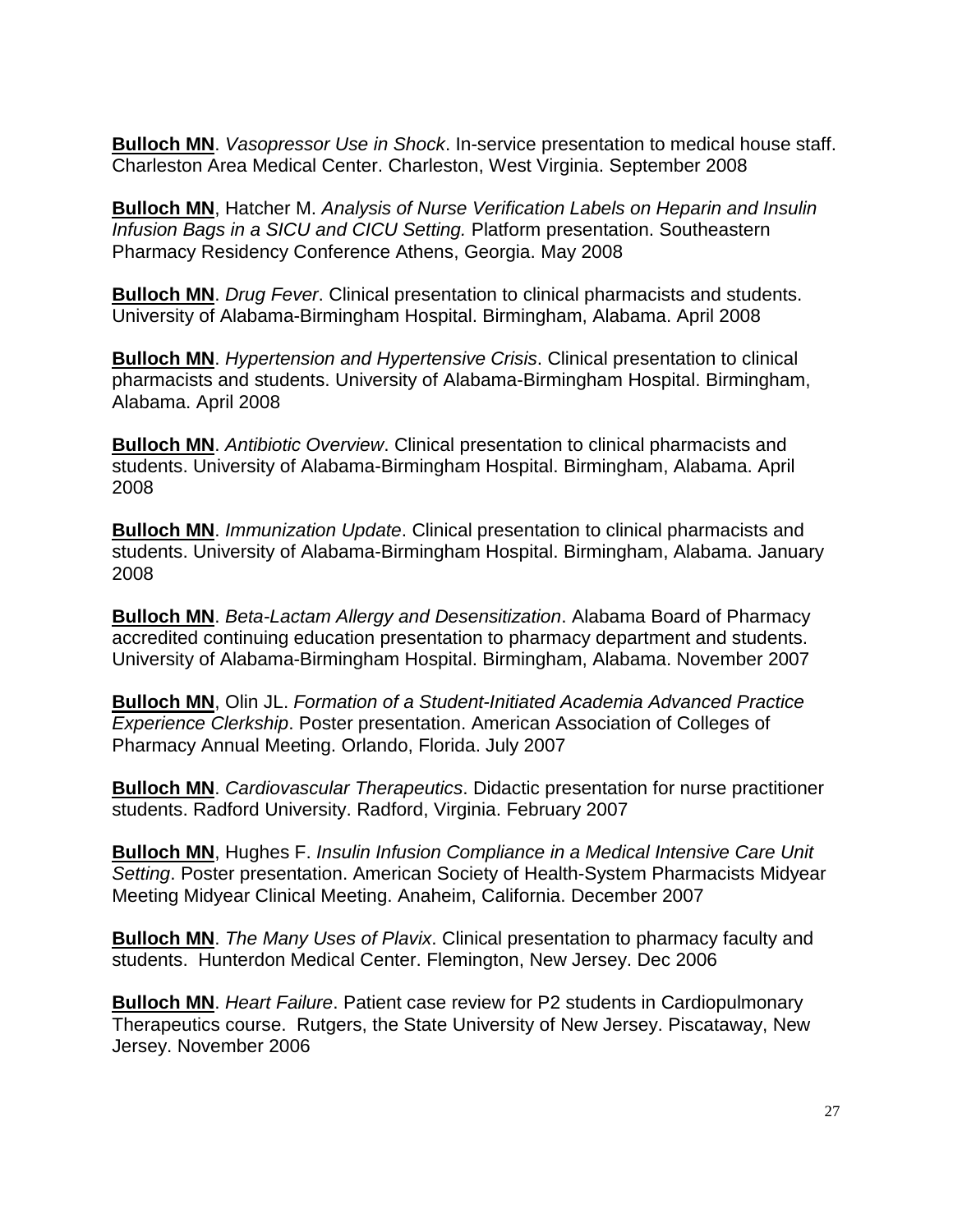**Bulloch MN**. *Palliative and End of Life Care*. Didactic lecture presentation to P3 students. Gerontology Pharmacy Practice course. Rutgers, the State University of New Jersey. Piscataway, New Jersey. October 2006

**Bulloch MN**. *Osteoporosis*. Didactic lecture presentation to P3 students. Gerontology Pharmacy Practice course. Rutgers, the State University of New Jersey. Piscataway, New Jersey. October 2006

**Bulloch MN**. *Hyperlipidemia*. Patient case review for P2 students in Cardiopulmonary Therapeutics course. Rutgers, the State University of New Jersey. Piscataway, New Jersey. October 2006

**Bulloch MN**. *When Medications Make You Sad: Substance Induced Depression*. Clinical presentation to senior center. Hunterdon Medical Center. Flemington, New Jersey. October 2006

**Bulloch MN**. *Post-Traumatic Stress Disorder*. In-service presentation pharmacy department. Patterson Army Health Clinic. Fort Monmouth, New Jersey. August 2006

**Bulloch MN**. *Insulin Infusion Protocols in the Medical ICU*. Journal club presentation to pharmacy faculty and students. Robert Wood Johnson University Hospital, New Brunswick, New Jersey. July 2006

**Bulloch MN**. *Ischemic Stroke*. Case presentation to pharmacy faculty and students. Robert Wood Johnson University Hospital, New Brunswick, New Jersey. July 2006

**Bulloch MN**, Hughes F. *Insulin Infusion Compliance in a Medical Intensive Care Unit Setting*. Poster presentation. New Jersey Society of Health-System Pharmacists Annual Meeting. New Brunswick, New Jersey. April 2006

**Bulloch MN**, Hughes F. *Experience versus Protocol: A Survey of Intensive Care Nurse Use and Compliance of an Insulin Infusion Protocol*. Poster presentation. New Jersey Society of Health-System Pharmacists Annual Meeting. New Brunswick, New Jersey. April 2006

**Bulloch MN**, Cimoch J. T*he New Jersey Society of Health-System Pharmacists at Rutgers University*. Poster presentation. American Society of Health-System Pharmacists Midyear Meeting Midyear Clinical Meeting Student Society Showcase. Las Vegas, Nevada. December 2005

**Bulloch MN**. *The Effectiveness of an Insulin Infusion Protocol in a Medical ICU Setting*. Clinical presentation to the Diabetes Task Force. Robert Wood Johnson University Hospital, New Brunswick, New Jersey. April 2005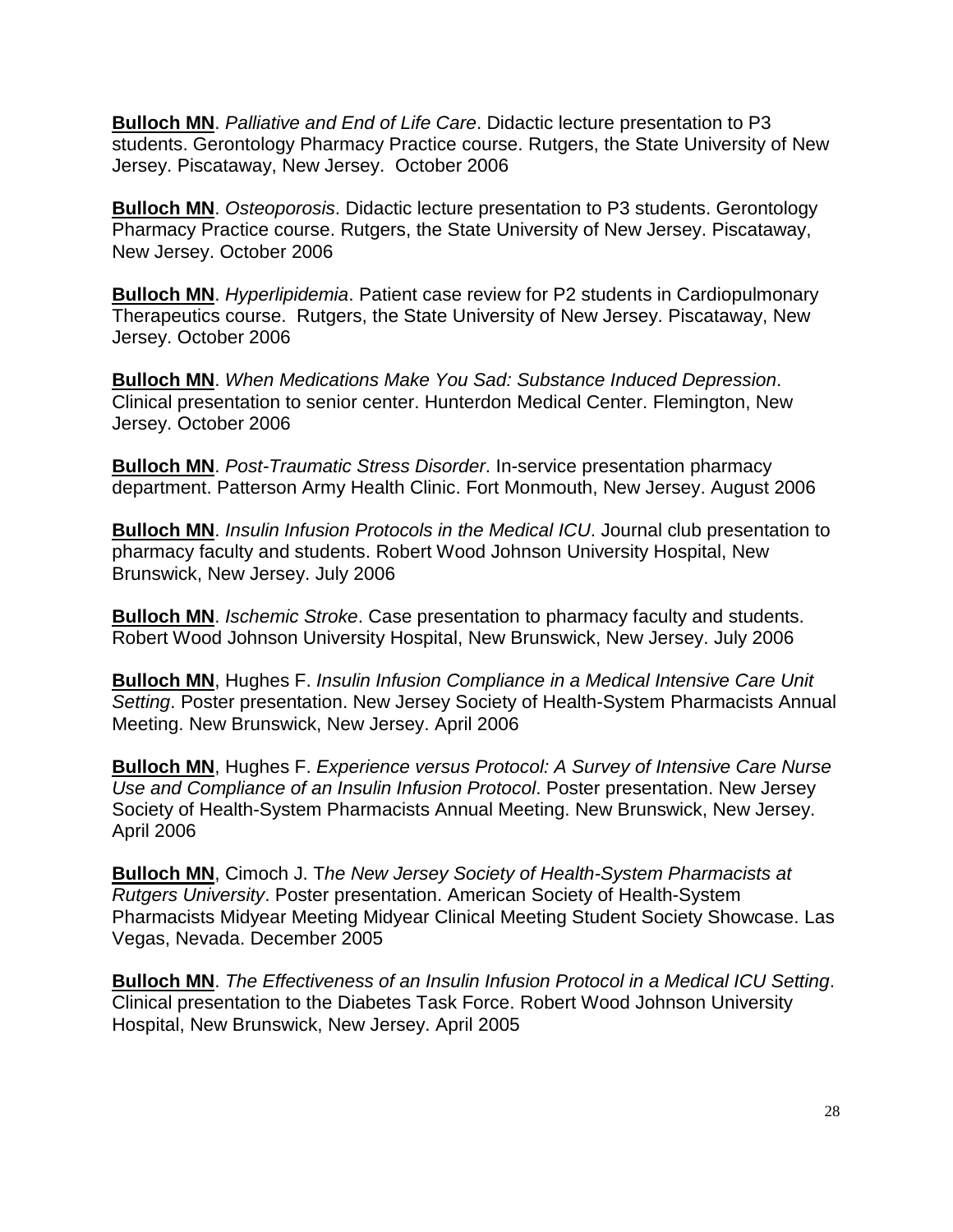#### **RESEARCH**

Hill M, **Bulloch MN**. Evaluation of herbal remedy studies on efficacy in infectious diseases. Harrison School of Pharmacy, Auburn University. March 2018- present (Faculty advisor)

Talbot T, **Bulloch MN.** *Evaluation of clinical guidelines for geriatric specific recommendations.* Harrison School of Pharmacy, Auburn University. January 2017- May 2018 (Faculty advisor)

Keeton A, Connor, A, Rahmann MM, Qian J, **Bulloch MN**. *Evaluation of potentially inappropriate medications prescribed for older adults in an acute care setting*. August 2014 – present (Faculty Advisor)

Rahmann MM, **Bulloch MN**, Qian J, Garza K, Hansen R. *Prevention of COPD Exacerbation Events by Treating COPD in Older Adults*. 2014 – 2015 (Faculty Advisor)

Paumen L, Stewart G, Eure S, **Bulloch MN**. *The Impact of Targeting Higher Vancomycin Trough Levels on the Incidence of Vancomycin-Induced Acute Kidney Injury*. April 2014 – 2017 (Faculty advisor)

Campbell K, Singleton A, Bice T, Phillipe H, **Bulloch MN.** *Recommendations for Geriatrics in Clinical Guidelines.* Harrison School of Pharmacy, Auburn University. May 2014- 2015 (Faculty advisor)

Hutchison AM, **Bulloch MN**, Fox BI, Williamson MA, Stevenson TL. *Geriatric sensitivity training to improve student pharmacist attitudes and perceptions on aging*. Harrison School of Pharmacy, Auburn University. June 2013-present (Co-Primary Investigator)

*Center of Excellence in Pain Education*. University of Alabama-Birmingham, Birmingham, Alabama. June 2012-2016 (Faculty Participant)

Sivaraman B, Gist N, Parton J, **Bulloch MN**. *The impact of the Joint Commission pneumonia core measure on antibiotic use and selection.* Harrison School of Pharmacy, Auburn University and DCH Regional Medical Center. Tuscaloosa, Alabama. May 2012-2016 (Principle Investigator)

**Bulloch MN,** Pinner NA, Eure S. *The impact of a hands-on exercise on confidence and knowledge regarding preparation of medications used during medical emergencies*. Harrison School of Pharmacy, Auburn University and DCH Regional Medical Center. Tuscaloosa, Alabama. January 2010-January 2011 (Principle Investigator)

**Bulloch MN**, Morreale C. *The Correlation Between Fluoroquinolone Usage and Subsequent Nosocomial Clostridium difficile.* Charleston Area Medical Center. Charleston, West Virginia. November 2008-2009 (Investigator)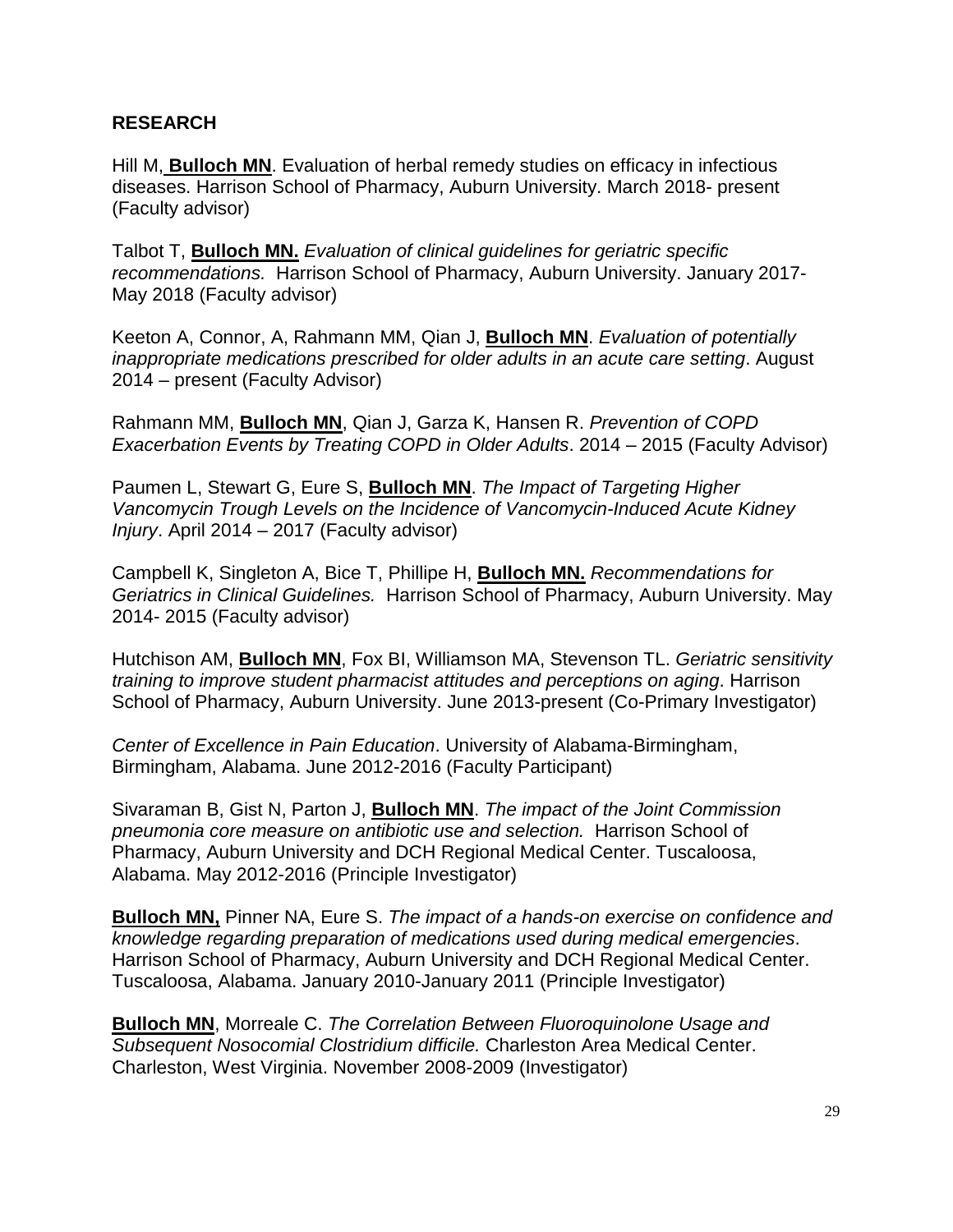**Bulloch MN**, Hatcher M. *Analysis of Nurse Verification Labels on Heparin and Insulin Infusion Bags in a SICU and CICU Setting*. University of Alabama-Birmingham Hospital. Birmingham, Alabama. October 2007-May 2008. (Principle Investigator)

**Bulloch MN**, Hughes F. *Insulin Infusion Compliance in a Medical Intensive Care Unit Setting*. Robert Wood Johnson University Hospital, New Brunswick, New Jersey. January 2005-May 2005. (Principle Investigator)

# **FUNDING**

Hutchison AM, **Bulloch MN**, Fox BI, Stevenson TL Daniel F. Breeden Endowed Grant: *Geriatric sensitivity training to improve student pharmacist attitudes and perceptions on aging*. Auburn University, Auburn, Alabama. June 1, 2013-April 31, 2014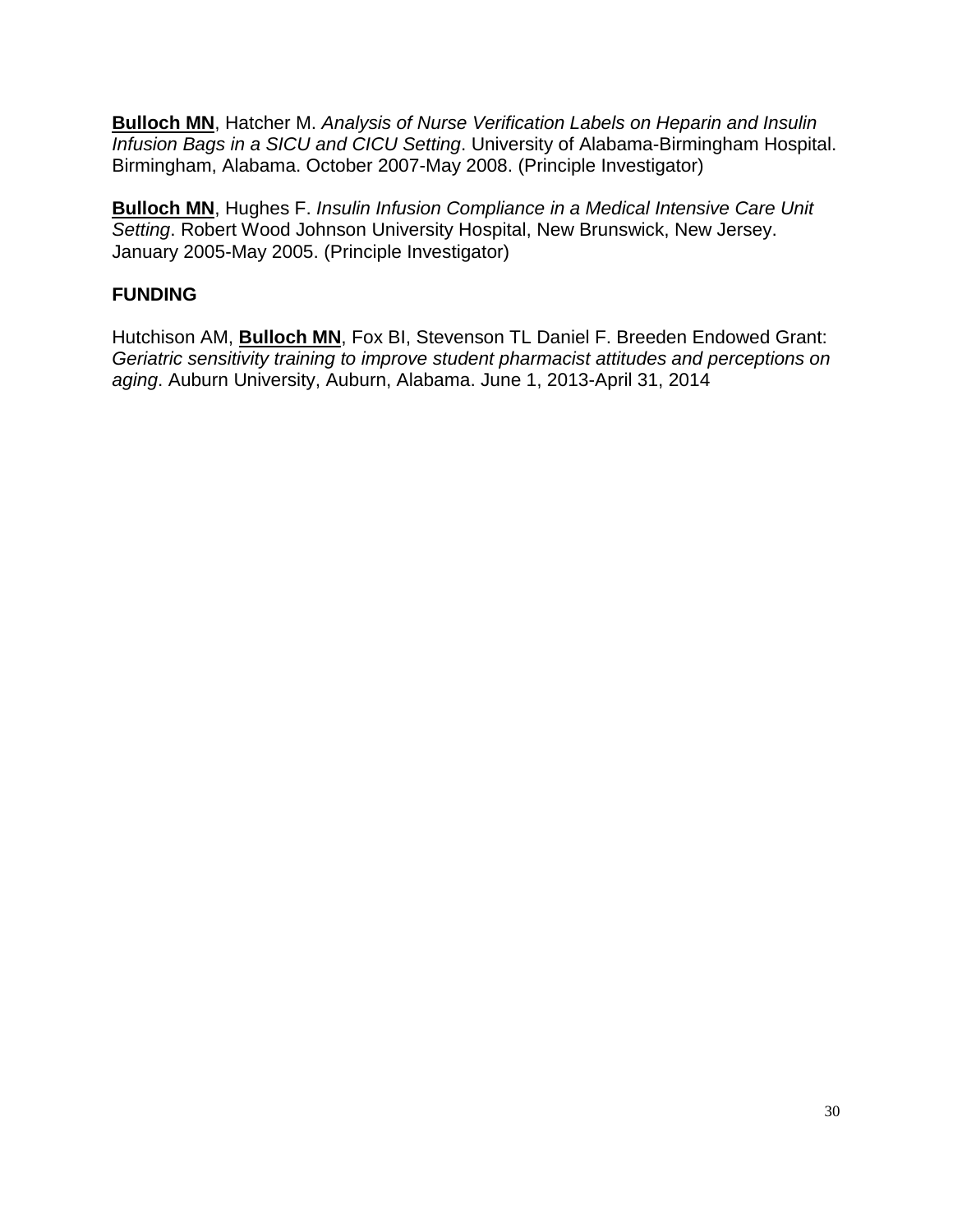#### **PUBLICATIONS**

**Bulloch MN,** Study: Rate of opioid-related deaths increasing in patients with HIV. *Pharmacy Times.* March 2019. https://www.pharmacytimes.com/contributor/marilynbulloch-pharmd-bcps/2019/03/study-rate-of-opioidrelated-deaths-increasing-in-patientswith-hiv

**Bulloch MN,** Whitmore R, Whisenant D. Opioid prescribing limits across states. *Pharmacy Times.* February 2019. https://www.pharmacytimes.com/contributor/marilynbulloch-pharmd-bcps/2019/02/opioid-prescribing-limits-across-the-states

**Bulloch MN.** A novel treatment for Parkinsons Disease. *Pharmacy Times*. January 2019. https://www.pharmacytimes.com/contributor/marilyn-bulloch-pharmdbcps/2019/01/a-novel-treatment-for-parkinson-disease

**Bulloch MN.** Inhaled Parkinson Disease drug may signal new era of alternative treatment options. Specialty Pharmacy Times. January 2019. https://www.specialtypharmacytimes.com/news/inhaled-parkinson-disease-drug-maysignal-new-era-of-alternative-treatment-options

**Bulloch MN,** Lucus L. Arthritis: A seemingly simple condition where pharmacists can have a big impact. *Pharmacy Times*. December 2018. https://www.pharmacytimes.com/contributor/marilyn-bulloch-pharmdbcps/2018/12/arthritis-a-seemingly-simple-condition-where-pharmacists-can-have-abig-impact

**Bulloch MN.** New antiviral could be a game changer for flu season*Pharmacy Times*. October 2018. https://www.pharmacytimes.com/contributor/marilyn-bulloch-pharmdbcps/2018/10/new-antiviral-could-be-a-game-changer-for-flu-season

**Bulloch MN,** Potential role for prazosin in alcohol use disorder. *Pharmacy Times*. October 2018. https://www.pharmacytimes.com/contributor/marilyn-bulloch-pharmdbcps/2018/10/potential-role-for-prazosin-in-alcohol-use-disorder

**Bulloch MN**, Bachtle A, Allgood R, Shuman K. How oxycodone has contributed to the opioid epidemic. *Pharmacy Times*. August 2018. https://www.pharmacytimes.com/contributor/marilyn-bulloch-pharmd-bcps/2018/08/howoxycodone-has-contributed-to-the-opioid-epidemic

**Bulloch MN**, Shuman K. The Evolution of the PDMP. *Pharmacy Times*. July 2018. https://www.pharmacytimes.com/contributor/marilyn-bulloch-pharmd-bcps/2018/07/theevolution-of-the-pdmp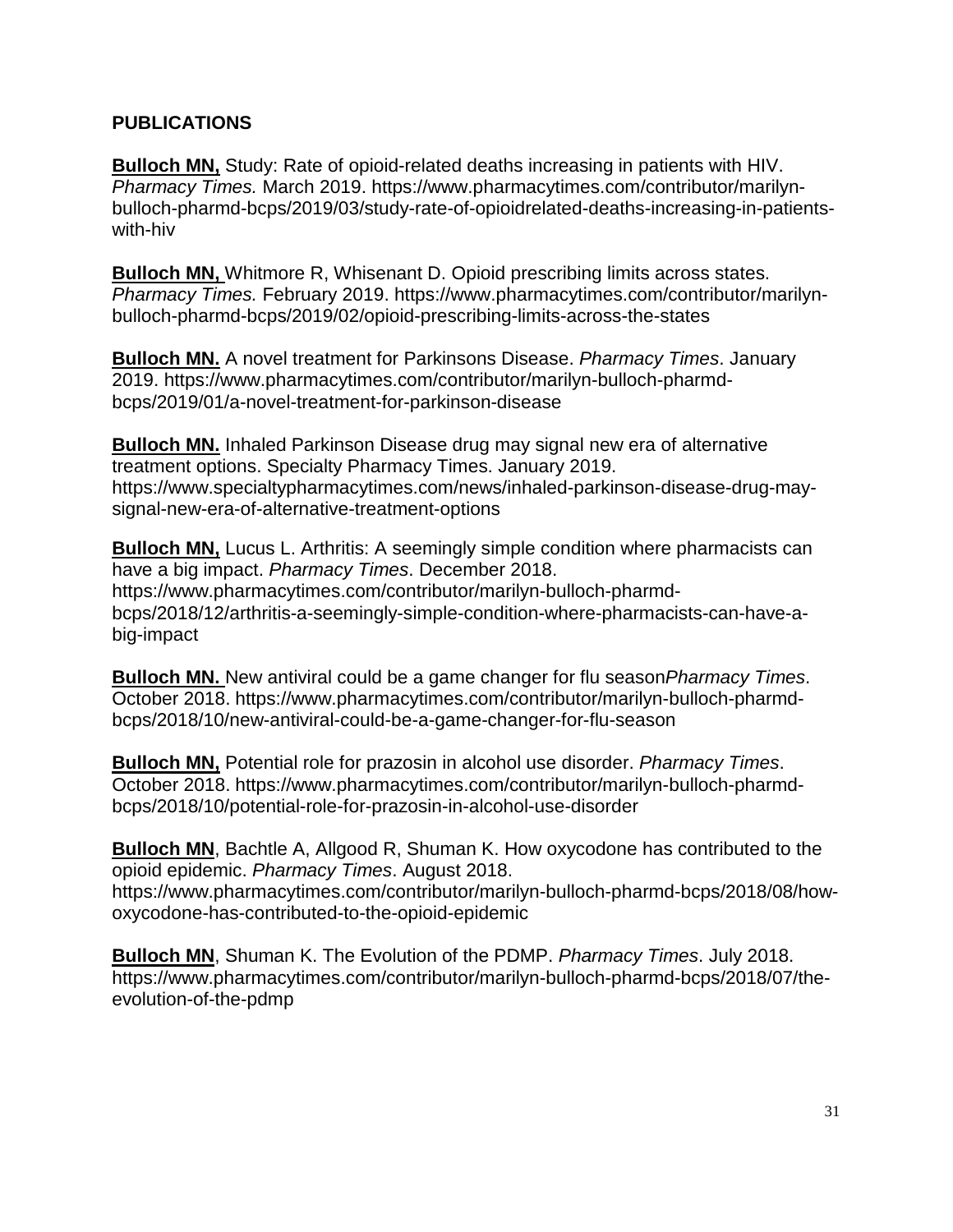**Bulloch MN**, Bachtle A. Diarrhea: a new indication contributing to the opioid epidemic? *Pharmacy Times*. July 2018. https://www.pharmacytimes.com/contributor/marilynbulloch-pharmd-bcps/2018/07/diarrhea-a-new-indication-contributing-to-the-opioidepidemic

**Bulloch MN** The effectiveness of enteral nutrition as stress ulcer prophylaxis remains uncertain. *J Crit Care*. 2018;45:251-252

**Bulloch MN,** Patterson A, Davis S. The treatment of acute hyponatremia with tolvaptan. *American Research Journal of Pharmacy*. 2018;2(1):1-5

**Bulloch MN,** Winegardner JE. End-of-Life Care. In: Medical Issues in the ICU (2018). *American College of Clinical Pharmacy. Critical Care self-assessment program*. Kansas City, MO.: ACCP, 2018. 2018

**Bulloch MN**. New classification standards will highlight National Rosacea Month. *Pharmacy Times*. March 2018. http://www.pharmacytimes.com/contributor/marilynbulloch-pharmd-bcps/2018/03/new-classification-standards-will-highlight-nationalrosacea-month

**Bulloch MN**. Managing and preventing influenza with antivirals: information that may not be familiar. *Pharmacy Times*. March 2018. http://www.pharmacytimes.com/contributor/marilyn-bulloch-pharmdbcps/2018/03/managing-and-preventing-influenza-with-antivirals-information-that-maynot-be-familiar-

**Bulloch MN**, Davis MK. The role of a pharmacist in managing sleep disorders. *Pharmacy Times*. March 2018. http://www.pharmacytimes.com/contributor/marilynbulloch-pharmd-bcps/2018/03/the-role-of-a-pharmacist-in-managing-sleep-disorders

**Bulloch MN**. New treatment guidelines for Clostridium Difficile. *Pharmacy Times*. February 2018. http://www.pharmacytimes.com/contributor/marilyn-bulloch-pharmdbcps/2018/02/new-treatment-guidelines-for-clostridium-difficile

**Bulloch MN**. Opioids may boost pneumococcal infection risk. *Pharmacy Times*. February 2018. http://www.pharmacytimes.com/contributor/marilyn-bulloch-pharmdbcps/2018/02/opioids-may-boost-pneumococcal-infection-risk

**Bulloch MN**, Wren C. Love educating patients during American Heart Month. *Pharmacy Times*. February 2018. http://www.pharmacytimes.com/contributor/marilynbulloch-pharmd-bcps/2018/02/heart-a-pharmacist-during-american-heart-month

**Bulloch MN** Sellars, M. Pharmacists play a role in managing thyroid conditions. *Pharmacy Times*. January 2018. http://www.pharmacytimes.com/contributor/marilynbulloch-pharmd-bcps/2018/01/pharmacists-play-a-role-in-managing-thyroid-conditions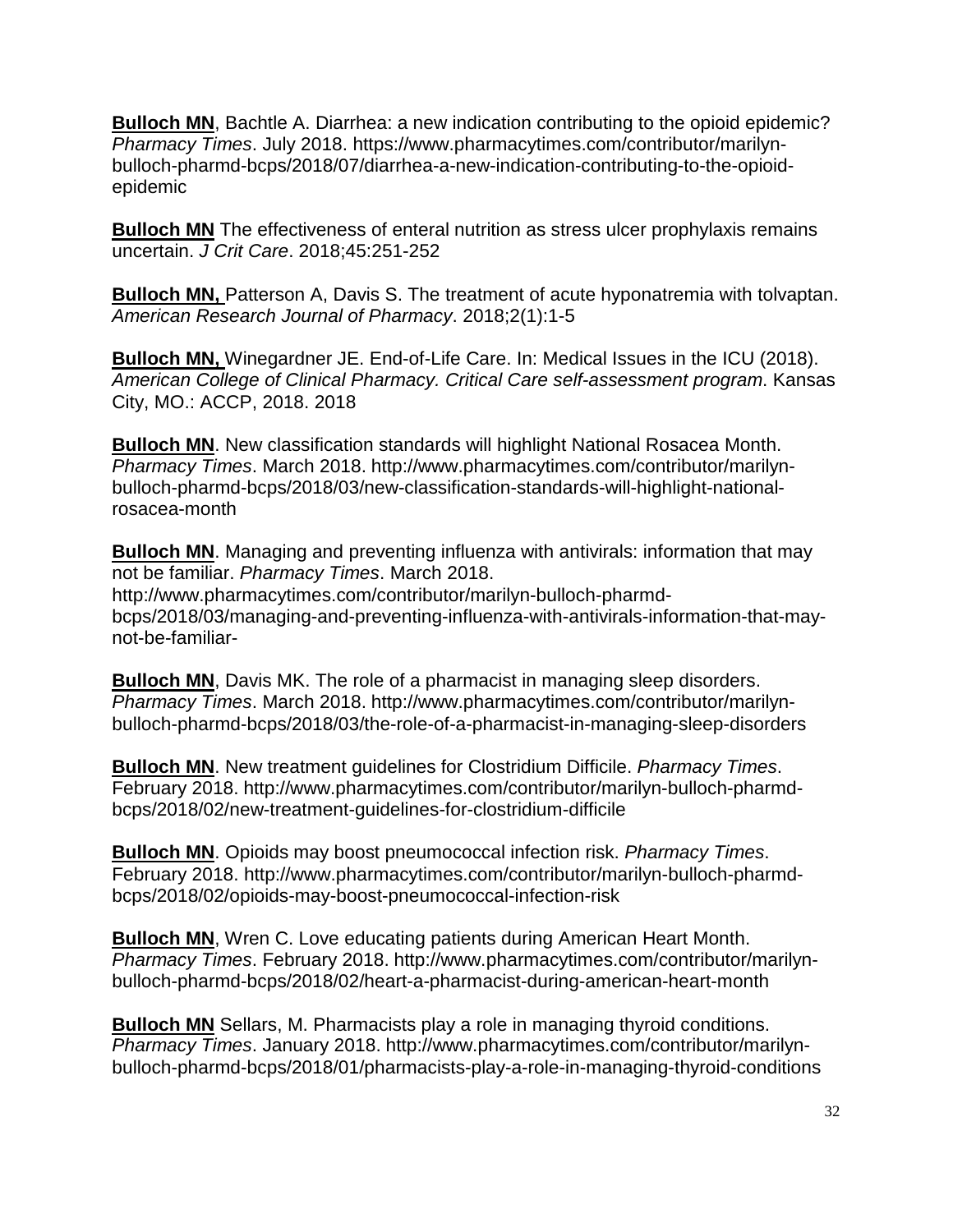**Bulloch MN**. Oscillococcinum: What a Pharmacist Should Know During Flu Season. *Pharmacy Times*. January 2018. http://www.pharmacytimes.com/contributor/marilynbulloch-pharmd-bcps/2018/01/oscillococciunm-what-a-pharmacist-should-know-duringflu-season

**Bulloch MN**, Vines S. A Pharmacist's Role in HIV Awareness. *Pharmacy Times*. January 2018. http://www.pharmacytimes.com/contributor/marilyn-bulloch-pharmdbcps/2018/01/a-pharmacists-role-in-hiv-awareness

**Bulloch MN**, Speakman L. Pharmacists Play a Key Role in Diabetes Management. *Pharmacy Times*. November 2017. http://www.pharmacytimes.com/contributor/marilynbulloch-pharmd-bcps/2017/11/pharmacists-play-a-key-role-in-diabetes-management

**Bulloch MN**, Robinson C, Vawters C. New Drugs Introduced in 2017: Part 5 Osteoporosis, Neurology, and Pain Management. *Pharmacy Times*. October 2017. http://www.pharmacytimes.com/contributor/marilyn-bulloch-pharmd-bcps/2017/10/newdrugs-introduced-in-2017-part-5-osteoporosis-neurology-and-pain-management

**Bulloch MN**, Robinson C, Vawters C. New Drugs Introduced in 2017: Part 4 Immunology, Infection, and Musculoskeletal Disease. *Pharmacy Times*. October 2017. http://www.pharmacytimes.com/contributor/marilyn-bulloch-pharmd-bcps/2017/10/newdrugs-introduced-in-2017-part-4-immunology-infection-and-musculoskeletal-disease

**Bulloch MN**, Robinson C, Vawters C. New Drugs Introduced in 2017: Part 3 Genetic Diseases, Hematology, and Liver Disease. *Pharmacy Times*. October 2017. http://www.pharmacytimes.com/contributor/marilyn-bulloch-pharmd-bcps/2017/10/newdrugs-introduced-in-2017-part-3-genetic-diseases-hematology-and-liver-disease

**Bulloch MN**, Robinson C, Vawters C. New Drugs Introduced in 2017: Part 2 Endocrinology and Gastroenterology. *Pharmacy Times*. October 2017. http://www.pharmacytimes.com/contributor/marilyn-bulloch-pharmd-bcps/2017/10/newdrugs-introduced-in-2017-part-2-endocrinology-and-gastroenterology

**Bulloch MN**, Robinson C, Vawters C. New Drugs Introduced in 2017: Dermatology. *Pharmacy Times*. October 2017. http://www.pharmacytimes.com/contributor/marilynbulloch-pharmd-bcps/2017/10/new-drugs-introduced-in-2017-dermatology

**Bulloch MN.** The role of rivaroxaban in stable cardiovascular disease. *Pharmacy Times*. October 2017. http://www.pharmacytimes.com/contributor/marilyn-bullochpharmd-bcps/2017/10/the-role-of-rivaroxaban-in-stable-cardiovascular-disease

**Bulloch MN.** Caton S. Looking to the past and the future during American Pharmacists Month. *Pharmacy Times*. October 2017. http://www.pharmacytimes.com/contributor/marilyn-bulloch-pharmdbcps/2017/10/celebrating-american-pharmacists-month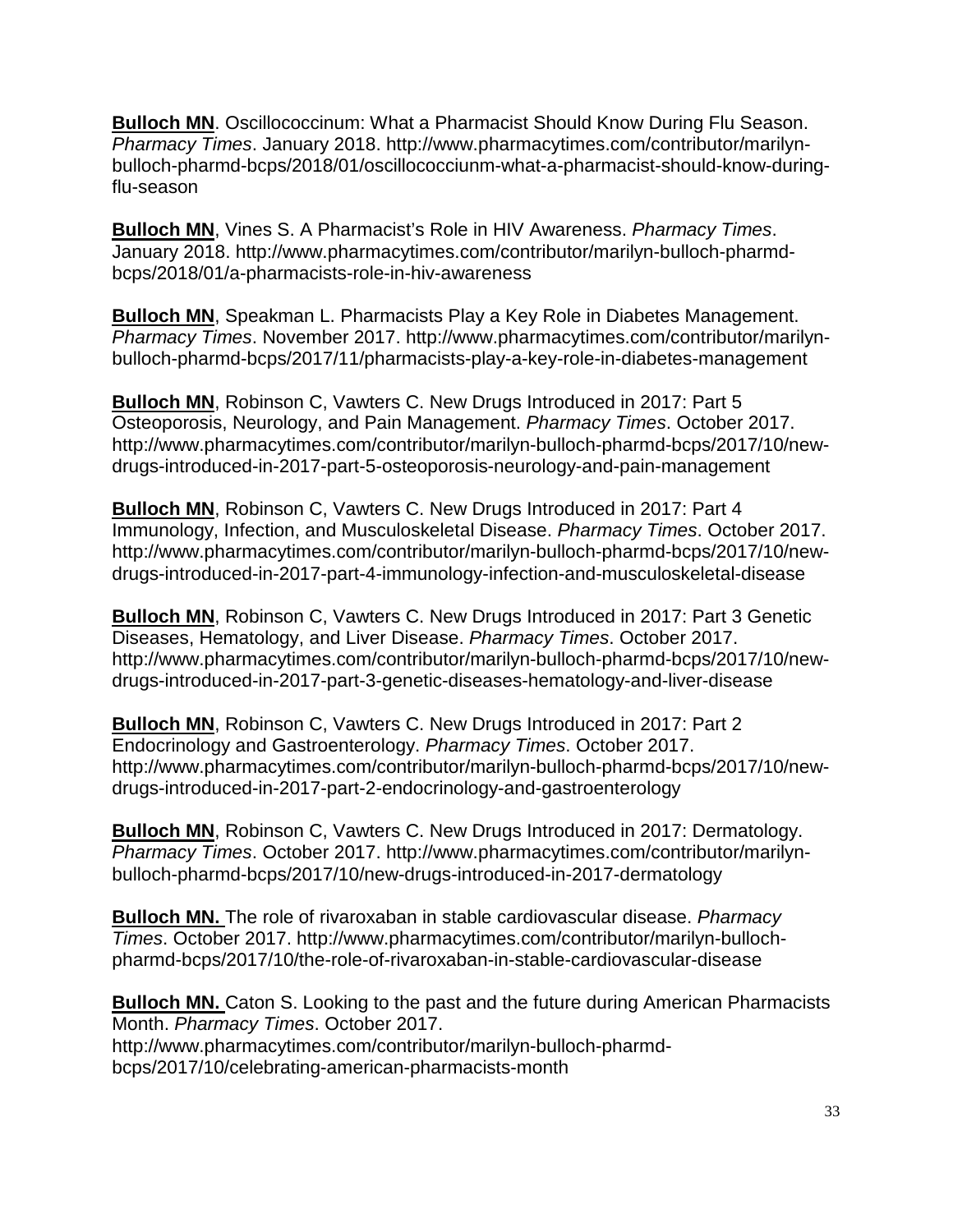**Bulloch MN**, Hanna C, Giovane R. Lumacaftor/ivacaftor, a novel agent for the treatment of cystic fibrosis patients who are homozygous for the F580del CFTR mutation. *Expert Rev Clin Pharmacol* 2017;10(10):1055-1072

**Bulloch MN.** Squires C. September is national pain awareness month. *Pharmacy Times*. September 2017. http://www.pharmacytimes.com/contributor/marilyn-bullochpharmd-bcps/2017/09/september-is-pain-awareness-month

**Bulloch MN,** Cheikhali Z. August is national immunization awareness month. *Pharmacy Times*. August 2017. http://www.pharmacytimes.com/contributor/marilyn-bullochpharmd-bcps/2017/08/august-is-national-immunization-awareness-month

**Bulloch MN,** Cheikhali Z, Lee, M, Hamrick L. An aspirin a day may actually keep the doctor away. *Pharmacy Times*. July 2017. http://www.pharmacytimes.com/contributor/marilyn-bulloch-pharmd-bcps/2017/07/anaspirin-a-day-may-actually-keep-the-doctor-away-

**Bulloch MN**. New Generation Cephalosporins. *Pharmacy Times; Health Systems Edition*. July 2017. http://www.pharmacytimes.com/publications/health-systemedition/2017/july2017/newgeneration-cephalosporins

**Bulloch MN,** Hamrick L. July is National Ultraviolet Awareness Month. *Pharmacy Times*. July 2017. http://www.pharmacytimes.com/contributor/marilyn-bulloch-pharmdbcps/2017/07/july-is-national-ultraviolet-awareness-month

**Bulloch MN**, **Lee M.** June Is Alzheimer's Disease and Brain Awareness Month: What's The Pharmacist's Role? *Pharmacy Times*. June 2017. http://www.pharmacytimes.com/contributor/marilyn-bulloch-pharmd-bcps/2017/06/juneis-alzheimers-disease-and-brain-awareness-month-whats-the-pharmacists-role

**Bulloch MN**. VTE Prevention in Acutely Ill Hospitalized Adults: What You Need to Know. *Pharmacy Times*. June 2017.

http://www.pharmacytimes.com/contributor/marilyn-bulloch-pharmd-bcps/2017/06/vteprevention-in-acutely-ill-hospitalized-adults-what-you-need-to-know

**Bulloch MN**, Paumen L, Eure S, Stewart JG. Impact of higher target vancomycin trough levels on incidence of vancomycin-induced acute kidney injury. *Infectious Diseases in Clinical Practice*. 2017;25:203-208

**Bulloch MN**, Stokes A, Blackmon MC. Don't be an oblivious drug dealer: Part II. *Pharmacy Times*. April 2017. http://www.pharmacytimes.com/contributor/marilynbulloch-pharmd-bcps/2017/04/dont-be-an-oblivious-drug-dealer-part-2

**Bulloch MN**, Stokes A, Blackmon MC. Don't be an oblivious drug dealer: Part I. *Pharmacy Times*. April 2017. http://www.pharmacytimes.com/contributor/marilynbulloch-pharmd-bcps/2017/04/dont-be-an-oblivious-drug-dealer-part-1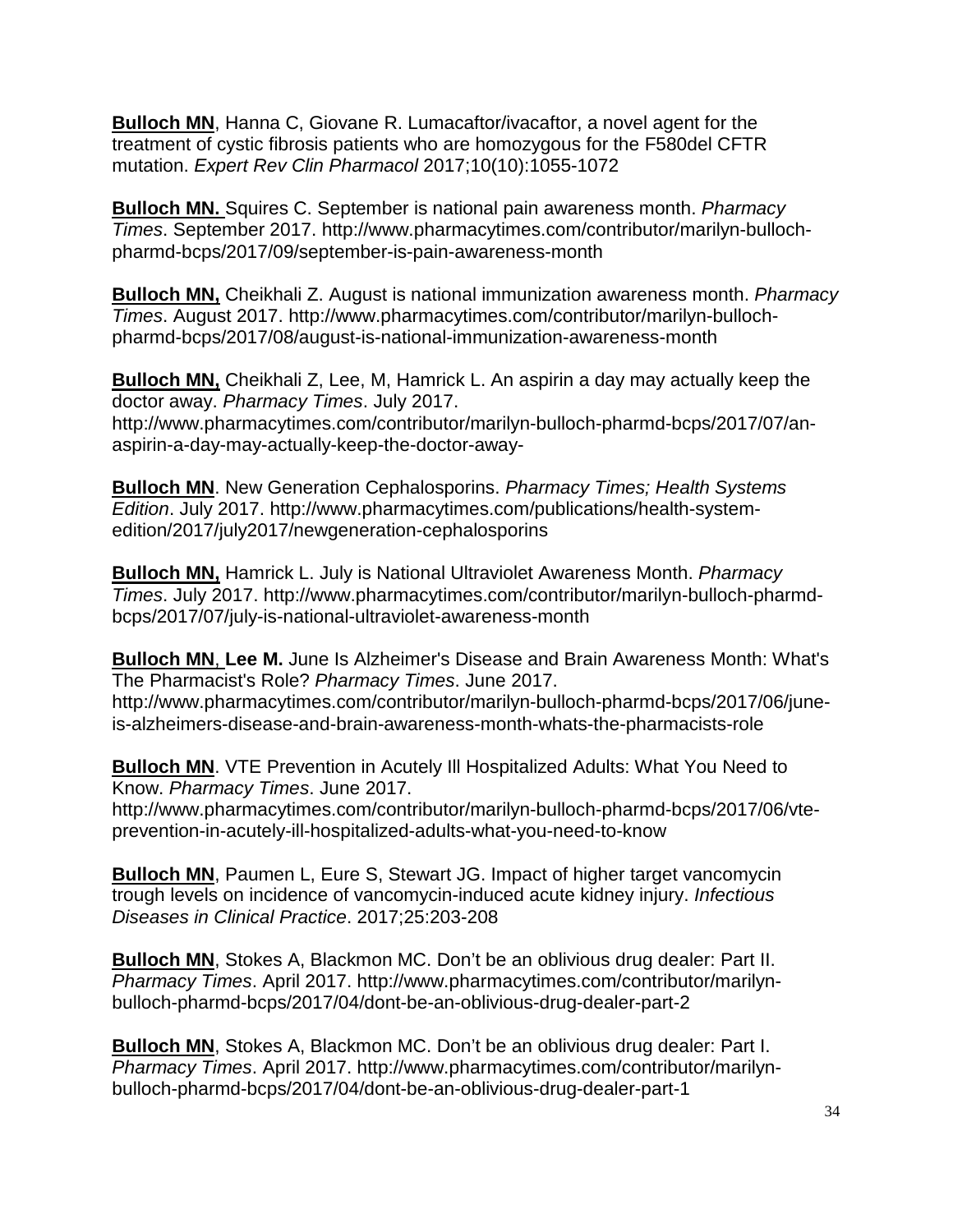**Bulloch MN.** Tips for ranking residency programs. *Pharmacy Times*. February 2017. http://www.pharmacytimes.com/contributor/marilyn-bulloch-pharmd-bcps/2017/02/tipsfor-ranking-residency-programs

**Bulloch MN**. New Surviving Sepsis Guidelines released. *Pharmacy Times*. January 2017. http://www.pharmacytimes.com/contributor/marilyn-bulloch-pharmdbcps/2017/01/new-surviving-sepsis-guidelines-released

**Bulloch MN**, Wright S, Vasquez DK. Pharmacists can help overcome challenges in care transitions. *Pharmacy Times*. January 2017 http://www.pharmacytimes.com/contributor/marilyn-bulloch-pharmdbcps/2017/01/pharmacists-can-help-overcome-challenges-in-care-transitions-

**Bulloch MN**, Arnold S. Apixaban-induced hemorrhage into an emphysematous bulla. *Crit Care Med*. 2016;S44:1956

Griffiths C, **Bulloch MN**, Hamilton L, Nei S. Clinical pharmacy and pharmacology section recruitment exchange: three years in the making. *Crit Care Med*. 2016;S44:924

**Bulloch MN**, Meyar B, Henry S. Evaluation of Clinical Trials Including Geriatric Patients in the Treatment of Hypertensive Emergencies. *Crit Care Med*. 2016;S44:206

**Bulloch MN**, Cutcliff A, Stringberg A, Atkins C. As Naloxone Accessibility Increases, Pharmacist's Role Expands. *Pharmacy Times*. October 2016. http://www.pharmacytimes.com/contributor/marilyn-bulloch-pharmd-bcps/2016/10/asnaloxone-accessibility-increases-pharmacists-role-expands

**Bulloch MN**, White K, Chappell K. Updated Therapeutic Approach to Community and Nosocomial Pneumonia. *Pharmacy Times*. September 2016. http://www.pharmacytimes.com/contributor/marilyn-bulloch-pharmdbcps/2016/09/updated-therapeutic-approach-to-community-and-nosocomial-pneumonia

**Bulloch MN**, Riley Z. Latest advancements in antimicrobial therapy. *Pharmacy Times*. August 2016. http://www.pharmacytimes.com/contributor/marilyn-bulloch-pharmdbcps/2016/08/latest-advancements-in-antimicrobial-therapy

**Bulloch MN.** Pharmacists neglecting their duty to counsel. *Pharmacy Times*. July 2016 http://www.pharmacytimes.com/contributor/marilyn-bulloch-pharmdbcps/2016/07/pharmacists-neglecting-their-duty-to-counsel

**Bulloch MN.** Hanna C. New Strategies for opioid stewardship. *Pharmacy Times*. June 2016. http://www.pharmacytimes.com/contributor/marilyn-bulloch-pharmdbcps/2016/06/new-strategies-for-opioid-stewardship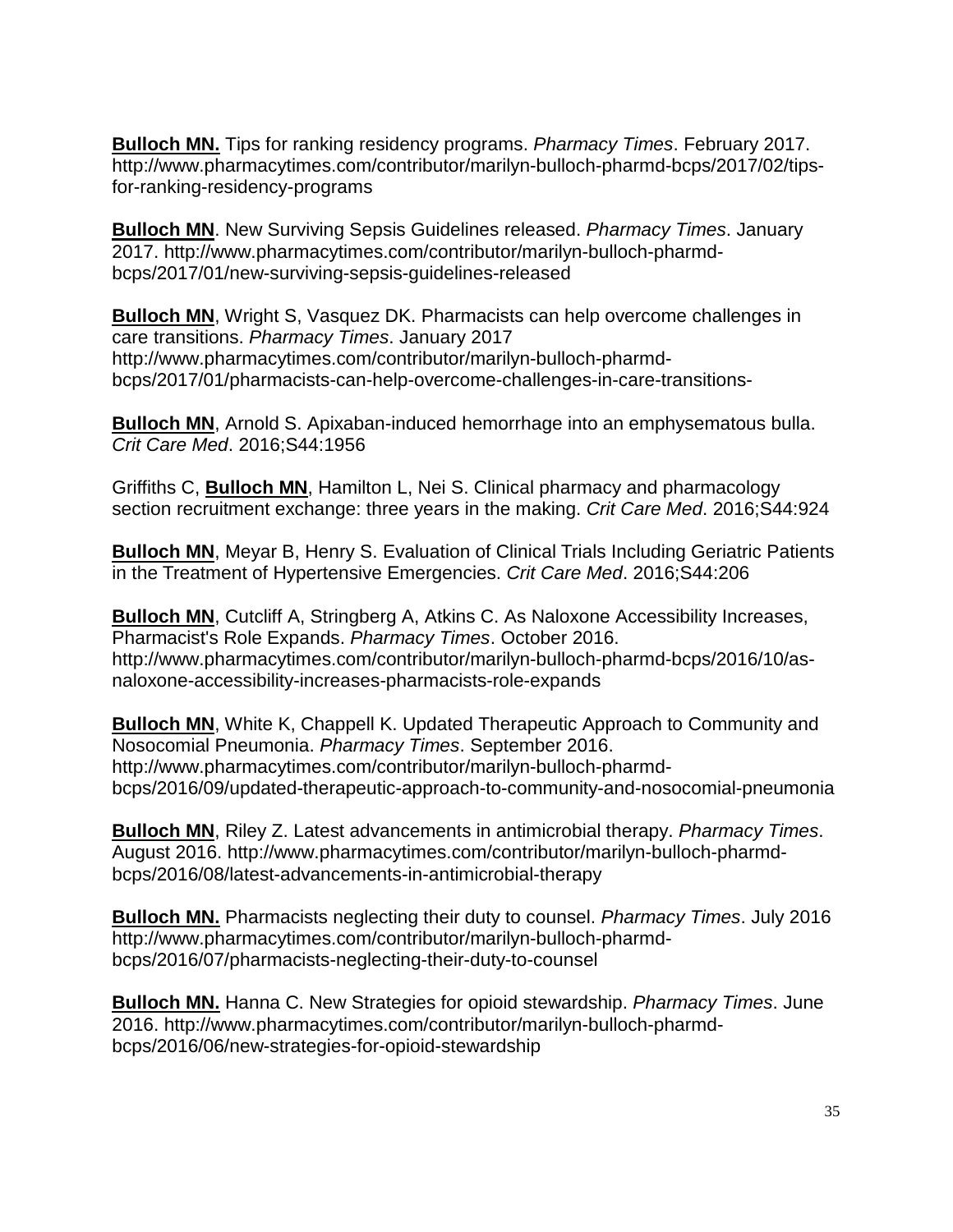Dixit D, Endicott J, Burry L, Ramos L, Yeung SY, Devabhakthuni S, Chan C, Tobia A, **Bulloch MN.** Management of Acute Alcohol Withdrawal Syndrome in Critically III Patients. *Pharmacotherapy*. 2016;36:797-822

**Bulloch MN**, Baccas JT, Arnold S. Clindamycin-induced hypersensitivity reaction*. Infection.* 2016;44:357-359

**Bulloch MN**. Medicaid prescription drug coverage could get cut. *Pharmacy Times*. April 2016. http://www.pharmacytimes.com/contributor/marilyn-bulloch-pharmdbcps/2016/04/medicaid-prescription-drug-coverage-could-get-cut

**Bulloch MN**, Tapley NG, Sivaraman B, Parton JM. Impact of The Joint Commission Pneumonia Core Measure on antibiotic use and selection for community-acquired pneumonia in the emergency room. *Hospital Pharmacy*. 2016;51:134-141

**Bulloch MN**, Stuart MK, Mills S. Knock Out Pneumococcal Disease: Understanding Vaccination Recommendations. *Pharmacy Times*. December 2015. http://www.pharmacytimes.com/contributor/marilyn-bulloch-pharmdbcps/2015/12/knock-out-pneumococcal-disease-understanding-vaccinationrecommendations

**Bulloch MN** Willis B, Garrett A, Guice R. Abuse-Deterrent Opioids: A primer for Pharmacists. *Pharmacy Times*. 2015. http://www.pharmacytimes.com/contributor/marilyn-bulloch-pharmdbcps/2015/10/abuse-deterrent-opioids-a-primer-for-pharmacists

Pitzing ZK, Boland WJ, **Bulloch MN**. The pharmacist role in palliative care. *Alabama Pharmacy*. Fall 2015;60-64

**Bulloch MN**, Hodel A, Johnston W, Muns S. "Hypertension in Older Adults" The Deep South CME Network, UAB Geriatric Education Center, UAB Division of CME. http://courses.cme.uab.edu/mod/lesson/view.php?id=880

**Bulloch MN,** Posey M, Childers N. Navigating new COPD Medications. *Pharmacy Times*. 2015. http://www.pharmacytimes.com/contributor/marilyn-bulloch-pharmdbcps/2015/09/navigating-new-copd-medications

**Bulloch MN.** Could Codeine Replace Oxycodone for Outpatients in Pain? *Pharmacy Times*. 2015. http://www.pharmacytimes.com/contributor/marilyn-bulloch-pharmdbcps/2015/07/could-codeine-replace-oxycodone-for-outpatients-in-pain

Findley LR, **Bulloch MN.** Relationship Between Nonsteroidal Anti-inflammatory Drugs and Fall Risk in Older Adults. *The Consultant Pharmacist*. 2015;30(6);346-351

**Bulloch MN.** The Battle Over Balanced Fluids: Do We Know Enough to Fight for a Certain Resuscitation Crystalloid in Sepsis? *Crit Care Med*. 2015;43:e155-e156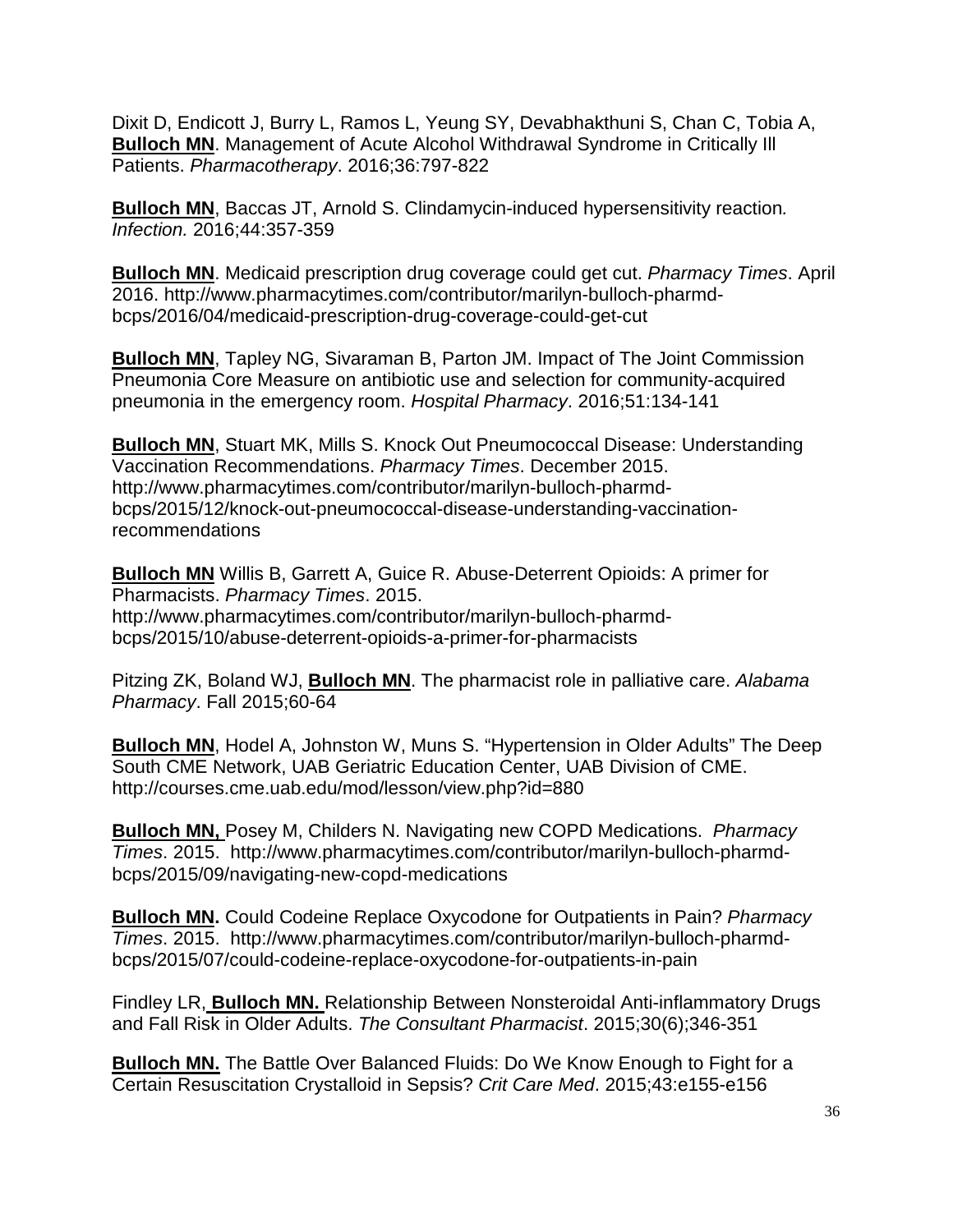Mohammad RA, **Bulloch MN**, Chan J, Deming P, Love B, Smith L, Dong BJ. Provision of clinical pharmacist services for individuals with chronic Hepatitis C viral infection. Joint opinion of the GI/Liver/Nutrition and Infectious Diseases Practice and Research Networks of the American College of Clinical Pharmacy. *Pharmacotherapy*. 2014;34:1341-1354. Doi:10.1002/phar.1512

**Bulloch MN.** Acute iodine toxicity from a suspected oral methamphetamine ingestion. *Clinical Medicine Insights: Case Reports*. 2014;7:127-129. Doi:10.4137/CCRep.S20086

**Bulloch MN**, Olin JL. Instruments for evaluating medication use and prescribing in older adults. *J Am Pharm Assoc*. 2014: 54:530-537. doi:10.1331/JAPhA.2014.13244

Onabogu BC, **Bulloch MN**, Onabogu UD. "Safety Consideration Regarding Over-the-Counter Medication Use in Older Adults." The Deep South CME Network, UAB Geriatric Education Center, UAB Division of CME.

http://www.alabamacme.uab.edu/courses/Geriatric/OTC\_Medications/EM-14731.asp August 2014.

Hutchison AM, **Bulloch MN**, Fox BI, Williamson MA, Stevenson TL. Impact of geriatric sensitivity training on student pharmacist attitudes and perceptions of aging. American Association of Colleges of Pharmacy Annual Meeting and Seminars; 2014 July 26-30; Grapevine, TX. *AJPE* 2014; 78(5):Article 111:12

**Bulloch MN,** Pinner NA, Eure S. The impact of a hands-on exercise on confidence and knowledge regarding preparation of medications used during medical emergencies. *Currents in Pharmacy Teaching and Learning*. 2013;5(6):600-610

**Bulloch MN**, Morris T. "Evaluating Medication Use in Older Adults: Implicit Tools" The Deep South CME Network, UAB Geriatric Education Center, UAB Division of CME. http://www.alabamacme.uab.edu/courses/Geriatric/Medication\_Use/ID0520.asp June 2013.

**Bulloch, MN**. Incorporation of Fluoroquinolones in the Tuberculosis Treatment Regimen. *International Journal of Medical and Biological Frontiers*. 2013;19(1):1-24

**Bulloch MN**, May C, Morreale CA. The Emerging Role of Fluoroquinolones in the Treatment of Tuberculosis (2013). In Berhardt LV (ed). *Advances in Medicine and Biology* (Volume 64) (pp.165-188). Hauppauge, NY. Nova Science Publishers, Inc.

**Bulloch MN**, Hutchison AM. Fentanyl pectin nasal spray: a novel intranasal delivery method for the treatment of breakthrough cancer pain. *Expert Rev Clin Pharmacol*. 2013 Jan;6(1):9-22. doi: 10.1586/ecp.12.69.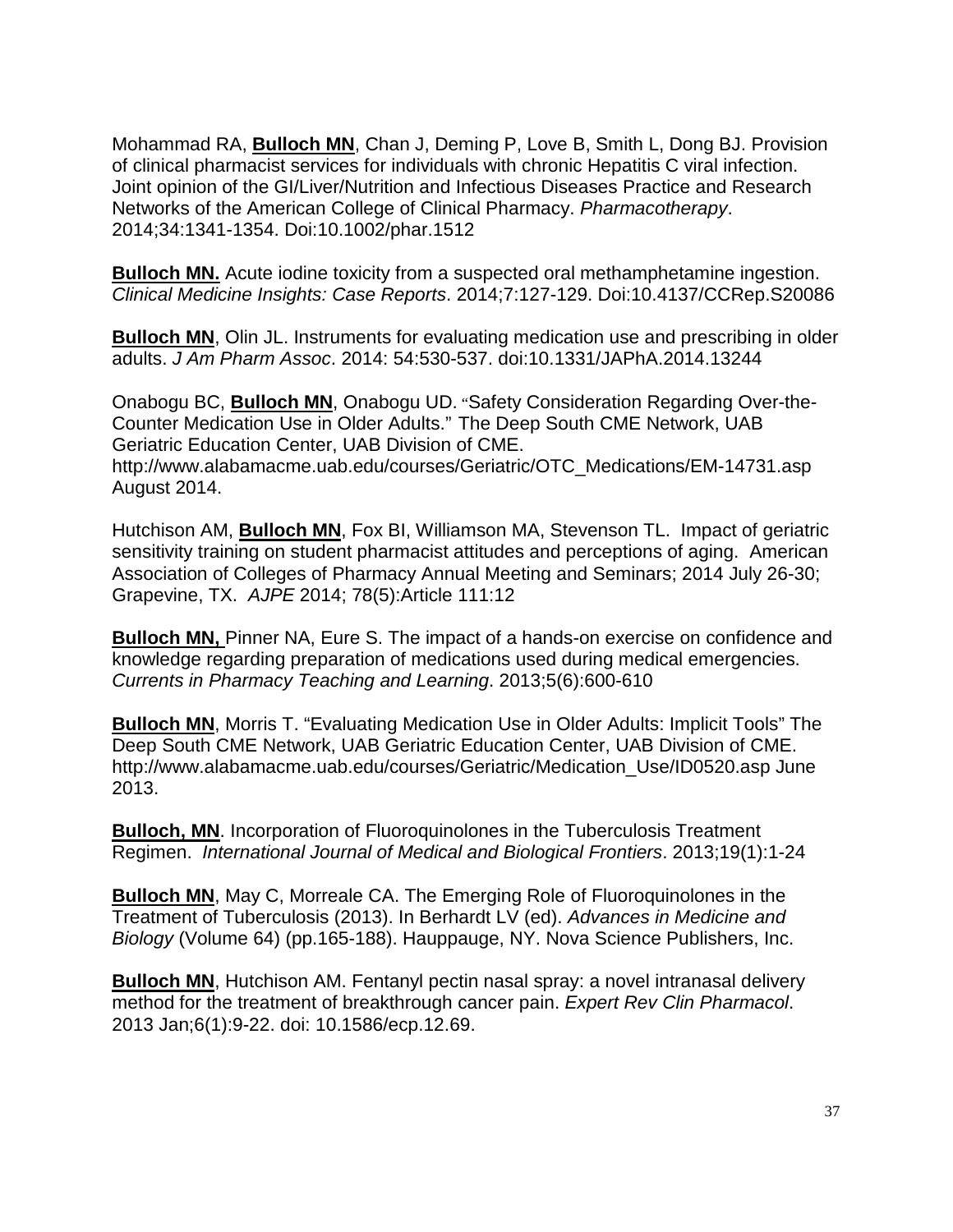Bazzell A, Casey C, **Bulloch MN**. USP Proposes Standards for Prescription Container Labels to Help Reduce Medication Misuse and Promote Better Patient Understanding. *Alabama Pharmacy*. Winter (December) 2012;26-27

**Bulloch MN**, Engelbrecht JD, Wheat J. (2012) Drug-induced delirium from a suspected drug-drug interaction between promethazine and ketorolac. *Int J Clin Pharmacol Tox*. 2012;1:301

**Bulloch MN**, Carrol DG. When One Drug Affects 2 Patients: A Review of Medication for the Management of Nonlabor-Related Pain, Sedation, Infection, and Hypertension in the Hospitalized Pregnant Patient. *J Pharm Prac*. June 2012;25:352-367 first published on April 27, 2012 as doi:10.1177/0897190012442070

Shaneyfelt T, **Bulloch M**, Link D, Brown H. "Hypertension in the Elderly" The Deep South CME Network, UAB Geriatric Education Center, UAB Division of CME. http://www.alabamacme.uab.edu/geriatrics.aspx. October 2011.

**Bulloch MN**, Elayan MM, Renfroe HR. Sipuleucel-T: a therapeutic cancer vaccine for the treatment of castration- or hormone-refractory prostate cancer. *Expert Rev Clin Pharmacol* 2011;4(6):685-692

Sullivan JL, **Bulloch MN.** Ulipristal acetate: a new emergency contraceptive. *Expert Rev Clin Pharmacol* 2011;4(4):417-427

**Bulloch MN.** The treatment of pulmonary *Wangiella dermatitdis* infection with oral voriconazole. *J Clin Pharm Therapeu* 2011;36:412-415

**Bulloch MN**, Pinner NA. Tolvaptan: a vasopressin antagonist for the management of euvolemic and hypervolemic hyponatremia. *Expert Rev Clin Pharmacol* 2010;3(5):601- 612. DOI:10.1586/ecp.10.45

**Novell MJ**, Morreale CA. The Relationship Between Inpatient Fluoroquinolone Use and *Clostridium difficile*–Associated Diarrhea. *Ann Pharmacother* 2010;44:826-831. DOI 10.1345/aph.1M696

**Novell, M**, Colaizzi JL. The New Jersey Pharmacy Practice Act: How a law can influence the evolution of a profession. *NJ J Pharm.* 2004;78(2):11-16.

# **PEER REVIEW, EDITORIAL, AND ADVISORY DUTIES**

| 2018 | <b>Peer Reviewer.</b> Pharmacotherapy First. American Pharmacists<br>Association |
|------|----------------------------------------------------------------------------------|
| 2018 | <b>Peer Reviewer.</b> American Journal of Pharmacy Education                     |
| 2017 | <b>Peer Reviewer.</b> Currents in Pharmacy Teaching and Learning                 |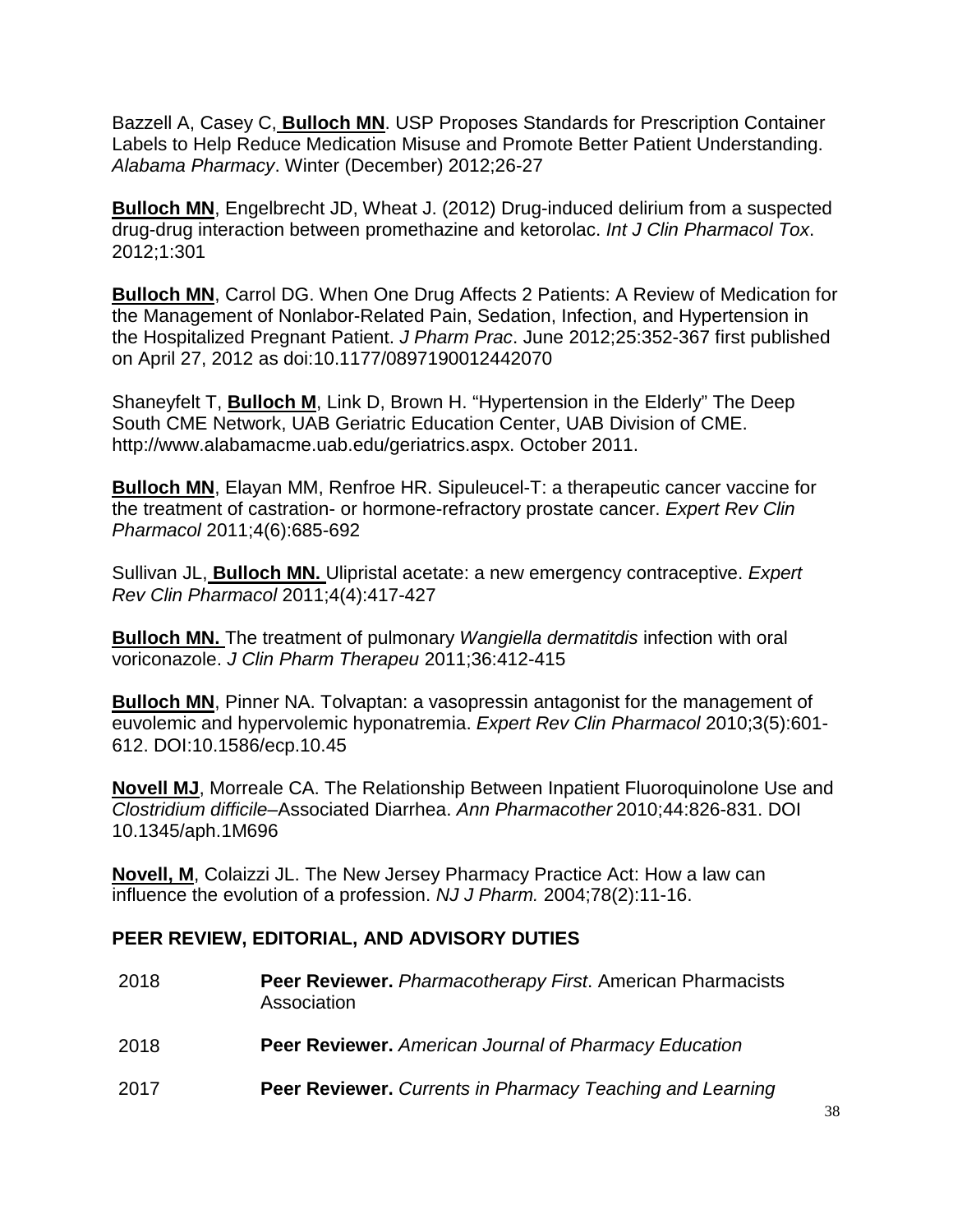- 2017 **Peer Reviewer**. *Clinical Pharmacist*
- 2017 **Peer Reviewer.** *Clinical Medicine Insights: Case Reports*
- 2017 **Peer Reviewer**. *Journal of Clinical Pharmacy and Therapeutics*
- 2016 **Abstract Peer Reviewer**. National Academies of Practice
- 2015 present **Peer Reviewer.** *Journal of the American Pharmacists Association*
- 2014 present **Peer Reviewer.** *Clinical Therapeutics*
- 2014 present **Peer Reviewer.** *Clinical Medicine Insights: Therapeutics*
- 2014 present **Peer Reviewer.** *PLOS-1*
- 2014 present **Peer Reviewer.** *Clinical Medicine Insights: Geriatrics*
- 2013 present **Peer Reviewer**. *International Journal of Clinical Pharmacy*
- 2013 present **Peer Reviewer**. *Journal of Pain Research*
- 2013 present **Peer Reviewer**. *Journal of Gerontology & Geriatric Research*
- 2013 **Abstract Peer Reviewer**. American Geriatrics Society
- 2012 2016 **Editorial Board.** Center For Excellence in Pain Education. University of Alabama-Birmingham
- 2012 2016 **Editorial Board.** Interdisciplinary Geriatric Education Modules. University of Alabama-Birmingham Geriatric Education Center
- 2012 present **Peer Reviewer** *Hospital Pharmacy*
- 2012 present **Peer Reviewer.** *Annals of Pharmacotherapy*
- 2012 present **Peer Reviewer.** *Integrated Pharmacy Research and Practice*
- 2012 present **Peer Reviewer.** *Clinical Pharmacology: Advances and Applications*
- 2012 present **Peer Reviewer.** *Clinical Interventions in Aging*
- 2012 present **Peer Reviewer.** *Advances in Medical Education and Practice*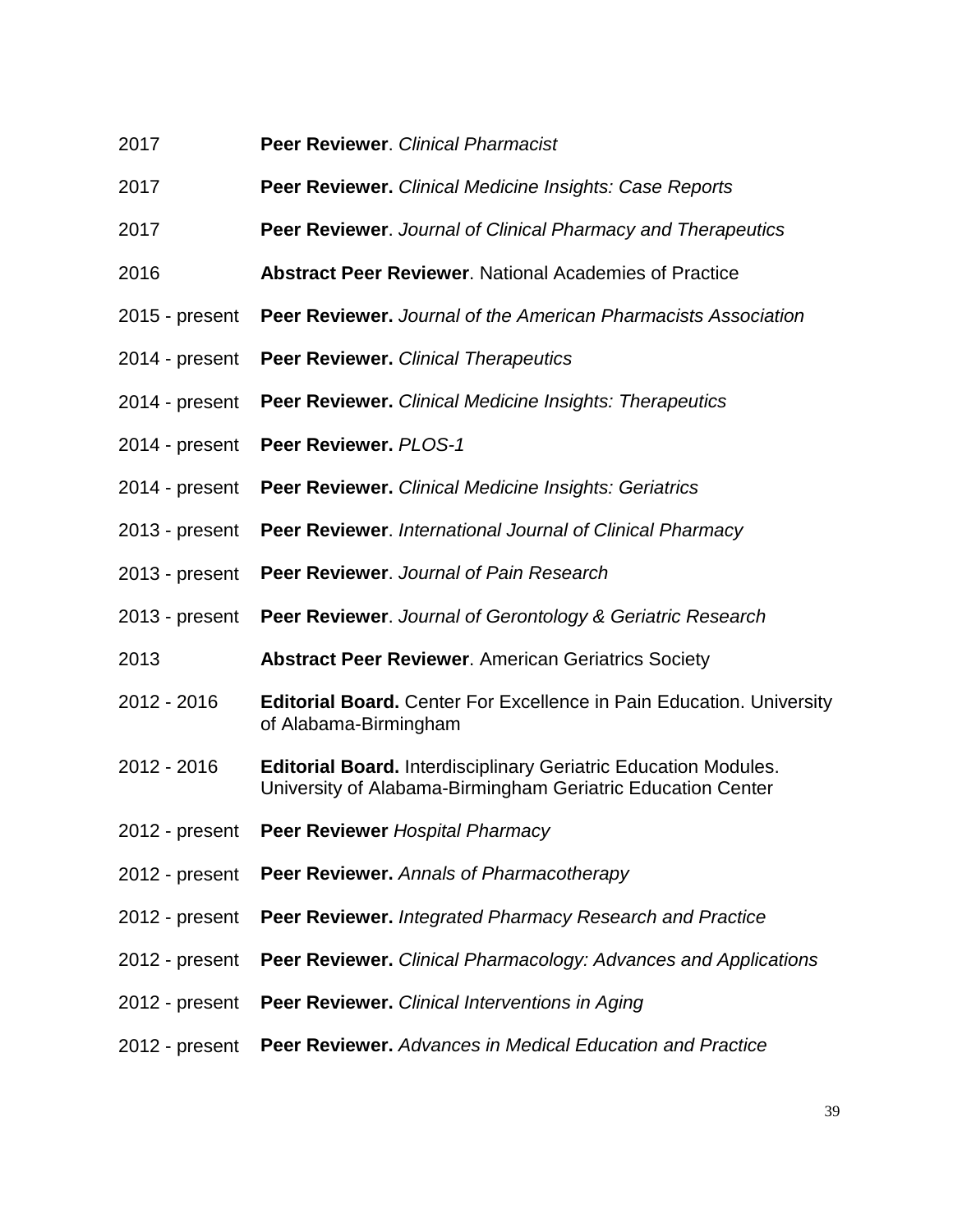- 2012 2013 **Editorial Board.** *International Journal of Clinical Pharmacology and Toxicology*
- 2011 present **Abstract Peer Reviewer.** American Association of Colleges of Pharmacy.
- 2011 present **Abstract Peer Reviewer.** Society of Critical Care Medicine
- 2011 2013 **Advisory Board.** *Specialty Pharma Journal*
- 2010 present **Advisory Board.** *International Journal of Pharmaceutical and Biological Archive*
- 2011 present **Peer Reviewer.** *Clinical Therapeutics*
- October 2011 **Conflict of Interest Resolution Reviewer.** Pharmacotherapy Self-Assessment Program (7th ed). Primary Care in HIV. *Women and Men's Health* (Book 9).
- May 2010 **Conflict of Interest Resolution Reviewer.** Pharmacotherapy Self-Assessment Program (7<sup>th</sup> ed). Controversies in Women's and Men's Health. *Infectious Disease* (Book 3).
- 2009 **Peer Reviewer**. *South African Journal of Chemistry*.

# **PRACTICE SITE CONTRIBUTIONS**

*Vaccination Pocket Cards.* DCH Regional Medical Center and University of Alabama School of Medicine. Tuscaloosa, Alabama. October 2014

*Skin and Soft Tissue Infection Pocket Cards. Management of Cirrhosis Pocket Cards.*  DCH Regional Medical Center and University of Alabama School of Medicine. Tuscaloosa, Alabama. September 2014

*Opioid Analgesics Pocket Cards.* DCH Regional Medical Center and University of Alabama School of Medicine. Tuscaloosa, Alabama. November 2013.

*Influenza and Pneumococcal Vaccination Pocket Cards. Management of Cirrhosis Pocket Cards.* DCH Regional Medical Center and University of Alabama School of Medicine. Tuscaloosa, Alabama. October 2013

*Management of Cirrhosis Pocket Cards.* DCH Regional Medical Center and University of Alabama School of Medicine. Tuscaloosa, Alabama. July 2013

*Management of Alcohol Withdrawal Pocket Cards.* DCH Regional Medical Center and University of Alabama School of Medicine. Tuscaloosa, Alabama. June 2013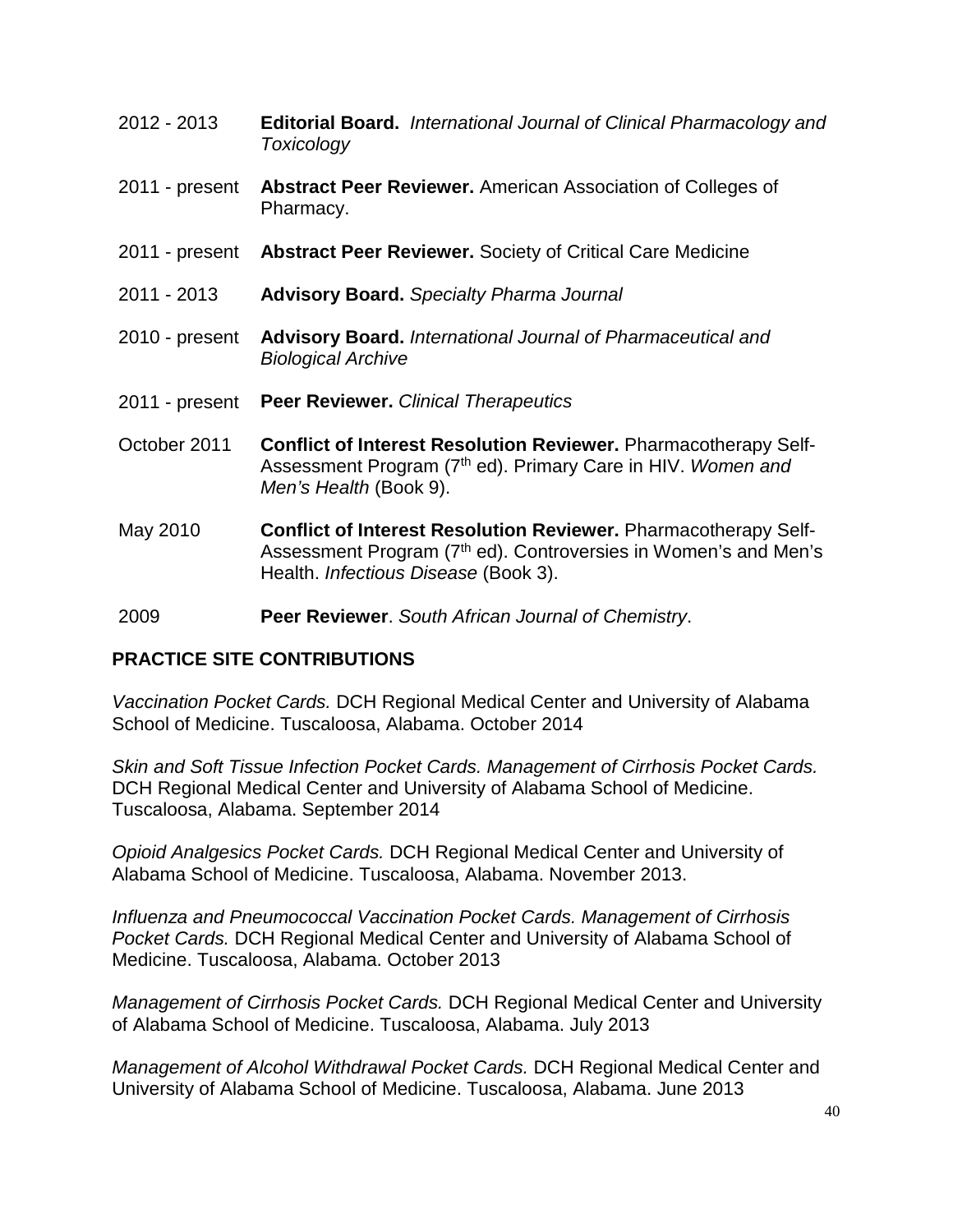*Sedation, Analgesia, and Delirium Pocket Cards.* DCH Regional Medical Center and University of Alabama School of Medicine. Tuscaloosa, Alabama. March 2013

*Surviving Sepsis Pocket Cards.* DCH Regional Medical Center and University of Alabama School of Medicine. Tuscaloosa, Alabama. March 2013

*Management of Acute Pain Pocket Cards.* DCH Regional Medical Center and University of Alabama School of Medicine. Tuscaloosa, Alabama. June 2012.

*Treatment of Cirrhosis Pocket Cards.* DCH Regional Medical Center and University of Alabama School of Medicine. Tuscaloosa, Alabama. March 2012.

*Treatment of Pneumonia Pocket Cards.* DCH Regional Medical Center and University of Alabama School of Medicine. Tuscaloosa, Alabama. December 2011.

*Analgesics Pocket Cards.* DCH Regional Medical Center and University of Alabama School of Medicine. Tuscaloosa, Alabama. September 2011.

*Antidepressant Medication Pocket Cards.* DCH Regional Medical Center and University of Alabama School of Medicine. Tuscaloosa, Alabama. February 2011

*Antifungal Medication Pocket Cards.* DCH Regional Medical Center and University of Alabama School of Medicine. Tuscaloosa, Alabama. December 2010

*Gastrointestinal Medication Pocket Cards.* DCH Regional Medical Center and University of Alabama School of Medicine. Tuscaloosa, Alabama. August 2010.

*Pain Management Pocket Cards.* DCH Regional Medical Center and University of Alabama School of Medicine. Tuscaloosa, Alabama. July 2010.

*Stress Ulcer and DVT Prophylaxis Pocket Cards.* DCH Regional Medical Center and University of Alabama School of Medicine. Tuscaloosa, Alabama. June 2010.

*Antibiotic Pocket Cards.* DCH Regional Medical Center and University of Alabama School of Medicine. Tuscaloosa, Alabama. April 2010.

*Drug Class Review: Pulmonary Arterial Hypertension.* Charleston Area Medical Center. Charleston, West Virginia. August 2008

*Intravenous Chlorothiazide Medication Usage Evaluation*. University of Alabama-Birmingham Hospital. Birmingham, Alabama. March 2008

*Pyxis® Critical Override Project*. University of Alabama-Birmingham Hospital. Birmingham, Alabama. November 2007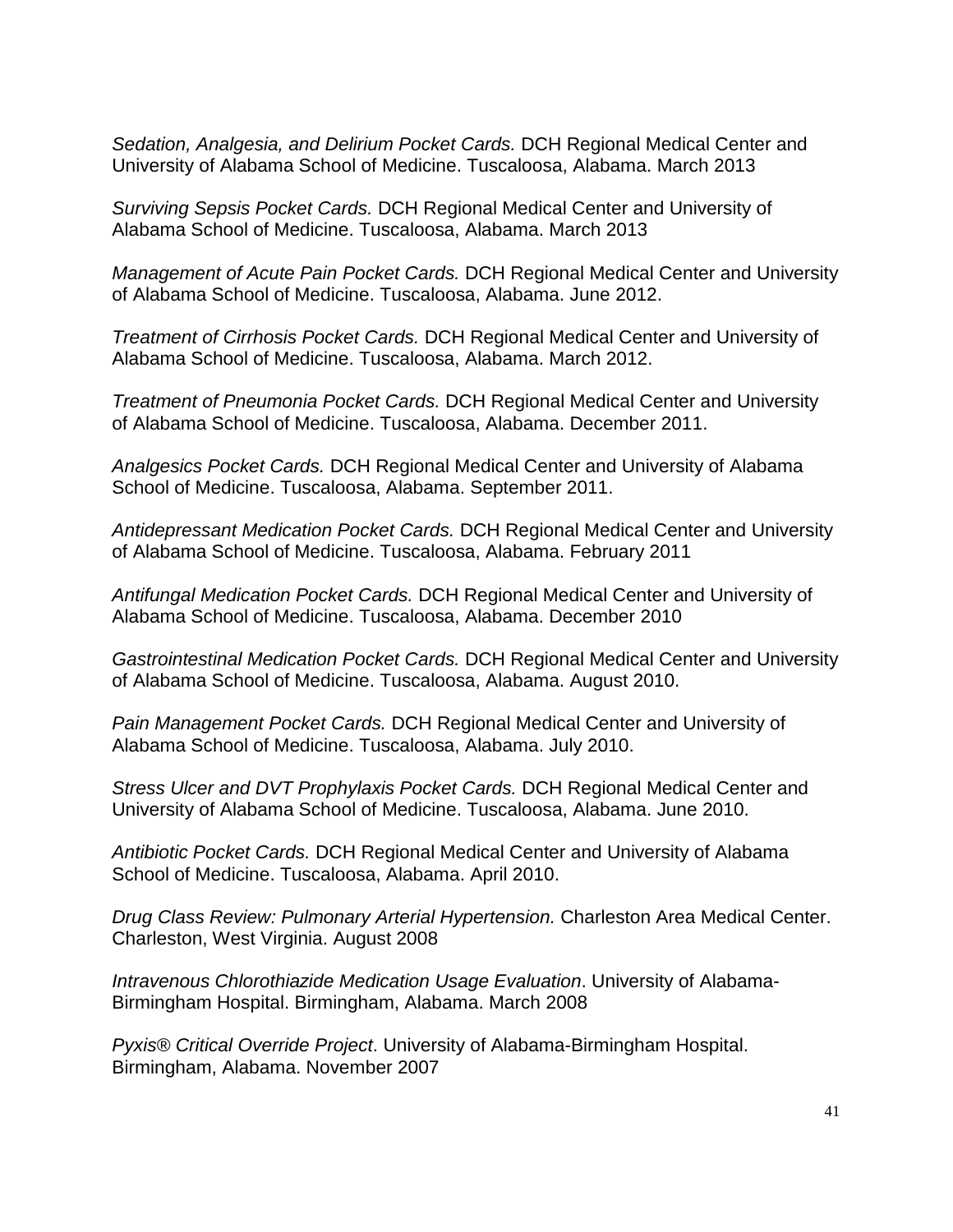*Baclofen Pump Failure Protocol*. University of Alabama-Birmingham Hospital. Birmingham, Alabama. October 2007

*Guidelines for Use: Protease Inhibitors*. University of Alabama-Birmingham Hospital. Birmingham, Alabama. September 2007

*Guidelines for Use: Non-Nucleoside Reverse Transcriptase Inhibitors*. University of Alabama-Birmingham Hospital. Birmingham, Alabama. September 2007

*New Product Summary: Ambrisentan.* University of Alabama-Birmingham Hospital. Birmingham, Alabama. September 2007

*Medication Safety Review: Tacrolimus (Protopic®) ointment*. University of Alabama-Birmingham Hospital. Birmingham, Alabama. September 2007

#### **PROFESSIONAL MEMBERSHIPS**

| 2016- present                 | American College of Critical Care Medicine                                         |
|-------------------------------|------------------------------------------------------------------------------------|
| 2010 - 2016                   | American Association of Colleges of Pharmacy                                       |
| 2010 - present                | Alabama Pharmacy Association                                                       |
| 2008 - present                | Society of Critical Care Medicine                                                  |
| 2008 - present                | American College of Clinical Pharmacy                                              |
| 2007 - present                | <b>National Scholars Honor Society</b>                                             |
| 2005 - present                | Rho Chi Academic Honor Society in Pharmacy                                         |
| 2004 - present                | Phi Lambda Sigma Professional Pharmacy Leadership Society                          |
| 2004 - present                | Cap and Skull Senior Honor Society, Rutgers, the State University of<br>New Jersey |
| 2002 - present                | Phi Delta Chi Professional Pharmacy Fraternity                                     |
| LIANADA/AWADDA/AALIAL ADALIIR |                                                                                    |

#### **HONORS/AWARDS/SCHOLARSHIP**

- 2017 The Auburn University Harrison School of Pharmacy Hargreaves Faculty Mentor Award
- 2017 Fellow. American College of Critical Care Medicine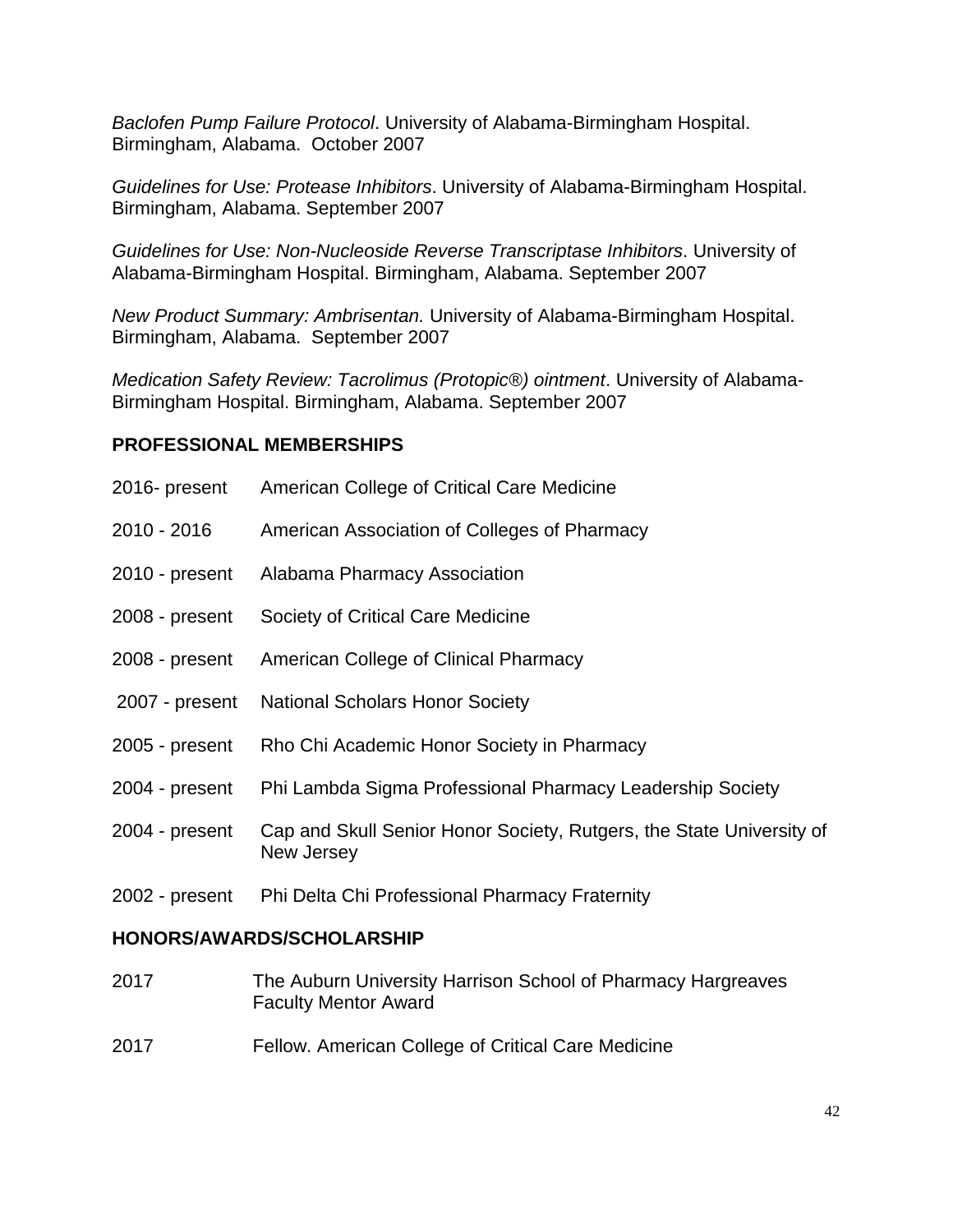| 2016                        | The Auburn University Harrison School of Pharmacy Preceptor of<br><b>Excellence Award</b>                                 |
|-----------------------------|---------------------------------------------------------------------------------------------------------------------------|
| 2015                        | Society of Critical Care Medicine Presidential Citation Award                                                             |
| 2014                        | Society of Critical Care Medicine Presidential Citation Award                                                             |
| 2014                        | <b>Cardinal Health Generation Rx Champions Award</b>                                                                      |
| 2013                        | The Auburn University Harrison School of Pharmacy Preceptor of<br><b>Excellence Award</b>                                 |
| 2010                        | Academic Keys Who's Who in Pharmacy Higher Education                                                                      |
| 2007                        | New Jersey Pharmacists Association Pat Gervase Award                                                                      |
| 2007                        | <b>NJSHP Leadership Award</b>                                                                                             |
| 2006                        | <b>Rutgers Pharmacy Alumni Association Scholarship</b>                                                                    |
| 2006                        | AACP Wal-Mart Student/Faculty Annual Conference Scholarship<br>Annual Meeting and the AACP Teachers Seminar, San Diego CA |
| 2006                        | <b>NJSHP Dean Sciarrone Student Award</b>                                                                                 |
| 2004                        | Rutgers Pharmacy Class of 1936 Scholarship                                                                                |
| 2003                        | <b>National Deans List</b>                                                                                                |
| 2002                        | <b>National Deans List</b>                                                                                                |
| 2001                        | Legion of Valor Bronze Cross of Achievement                                                                               |
|                             | LICENSURES, CERTIFICATIONS, AND OTHER TRAINING                                                                            |
| 2013 - 2016                 | Alabama Board of Pharmacy Consultant Pharmacist                                                                           |
| 2011 - present              | Society of Critical Care Medicine Fundamental Critical Care Support<br><b>Course Associate Instructor</b>                 |
| January 2010<br>- July 2011 | University of Alabama-Birmingham Geriatrics Education Center<br><b>Faculty Scholars Program</b>                           |
| 2009 - present              | <b>Board Certified Pharmacotherapy Specialist</b>                                                                         |